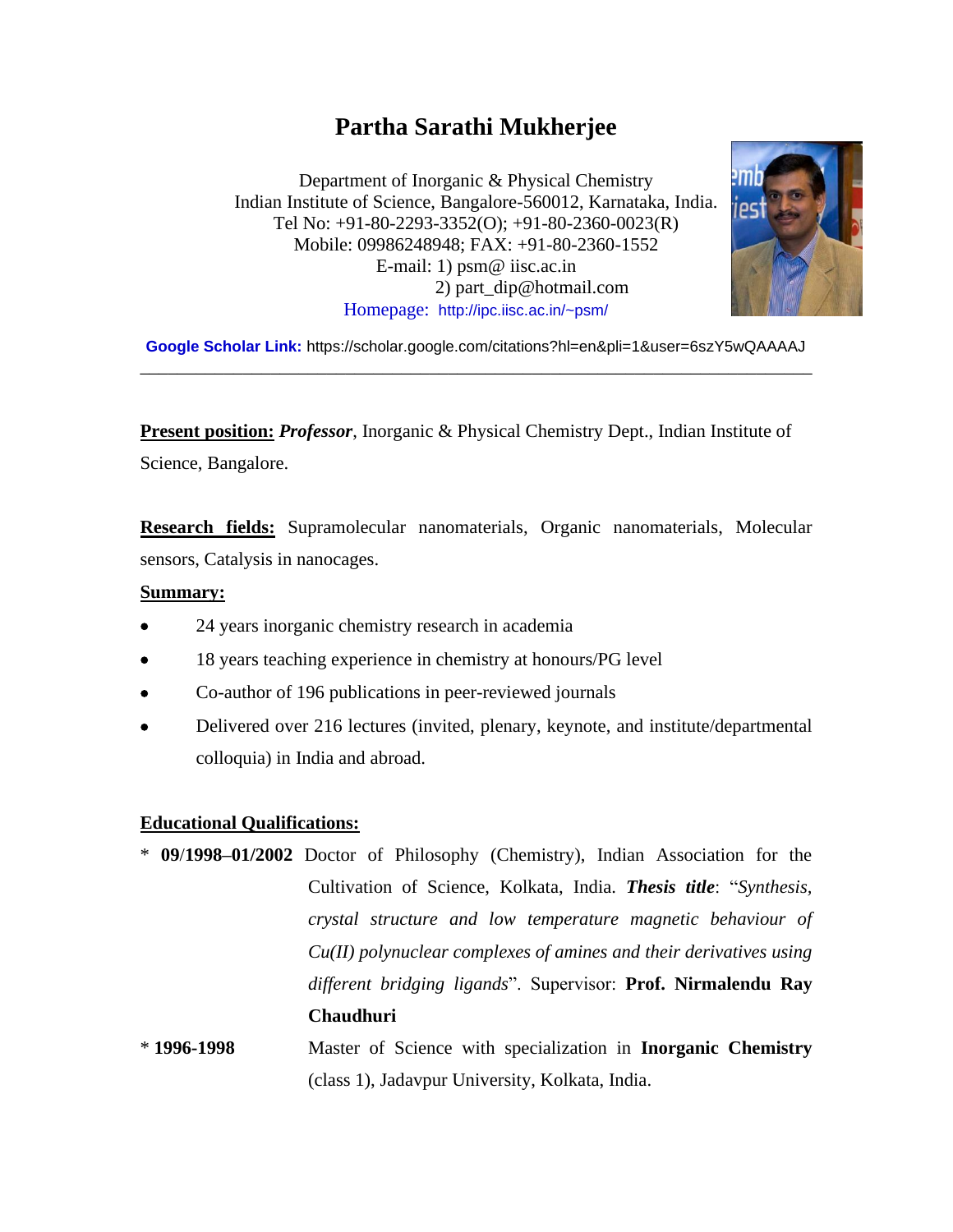| $*1992-1995$                   | Bachelor of Science (Honours in Chemistry, class 1), The                                                                                        |  |
|--------------------------------|-------------------------------------------------------------------------------------------------------------------------------------------------|--|
|                                | University of Burdwan, India.                                                                                                                   |  |
| <b>Awards and Fellowships:</b> |                                                                                                                                                 |  |
| *2022                          | Featured by DST as one of the 75 scientists below the age of 50<br>who are shaping today's India.                                               |  |
| *2020                          | Joined the International Editorial Advisory Board of "The<br>Chemical Record"-a journal of the Wiley-VCH.                                       |  |
| *2020                          | Elected Fellow of the Indian Academy of Sciences (FASc)                                                                                         |  |
| *2020                          | Invited Fellow of the Royal Society of Chemistry under Leaders in<br>the Field Category.                                                        |  |
| *2018                          | Member of the Editorial Advisory Board of <i>Inorganica Chimica</i><br>Acta, a journal published by the <i>Elsevier</i> .                       |  |
| *2018                          | Selected for Deshpande National Award                                                                                                           |  |
| *2016                          | Shanti Swarup Bhatnagar Prize in Chemical Sciences for the year<br>2016                                                                         |  |
| *2016                          | Editorial Advisory Board Member of "Inorganic Chemistry<br><i>Frontiers</i> ", a journal published by the Royal Society of Chemistry<br>(U, K.) |  |
| $*2016$                        | Associate Editor, <i>Inorganic Chemistry</i> (ACS-Journal).                                                                                     |  |
| *2015                          | Member of Editorial Advisory Board of "Inorganic Chemistry" (a<br>journal published by the American Chemical Society)                           |  |
| *2016                          | Chemical Research Society of India Bronze Medal                                                                                                 |  |
| *2014                          | Fellow, Royal Society of Chemistry (FRSC)                                                                                                       |  |
| *2014                          | Member of the Editorial board of Scientific Reports, a journal of<br>the Nature publishing group                                                |  |
| *2014                          | JSPS visiting scientist, University of Kyoto (October-November,<br>2014)                                                                        |  |
| *2014/2017                     | AvH visiting scientist at the University of Heidelberg (May-July<br>2014), and at the University of Bonn (May-July, 2017).                      |  |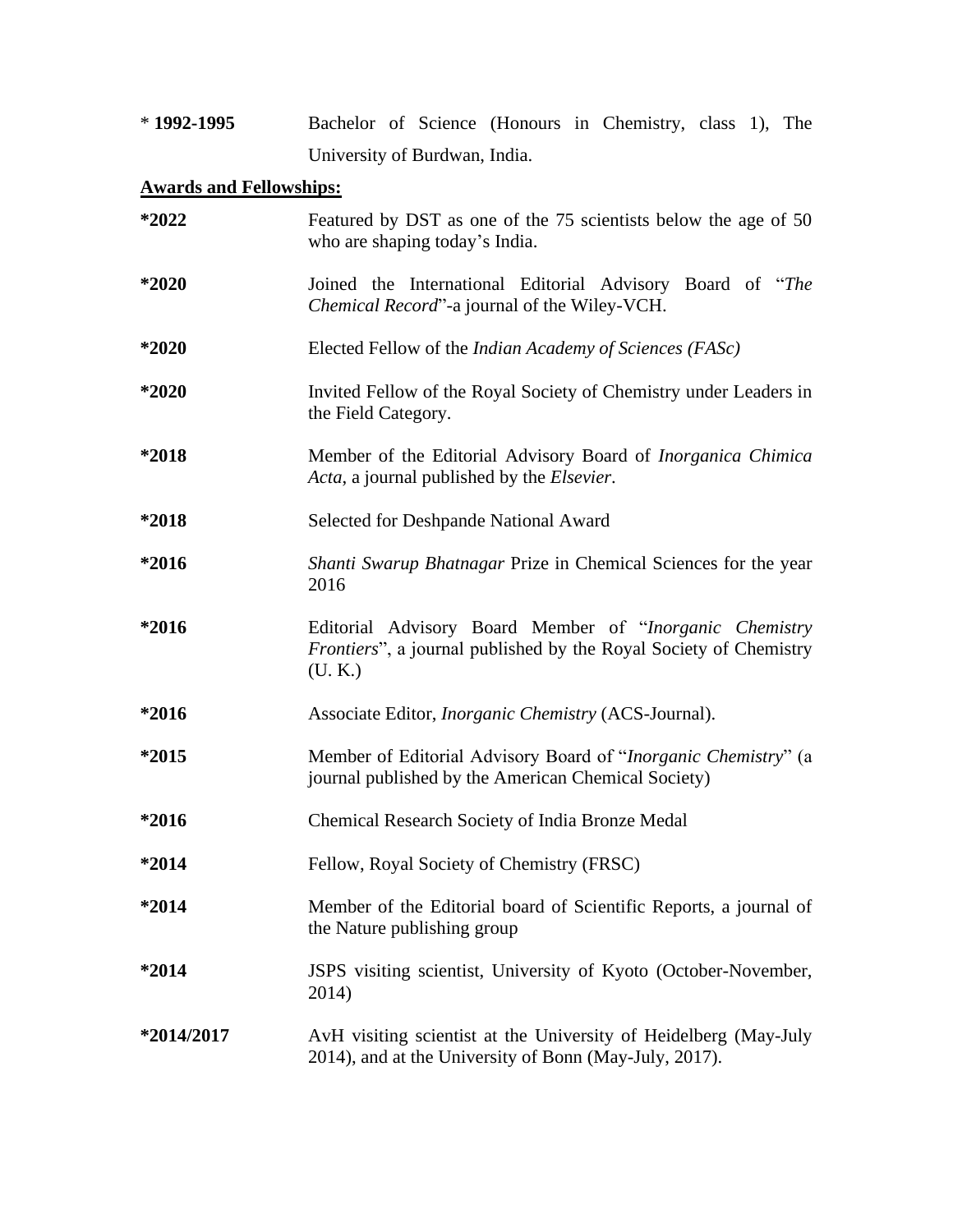| *2012   | Swarnajayanti Fellowship in Chemical Sciences from the Govt. of<br>India      |
|---------|-------------------------------------------------------------------------------|
| *2012   | NASI-SCOPUS Young Scientist Award-2011 in Chemistry                           |
| *2011   | Young Affiliate Fellowship of the World Academy of Science<br>(TWAS), Trieste |
| *2010   | Visiting Professorship from Ulsan University, Korea for two<br>months         |
| *2009   | <b>IUPAC Young Scientist award</b>                                            |
| *2008   | Microsoft Research (MSR) India Outstanding Young Faculty                      |
|         | Award                                                                         |
| $*2008$ | Indian National Science Academy Medal for the Young Scientists                |
| $*2007$ | Young Associate of the Indian Academy of Sciences, Bangalore                  |
| $*2004$ | Alexander von Humboldt Fellowship, Bonn, Germany.                             |
| $*2004$ | Marie-Curie International Fellowship (selected).                              |
| $*1997$ | National Merit Scholarship for the performance at undergraduate               |
|         | level.                                                                        |

#### **Awards by group members:**

- 1) A poster on "functional discrete supramolecules" by S. Shanmugamraju and P. S. Mukherjee was selected for poster award in 13<sup>th</sup> CRSI annual meeting held in Bhubaneswar, Feb 2011.
- 2) A poster by A. K. Bar and P. S. Mukherjee on "Self-sorting in coordination selfassembly" was selected for poster award in an international conference "Frontiers in inorganic chemistry" held in Kolkata, Dec 2010.
- 3) A poster by A. K. Bar and P. S. Mukherjee on "Porphyrin functionalized molecular barrels" was selected for best poster award in the annual meeting of CRSI, India, in Feb 2009.
- 4) A poster by K. C. Mondal and P. S. Mukherjee on "Mn<sub>9</sub> single molecule magnets" was selected for best poster award in "Modern Trends in Inorganic Chemistry conference" held in Dec 2007 at IIT-Chennai.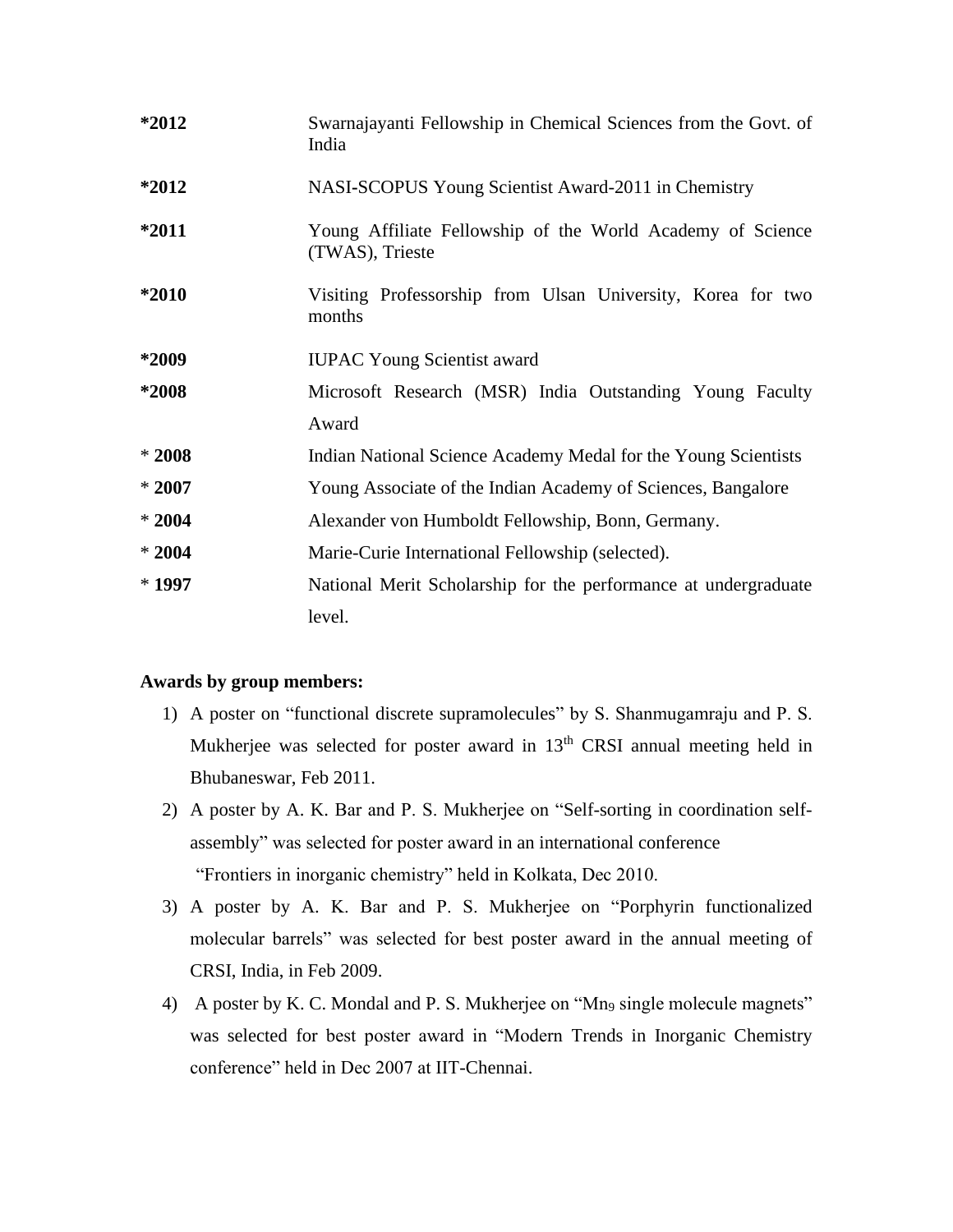- 5) A poster on "Covalent marriage of two interlocked molecular cages and their easy separation" was selected for best prize in an international conference on Molecules and materials held in Calcutta, December 2014.
- 6) Dr. Shanmugaraju, Prodip Howlader, Bijnaneswar Mondal received best thesis award of IPC department (IISc) in 2013, 2018, 2019, respectively.
- 7) Dr. Aniket Chaudhury was selected by SERB for attending Nobel Laureates' meeting in Lindau (Germany)-2017.
- 8) Sushobhan Ghsoh, Arun Bar, S. Shanmugaraju were selected for Newton international fellowship. Dr. Anbu and Dr. Indranil Sinha were selected for Marie-Curie fellowship. Dipak Samanta and Arppitha B S received SPM fellowship. Sushobhan Ghosh and Prodip Howlader were selected for Humboldt Fellowship
- 9) Prodip Howlader and Bappaditya Gole were selected for [Bristol-Myers Squibb](https://www.google.co.in/url?sa=t&rct=j&q=&esrc=s&source=web&cd=1&cad=rja&uact=8&ved=0ahUKEwjSx8qpju7bAhWMvY8KHZtlA_cQFggmMAA&url=https%3A%2F%2Fwww.bms.com%2F&usg=AOvVaw0rhy4pHRp4aTtUsMaEHgJS) fellowship.
- 10) Soumalya Bhattacharya has received best poster prize in MTIC-XIV held at IIT Guwahati in Dec 2019.
- 11) Debsena Chkraborty and R. Rinshad have been selected for PMRF (Prime Minister's Research Fellowship) fellowship in 2020. Pranay Mitra and Ranit Banerjee have been selected for PMRF fellowship in 2021.

#### **Work Experience:**

| $*3/2016$ -present:  | Professor, Inorganic & Physical Chemistry Dept., Indian Institute |  |  |
|----------------------|-------------------------------------------------------------------|--|--|
|                      | of Science, Bangalore-560012.                                     |  |  |
| $*3/2010 - 2/2016$ : | Associate Professor, Inorganic & Physical Chemistry Dept., Indian |  |  |
|                      | Institute of Science, Bangalore-560012.                           |  |  |
| $*7/2005 - 2/2010$ : | Assistant Professor, Inorganic & Physical Chemistry Dept., Indian |  |  |
|                      | Institute of Science, Bangalore-560012.                           |  |  |
| $*2004-2005:$        | Alexander von Humboldt Fellow at the Institute of Inorganic       |  |  |
|                      | Chemistry, University of Goettingen, Germany. (Host: Prof.        |  |  |
|                      | <b>Herbert W. Roesky</b> ). Main group chemistry.                 |  |  |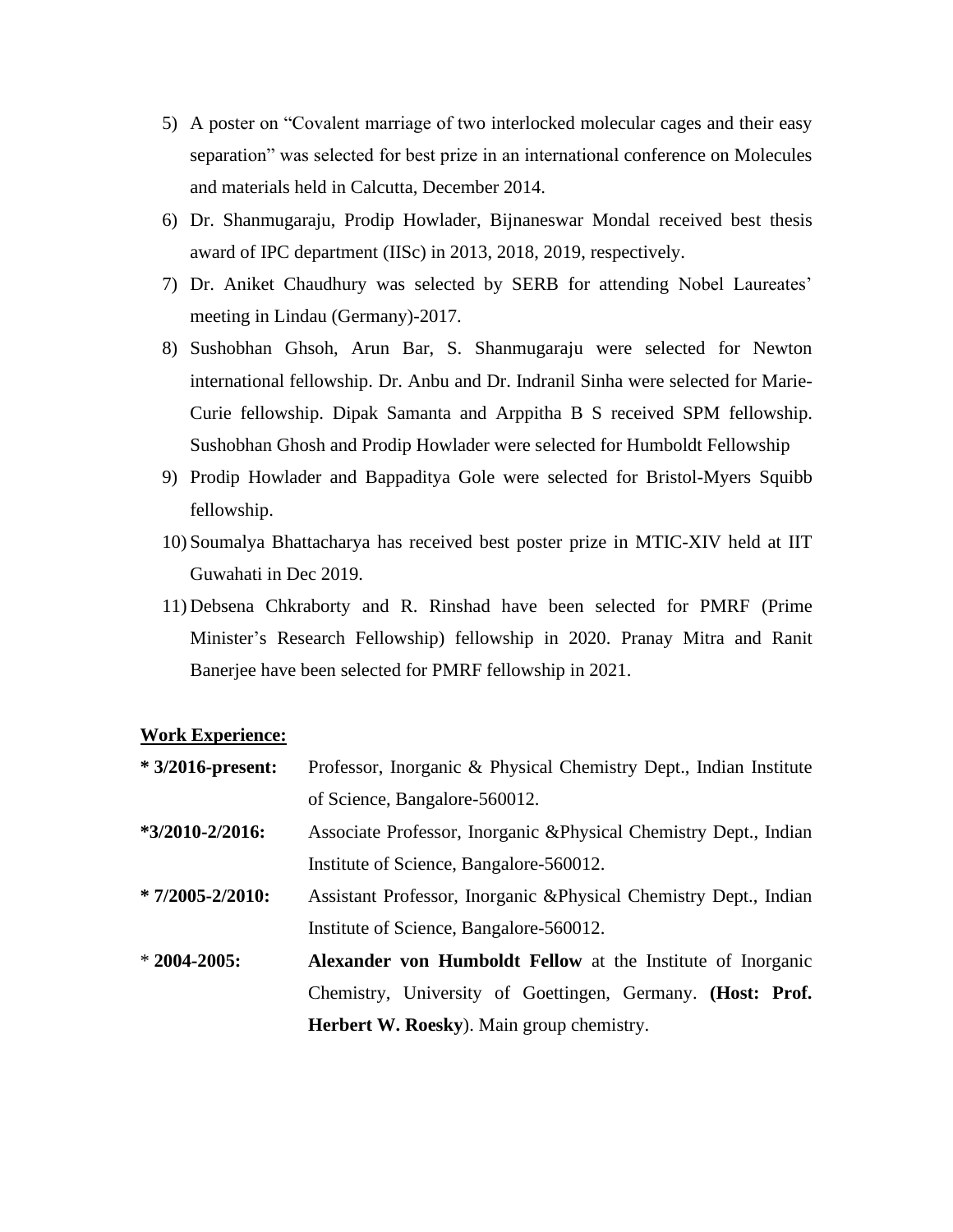- \* **2003-/2004:** Post-doctoral Fellow, Department of Chemistry, University of Utah, USA. Supervisor: **Prof. Peter J. Stang.** Supramolecular chemistry and crystal engineering.
- **\* 09/1998-12/2002:** Research student, Department of Inorganic Chemistry, Indian Association for the Cultivation of Science, Kolkata, India (Supervisor: **Prof. N. Ray Chaudhuri**).

**Teaching:** Taught Inorganic Chemistry-1 during 2005-08 and Inorganic Chemistry Lab course during 2009-12 for Int. PhD students. Teaching inorganic chemistry for 4-yr BS (UG) students since 2013.

**Students mentored:** Eighteen (18) students have completed Ph.D. and nine students are currently working for Ph.D. Mentored 23 postdocs. Several of my former PhD students and postdocs are faculty members in IIT, IISER, NISER, NITs, central, state, and private Universities, and in undergraduate colleges. A few of the former members are in R&D of reputed private/public industries. Six students have received MS degree from IISc working with me. Supervised seven external M.Sc. students and a M.Phil student for their M.Sc and M.Phil theses, respectively. Nine Ph.D. students and four postdoctoral fellows are working under my direct guidance. Supervised 45 short-term students/teachers.

### **Complete List of Publications**

# **Citation Data: Total Publications: 196; Total Citations: 12,994; Average Citations per paper: 61.67.** *h-index***: 61**

### **Summary of publications:**

- A) *American Chemical Society's journals***: Total publications: 77 (IC-40, JOC-5, JACS-16, JACS-Au: 1, Orgmet-7, Chem. Rev. 2, Acc. Chem. Res. 1, Cryst Growth & Des. 3, ACS Omega 1, ACS Catalysis: 1)**
- B) *Royal Society's journals:* **Total publications: 57 (Chem. Sci. 2, ChemComm: 22, Dalton Trans: 25, NJC: 3, J. Mater. Chem: 1, RSC Adv.: 2, Cryst Engg Comm. 1, OBC: 1)**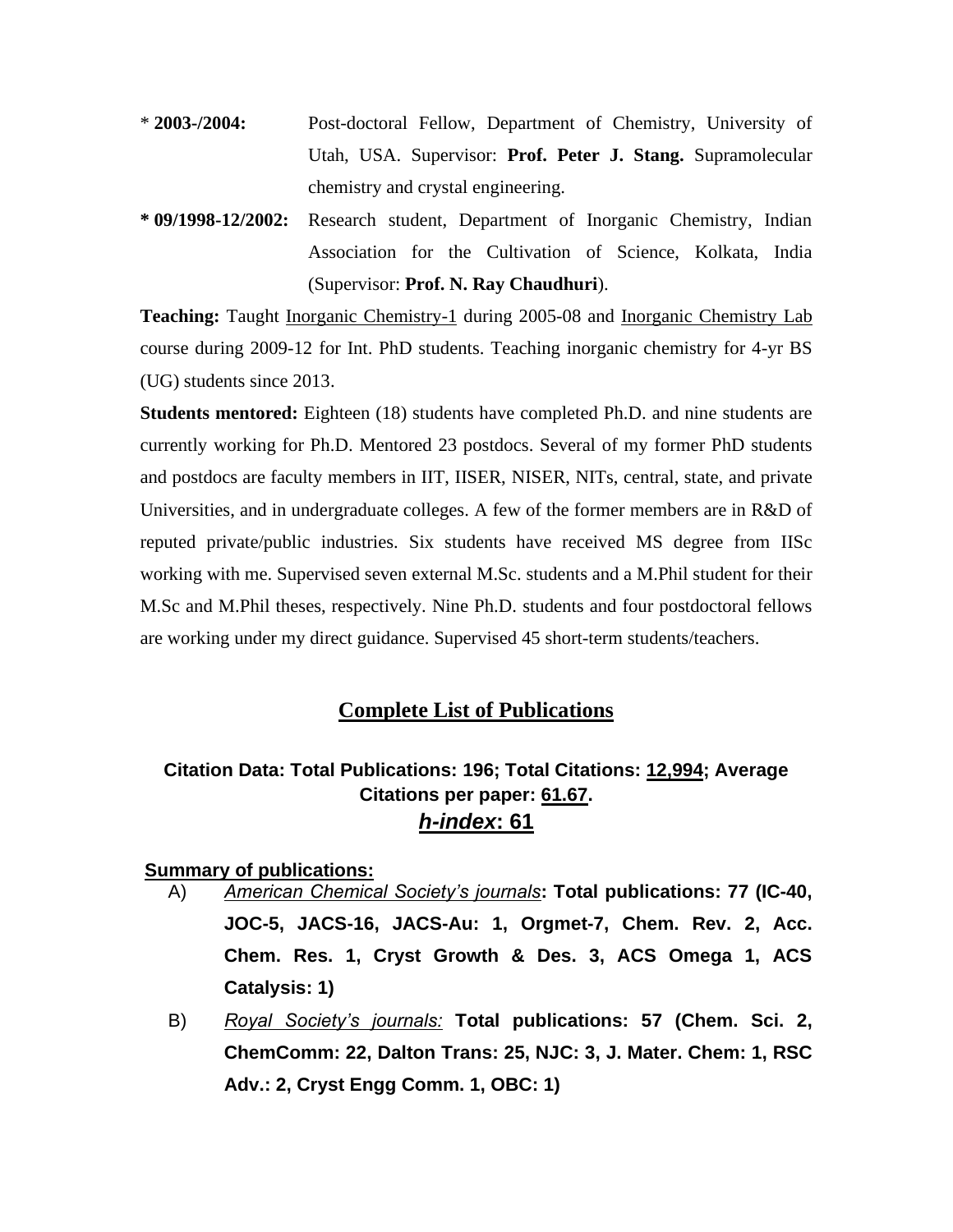- C) *Elsevier's journals:* **Total Publications: 19 (ICActa: 10, IC Comm: 3, Tet. Lett: 1, Polyhedron: 4, J. Orgmet. Chem: 1)**
- D) *Willey's journals:* **Total Publications: 32 (Angew Chem: 5, Chem. Eur. J: 21, Eur J IC: 4, ChemPlusChem: 1; Israel J. Chem: 1)**
- E) *Indian Journals:* **Total Publications: 05 (Ind. J. Chem: 03, J. Chem. Sci. 1, PNAS India: 1)**
- F) *Other journals:* **Total publications: 06**

# **Google Scholar Citation Link:**

https://scholar.google.com/citations?hl=en&pli=1&user=6szY5wQAAAAJ

|     | <b>Authors</b>                                                                                                                         | <b>Title</b>                                                                                                                                      | <b>Journal</b>                                                                    |
|-----|----------------------------------------------------------------------------------------------------------------------------------------|---------------------------------------------------------------------------------------------------------------------------------------------------|-----------------------------------------------------------------------------------|
| 196 | B. S. Arppitha,<br>M.<br>Ρ.<br>Venkataswarulu,<br>Bhandari, K. S.<br>Α.<br>Arachchige,<br>J.<br>S.<br>Clegg,<br>Ρ.<br><b>Mukherjee</b> | An Adaptable Water-Soluble<br>Molecular Boat for Selective<br>Separation of Phenanthrene<br>from Isomeric Anthracene                              | J. Am. Chem. Soc.<br>2022, 144, accepted.                                         |
| 195 | D. Chakraborty,<br>Ρ.<br>S. Mukherjee                                                                                                  | <b>Recent Trends in Organic Cage</b><br>Push<br>Towards<br>Synthesis:<br>Water-Soluble Organic Cages                                              | Chem.Commun. 2022,<br>DOI:<br>58,<br>10.1039/D2CC01014C<br>(Invited Contribution) |
| 194 | R. Saha, B. Mondal,<br>P. S. Mukherjee                                                                                                 | Molecular Cavity for Catalysis<br>of<br>Formation<br><b>Metal</b><br>and<br>Nanoparticles<br>for<br><b>Use</b><br>in<br>Catalysis                 | Chem. Rev. 2022, 122,<br>accepted article<br>(Invited Contribution)               |
| 193 | K. .<br>S.<br>Acharyya,<br>S.<br>Bhattacharyya,<br>Lu, Y. Sun, P. S.<br>Mukherjee, P.<br>J.<br>Stang                                   | Platinum(II)<br>Emissive<br>Tunable<br>Macrocycles<br>as<br>Cascade<br>Energy<br>Transfer<br><b>Scaffolds</b>                                     | Angew Chem. Int. Ed.<br>2022, 61,<br>https://doi.org/10.1002/<br>anie.202200715   |
| 192 | Kumar,<br>R.<br>А.<br>Ε.<br>Banerjee,<br>S.<br>Zangrando, <b>P.</b><br><b>Mukherjee</b>                                                | Counter-anion<br>Solvent<br>and<br>Assisted<br>Dynamic<br>Self-<br>Assembly<br>of<br>Molecular<br>Triangles<br><b>Tetrahedral</b><br>and<br>Cages | <b>Inorg. Chem. 2022, 61,</b><br>2368-2377.                                       |
| 191 | $P_{\rm{L}}$<br>Bhandari,<br>В.<br>Mondal,<br>Ρ.<br>S.<br>Howlader,<br>Р.                                                              | Face-Directed<br>Tetrahedral<br>Organic<br>Cage<br>Anchored<br>Palladium<br>Nanoparticles<br>for                                                  | Eur. J. Inorg. Chem.<br>2022,<br>https://doi.org/10.1002/                         |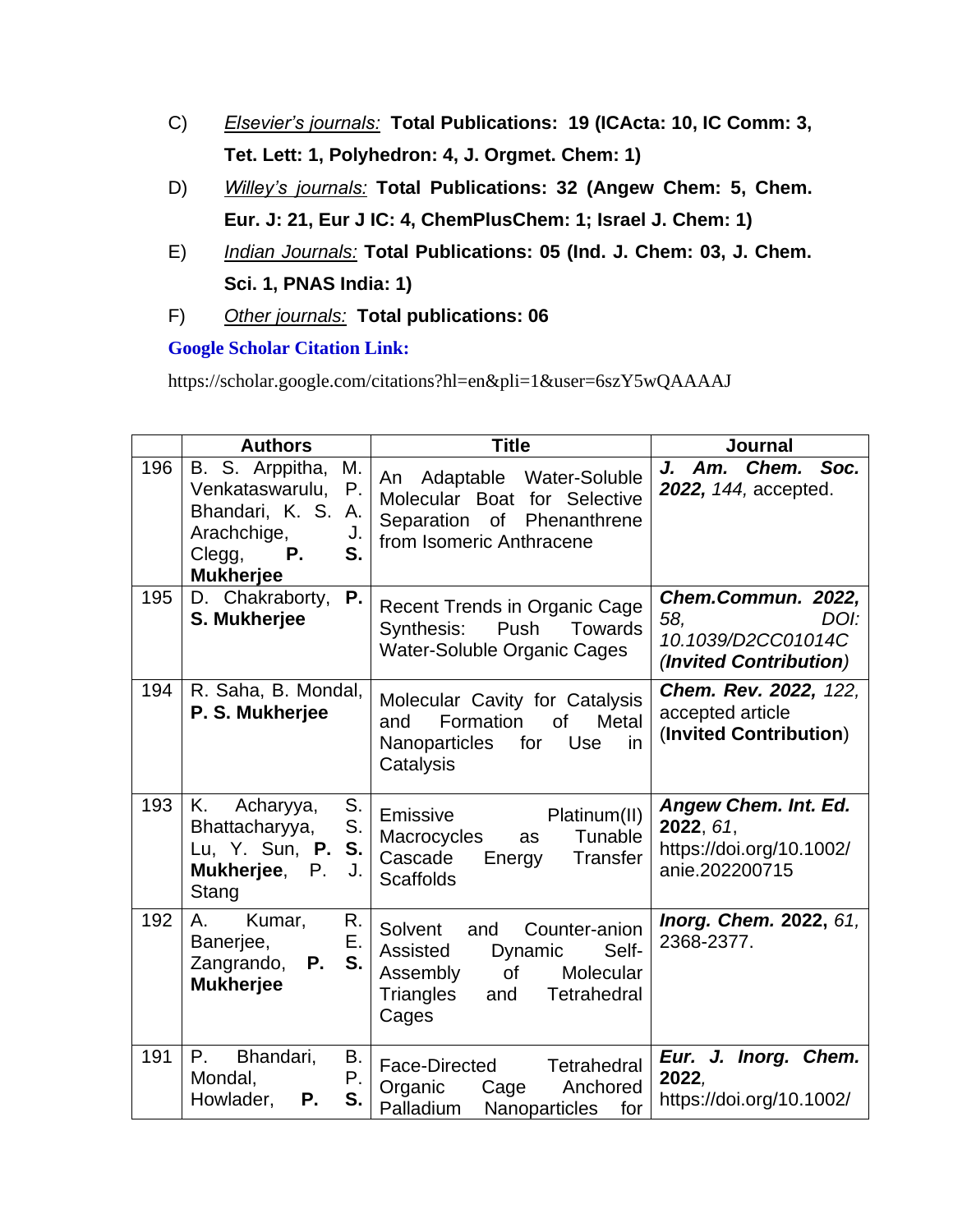|     | <b>Mukherjee</b>                                                                                                               | Selective<br><b>Homocoupling</b><br>Reaction                                                                                                              | ejic.202100986                                                  |
|-----|--------------------------------------------------------------------------------------------------------------------------------|-----------------------------------------------------------------------------------------------------------------------------------------------------------|-----------------------------------------------------------------|
| 190 | P. P. Choudhury, M.<br>Venkateswaralu, S.<br>Bhattacharyya, P S.<br><b>Mukherjee</b>                                           | Silver(I)<br>- Carbene<br><b>Bond</b><br>Directed Rigidification Induced<br><b>Emissive Metallacage for Picric</b><br><b>Acid Detection</b>               | Inorg. Chem. 2022, 61,<br>713-722.                              |
| 189 | Bhandari,<br>P.<br>R.<br>S.<br>Modak,<br>Ε.<br>Bhattacharya,<br>S.<br>Zangrando, <b>P.</b><br><b>Mukherjee</b>                 | Self-assembly of Octanuclear<br>Pt/Pd-Coordination Barrels and<br>Structural<br>Uncommon<br>Isomerizatiuon<br><b>of</b><br>a<br><b>Photochromic Guest</b> | 2021<br>JACS-Au,<br>1,<br>2242-2246.                            |
| 188 | P. Choudhury,<br>M.<br>S.<br>Maity,<br>Bhattacharyya, P. S.<br><b>Mukherjee</b>                                                | A Self-Assembled Pd(II) Barrel<br>for Binding of Fullerenes and<br>Photosensitization Ability of the<br><b>Fullerene Encapsulated Barrel</b>              | <b>Angew Chem. Int. Ed.</b><br>2021, 60, 14109.                 |
| 187 | D. Chakraborty,<br>R.<br>Ρ.<br>Modak,<br>S.<br>Howlader,<br>Ρ.<br><b>Mukherjee</b>                                             | approach for the<br>De<br>novo<br>synthesis<br>of<br>water-soluble<br>interlocked and non-interlocked<br>organic cages                                    | Chem.<br>Commun.<br>2021, 57, 3995-3997.                        |
| 186 | A. Kumar, R. Saha,<br>P. S. Mukherjee                                                                                          | metallasup-<br>Self-assembled<br>ramolecular cages towards light<br>harvesting<br>systems<br>for<br>oxidative cyclization                                 | Chem. Sci. 2021, 12,<br>5319-5329.                              |
| 185 | Howlader,<br>P.<br>S.<br>Mondal, S. Ahamad,<br>P. S. Mukherjee                                                                 | Guest-Induced<br>Enantiosele-<br>ctive Self-Assembly of a Pd6<br>Homochiral Octahedral Cage<br>with a C <sub>3</sub> -Symmetric Pyridyl<br>Donor          | Chem.<br>Soc.<br>Am.<br>J.<br>2020,<br>142,<br>20968-<br>20972. |
| 184 | S.<br>Bhattacharyya,<br>S.K.<br>Ali,<br>M.<br>Venkateswarulu,<br>Ρ.<br>Е.<br>Howlader,<br>Zangrando, M. De,<br>P. S. Mukherjee | $Pd_{12}$<br>Self-Assembled<br>Coordination<br>Cage<br>as<br>Photoregulated<br>Oxidase-Like<br>Nanozyme                                                   | J. Am. Chem.<br>Soc.<br>18981-<br>2020,<br>142,<br>18989        |
| 183 | Howlader,<br>Р.<br>P.<br>Bhandari,<br>D.<br>Chakraborty, J.<br>K.                                                              | Self-Assembly<br>Pd <sub>8</sub><br>of<br>a<br>Macrocycle<br>$Pd_{12}$<br>and<br>Homochiral Tetrahedral Cages                                             | Inorg. Chem. 2020, 59,<br>15454-15459.                          |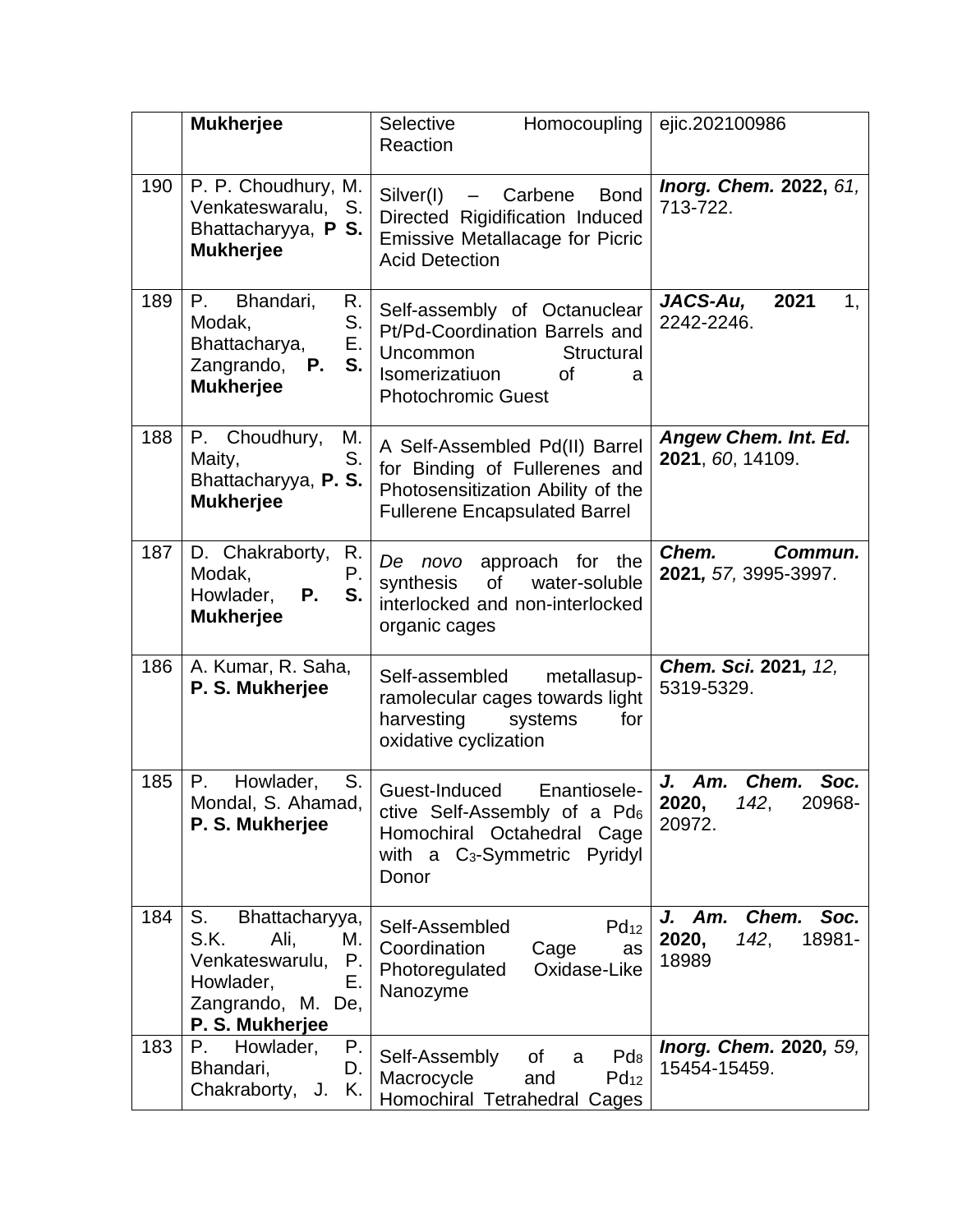|     | Ρ.<br>Clegg,<br>S.<br><b>Mukherjee</b>                                                                                            | Using Poly(tetrazolate) Linkers                                                                                                                                                                               |                                                                                                                                                                                        |
|-----|-----------------------------------------------------------------------------------------------------------------------------------|---------------------------------------------------------------------------------------------------------------------------------------------------------------------------------------------------------------|----------------------------------------------------------------------------------------------------------------------------------------------------------------------------------------|
| 182 | Mondal,<br>B.<br>Р.<br>S.<br>Bhandari,<br>Р.<br><b>Mukherjee</b>                                                                  | Silver<br><b>Nucleation</b><br><b>of</b><br>Tiny<br>Nanoparticles<br>Using<br>a<br>Tetrafacial Organic Molecular<br>Barrel for Potential Use<br>-in<br>Visible<br>Light<br><b>Triggered</b><br>Photocatalysis | Chem. Eur. J. 2020,<br>26, 15007-15015.                                                                                                                                                |
| 181 | S.<br>Bhattacharyya,<br>M. Venkateswarulu,<br>J. Sahoo, M. De, P.<br>S. Mukherjee                                                 | Pt <sup>II</sup> 8<br>Self-assembled<br>$\mathsf{A}$<br>Metallosupramolecular Tubular<br>Dual<br>Warhead<br>Cage<br>as<br>Antibacterial Agent in Water                                                        | Inorg. Chem. 2020, 59,<br>12690-12699.                                                                                                                                                 |
| 180 | P.<br>Howlader,<br>S.<br>Zangrando, <b>P.</b><br><b>Mukherjee</b>                                                                 | E. Self-Assembly of Enantiopure<br>Pd <sub>12</sub> Tetrahedral<br>Homochiral<br>with<br>Tetrazole<br>Nanocages<br>Linkers and Chiral Recognition                                                             | J. Am. Chem. Soc.<br>2020, 142, 9070.<br>(Featured on the Front<br><b>Cover of the JACS</b><br><i>issue</i> )<br><b>Highlighted by the</b><br><b>ACS as JACS-</b><br><b>Spotlights</b> |
| 179 | <b>P.</b><br>S.<br>Kumar,<br>A.<br><b>Mukherjee</b>                                                                               | Multicomponent Self-Assembly<br>Pd(II)/Pt(II) Interlocked<br>of<br>Molecular Cages: Cage to<br>Cage Conversion and Self-<br>Sorting in Aqueous Medium                                                         | Chem. Eur. J. 2020,<br>26, 4842.                                                                                                                                                       |
| 178 | S. Bhattacharya, M.<br>Maity,<br>А.<br>Chaudhury, M. L.<br>Saha, P. J. Stang,<br>P. S. Mukherjee                                  | Coordination<br>Assisted<br>Reversible Photoswitching of   2083-2091.<br>Spiropyran-Based<br>Platinum<br>Macrocycles                                                                                          | Inorg. Chem. 2020, 59,                                                                                                                                                                 |
| 177 | S.<br>R. Saha,<br>Р.<br><b>Mukherjee</b>                                                                                          | Chemistry<br>of photoswitching<br>molecules<br>confined<br>in.<br>nanospace<br>of<br>aqueous<br>molecular vessels                                                                                             | <b>Dalton</b><br><b>Trans.</b><br>2020,<br>49, 1716.<br>(Invited Frontier Article)                                                                                                     |
| 176 | W. B. Tolman, A. L.<br>Balch, S.<br>Bart, B.<br>Cossairt, S.Dehnen,<br>P.S.Halasyamani, H<br>.Kageyama, F.<br>Meyer, J.Morrow, P. | What is Inorganic Chemistry?<br>(Editorial)                                                                                                                                                                   | <b>Inorg. Chem. 2019, 58,</b><br>9515.                                                                                                                                                 |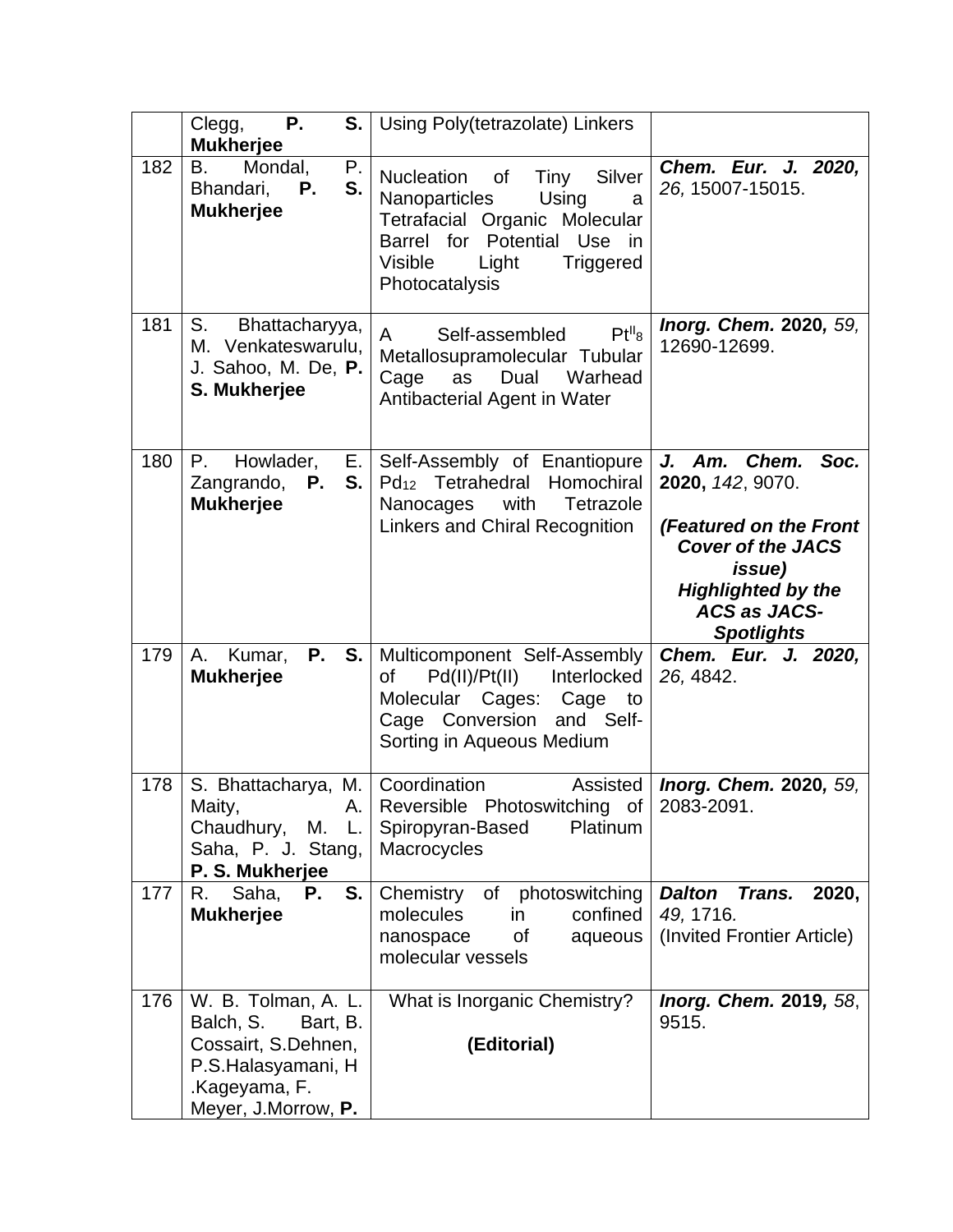| 175 | S.Mukherjee, F.Nee<br>se, P.P.Power, R.Se<br>ssoli, V.W.<br>W.<br>Yam, and H-C. Zhou<br>A.<br>Bhat,<br>L.<br><b>Mukherjee</b>         | Self-<br>E.   Coordination-Driven<br>Zangrando, P. S.   Assembly of Discrete Molecular<br>Nanotubular Architectures                                    | Inorg. Chem. 2019, 58,<br>11172.                   |
|-----|---------------------------------------------------------------------------------------------------------------------------------------|--------------------------------------------------------------------------------------------------------------------------------------------------------|----------------------------------------------------|
| 174 | K.<br>Acharyya,<br>Bhattacharyya,<br>Sepehrpour,<br>S.<br>Chakraborty, S. Lu,<br>B. Shi. X. Li, P. S.<br>Mukherjee and P. J.<br>Stang | S. Self-Assembled<br>Fluorescent<br>H.   Pt(II) Metallacycles as Artificial<br><b>Light-Harvesting Systems</b>                                         | $J.$ Am.<br>Chem.<br>Soc.<br>2019, 141, 14565.     |
| 173 | Bhattacharyya,<br>$M.$   in<br>Maity,<br>Mukhopadhyay,<br>Howlader, P.<br>S.<br><b>Mukherjee</b>                                      | P. P. Chowdhury, S.   Linkage induced enhancement  <br>fluorescence<br>metal-<br>in.<br>S. carbene<br>directed<br>bond<br>P.   metallacycles and cages | Chem.Commun. 2019,<br>55, 8309.                    |
| 172 | R.<br>Modak,<br>B.<br>Mondal,<br>P.<br>Howlader, <b>P.</b><br>S.<br><b>Mukherjee</b>                                                  | Self-assembly of a "Cationic-<br>Cage" via formation of Ag-<br>carbene bonds followed<br>by<br>imine condensation                                      | <b>Chem. Commun.</b><br>2019, 55, 6711 - 6714      |
| 171 | R. Saha, A. Devaraj,  <br>Das, E. Zangrando,<br>P. S. Mukherjee                                                                       | behavior of Donor-<br>Unusual<br>S. Bhattacharya, S.   Acceptor Stenhouse Adducts in<br>Confined Space of a Pd(II)<br><b>Molecular Vessel</b>          | J. Am. Chem. Soc.<br>2019, 141, 8638.              |
| 170 | $A_{1}$<br>Kumar,<br>Zangrando and<br>S. Mukherjee                                                                                    | $E.$ Self-assembled Pd <sub>3</sub> L <sub>2</sub> cages<br><b>P.</b>   having flexible<br>tri-imidazole<br>donors                                     | Polyhedron, 2019,<br>172, 67.<br>(Invited article) |
| 169 | K. Acharyya, P. S.<br><b>Mukherjee</b>                                                                                                | Imine<br>Organic<br>Cages:<br>Molecular<br>Marriage<br>and<br>Applications                                                                             | Angew Chem. Int. Ed.<br>2019, 58, 8640.            |
| 168 | S. Bhattacharyya, A.<br>Chowdhury, R.<br>Saha, P.S.<br><b>Mukherjee</b>                                                               | Multifunctional Self-Assembled<br>Macrocycles<br>with<br>Enhanced<br>Emission<br>and<br>Reversible<br>Photochromic Behaviour                           | Inorg. Chem. 2019, 58,<br>3968.                    |
| 167 | M. Siddiqui, R.<br>Saha, P.S.<br><b>Mukherjee</b>                                                                                     | Ruthenium(II)<br>Metalla[2]Catenanes<br>and<br>Macrocycles<br>via<br>Donor-<br>Dependent Self-Assembly                                                 | Inorg. Chem. 2019, 58,<br>4491.                    |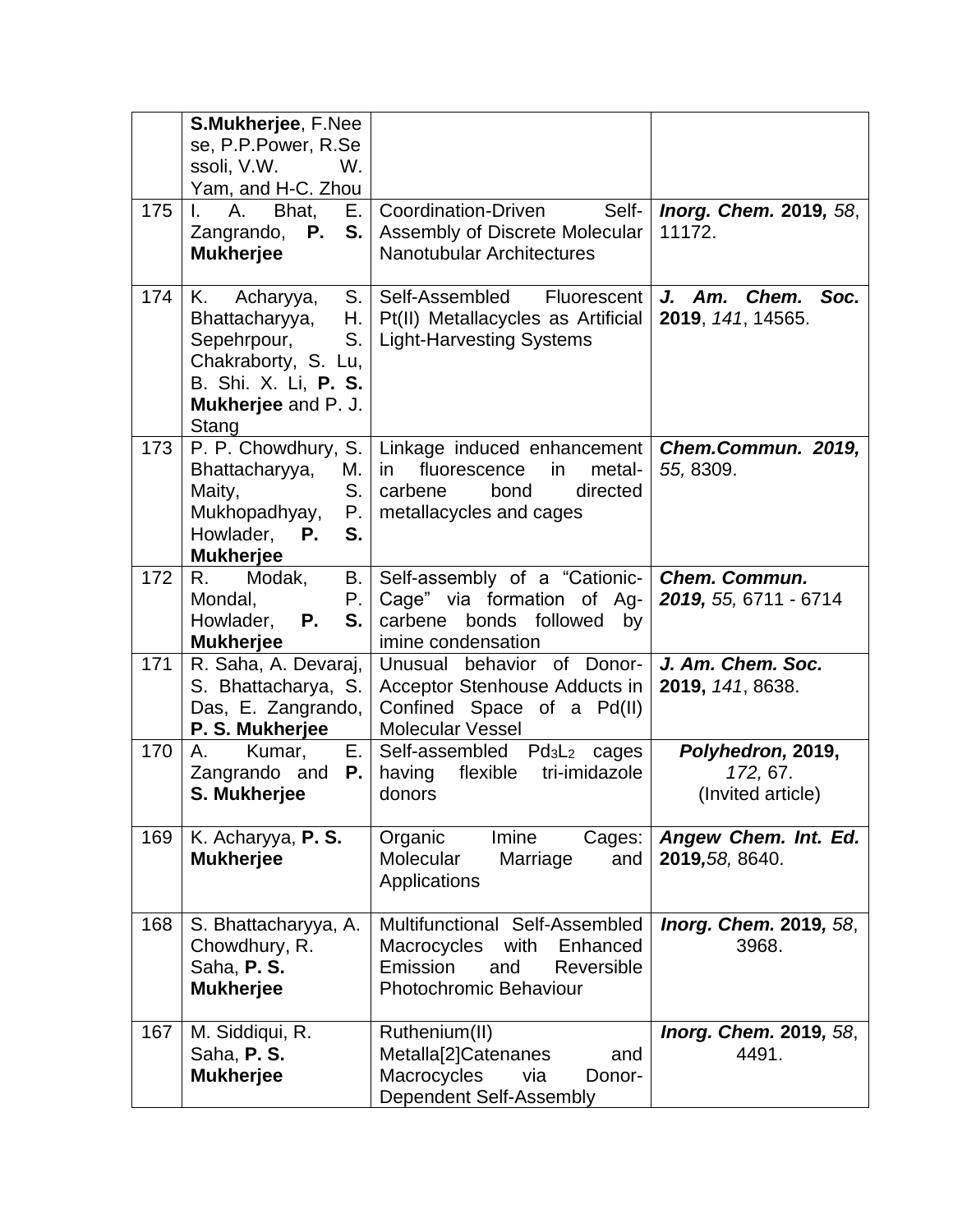| 166 | T. Prakasam, A.<br>Devaraj, R. Saha,<br>M. Lusi, J. Brandel,<br>D. Esteban-Gómez,<br>C. Platas-Iglesias, P<br>S. Mukherjee and<br>A. Trabolsi | Metal-Organic Trefoil Knots for<br><b>C-Br Activation</b>                                                                                                                  | ACS Catalysis, 2019,<br>9, 1709.                                                                                  |
|-----|-----------------------------------------------------------------------------------------------------------------------------------------------|----------------------------------------------------------------------------------------------------------------------------------------------------------------------------|-------------------------------------------------------------------------------------------------------------------|
| 165 | P. Howlader and P.<br>S. Mukherjee                                                                                                            | Solvent directed synthesis of<br>molecular cage and MOF<br>of<br>Cu(II) paddlewheel cluster                                                                                | Israel J. Chem. 2019,<br>59, 292.<br>(Invited contribution<br>in honor of Prof. M.<br><b>Fujita's Wolf Prize)</b> |
| 164 | P. Das, A. Kumar,<br>A. Chowdhury, P. S.<br><b>Mukherjee</b>                                                                                  | Aggregation Induced Emission<br>and White Light Emission from<br>a Combination of π-Conjugated<br>Donor-Acceptor<br>Organic<br>Luminogens                                  | ACS Omega, 2018, 3,<br>13757.<br>(Invited article)                                                                |
| 163 | B. Mondal, P. S.<br><b>Mukherjee</b>                                                                                                          | Gold<br>Encapsulated<br>Cage<br>Nanoparticles<br>as<br>Heterogeneous<br>Photocatalyst<br>Facile<br>Selective<br>for<br>and<br>Reduction of Nitroarenes to<br>Azo compounds | J. Am. Chem. Soc.<br>2018, 140, 12592.                                                                            |
| 162 | M. Maity, P.<br>Howlader, P. S.<br><b>Mukherjee</b>                                                                                           | Self-<br>Coordination-Driven<br>Assembly of Cyclopentadienyl<br>Capped Heterometallic Zr-Pd<br>Cages                                                                       | Cryst. Growth & Des.,<br>2018, 18, 6956.                                                                          |
| 161 | A. Aderonke, P. S.<br><b>Mukherjee</b>                                                                                                        | Coordination self-assembly of<br>discrete Pt-Ru prismatic cages                                                                                                            | Biel. J. Org. Chem.<br>2018, 14, 2242.                                                                            |
| 160 | A. Aderonke, A.<br>Shettar, A. A. Bhat,<br>P. Kondaiah, P. S.<br><b>Mukherjee</b>                                                             | Coordination self-assembly of<br>Ru(II) architectures: Synthesis,<br>characterization<br>and<br>cytotoxicity studies                                                       | Dalton Trans. 2018,<br>47, 8466                                                                                   |
| 159 | A. Bhat, A. Devaraj,<br>E. Zangrando, P. S.<br><b>Mukherjee</b>                                                                               | <b>Discrete</b><br>Self-Assembled<br>A<br>Pd <sub>12</sub> Triangular Orthobicupola<br>and<br>its<br>Use<br>for<br>Cage<br>Intramolecular Cycloaddition                    | Chem. Eur. J. 2018,<br>23, 13938.                                                                                 |
| 158 | Howlader,<br>Р.<br>В.<br>Mondal,<br>Р.<br>Р.<br>Chowdhury,<br>Е.<br>Zangrando,<br>S.<br>Р.<br><b>Mukherjee</b>                                | Self-assembled<br>molecular<br>barrels<br>containers<br>for<br>as<br>transient<br>merocyanine<br>and<br>reverse photochromism                                              | J. Am. Chem. Soc.<br>2018, 140, 7952.                                                                             |
| 157 | Κ.<br>R.<br>Saha,<br>Α.<br>Ghosh,<br>R.                                                                                                       | Self-assembled<br>molecular<br>spheroids<br>their<br>proton<br>and                                                                                                         | Inorg. Chem. 2018<br>57, 6540.                                                                                    |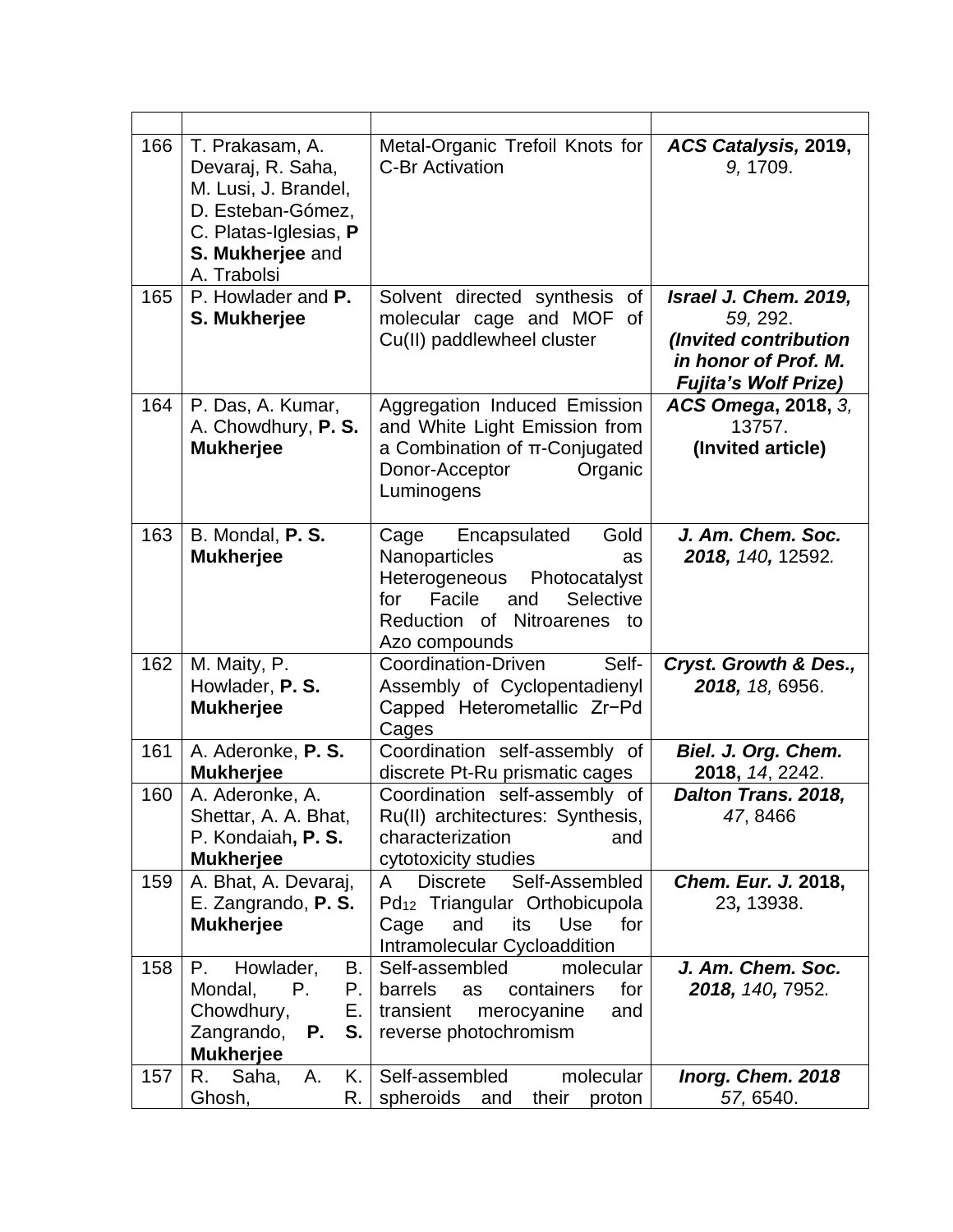|     | <b>P.</b><br>S.<br>Samajder,<br><b>Mukherjee</b>                                                                | conduction                                                                                                                 |                                                               |
|-----|-----------------------------------------------------------------------------------------------------------------|----------------------------------------------------------------------------------------------------------------------------|---------------------------------------------------------------|
| 156 | I. Sinha and P. S.<br><b>Mukherjee</b>                                                                          | Chemical Transformations<br>in<br>Confined<br>of<br>Space<br><b>Coordination Architectures</b>                             | Inorg. Chem. 2018,<br>57, 4205 (Invited<br>Viewpoint article) |
| 155 | A.<br>Bhat,<br>$\mathbf{L}$<br>A. I<br>$P_{\cdot}$<br>Devaraj,<br>Howlader and <b>P. S.</b><br><b>Mukherjee</b> | A chiral Pt <sub>12</sub> tetrahedral cage<br>and its use in catalytic Michael<br>addition reaction                        | Chem.Commun. 2018<br>54, 4814                                 |
| 154 | B. Roy, A. Devaraj,<br>Saha,<br>S.<br>R.<br>Jharimune, K.<br>W.<br>Chi,<br>Р.<br>S.<br><b>Mukherjee</b>         | Catalytic<br>intramolecular<br>cycloaddition reaction using a<br>discrete molecular architecture                           | Chem. Eur. J. 2017,<br>23, 15704.                             |
| 153 | P. Das, A. Kumar,<br>P. Howlader, P. S.<br><b>Mukherjee</b>                                                     | trigonal<br>self-assembled<br>$A \quad$<br>molecular prismatic molecular<br>vessel for catalytic dehydration<br>reactions  | Chem. Eur. J. 2017,<br>23, 12565                              |
| 152 | B. Mondal, A.<br>K.<br><b>P.</b><br>S.<br>Ghosh,<br><b>Mukherjee</b>                                            | Multistimuli<br>Reversible<br>Switching of a Spiropyran<br>Functionalized Organic Cage in<br>Solid and Solution            | J. Org. Chem. 2017,<br>82, 7783.                              |
| 151 | R.<br>Saha,<br>D.<br>Α.<br>J.<br>Samanta,<br>Bhattacharyya, P. S.<br><b>Mukherjee</b>                           | Stepwise construction of self-<br>assembled<br>heterometallic<br>cages showing high proton<br>conductivity                 | Chem. Eur. J. 2017,<br>23, 8980.                              |
| 150 | I. A. Bhat, R. Jain,<br>M. Siddiqui, D.<br>Saini, P. S.<br><b>Mukherjee</b>                                     | self-<br>Water-soluble Pd8L4<br>assembled molecular barrel as<br>aqueous<br>carrier<br>for<br>an<br>hydrophobic curcumin   | Inorg. Chem. 2017, 56,<br>5352.                               |
| 149 | B. Roy, R. Saha, A.<br>K. Ghosh, Y. Patil,<br>P. S. Mukherjee                                                   | diimidazole<br>Versatility<br>of<br>building blocks in coordination<br>self-assembly                                       | Inorg. Chem. 2017, 56,<br>3579                                |
| 148 | K. Acharyya, A.<br>Chowdhury, B.<br>Mondal, S.<br>Chakraborty, P. S.<br><b>Mukherjee</b>                        | <b>Building</b><br>block<br>dependent<br>morphology modulation of cage<br>nanoparticles and detection of<br>nitroaromatics | Chem. Eur. J. 2017,<br>23, 8482.                              |
| 147 | S. Dasgupta and P.<br>S. Mukherjee                                                                              | Carboxylatopillar[n]arenes:<br>A<br>versatile class of water soluble<br>synthetic receptors                                | <b>Biomol.</b><br>Chem.<br>Org.<br>2017, 15, 762.             |
| 146 | A. A. Ademeyo, A.<br>Shettar, I. A. Bhat,<br>P. Kondaiah, P. S.<br><b>Mukherkjee</b>                            | Self-assembly of discrete Ru8<br>molecular cages and their in-<br>vitro anticancer study                                   | Inorg. Chem. 2017, 56,<br>608                                 |
| 145 | Chowdhury and P.                                                                                                | Vinylanthracene<br>based                                                                                                   | <b>ChemPlusChem.</b>                                          |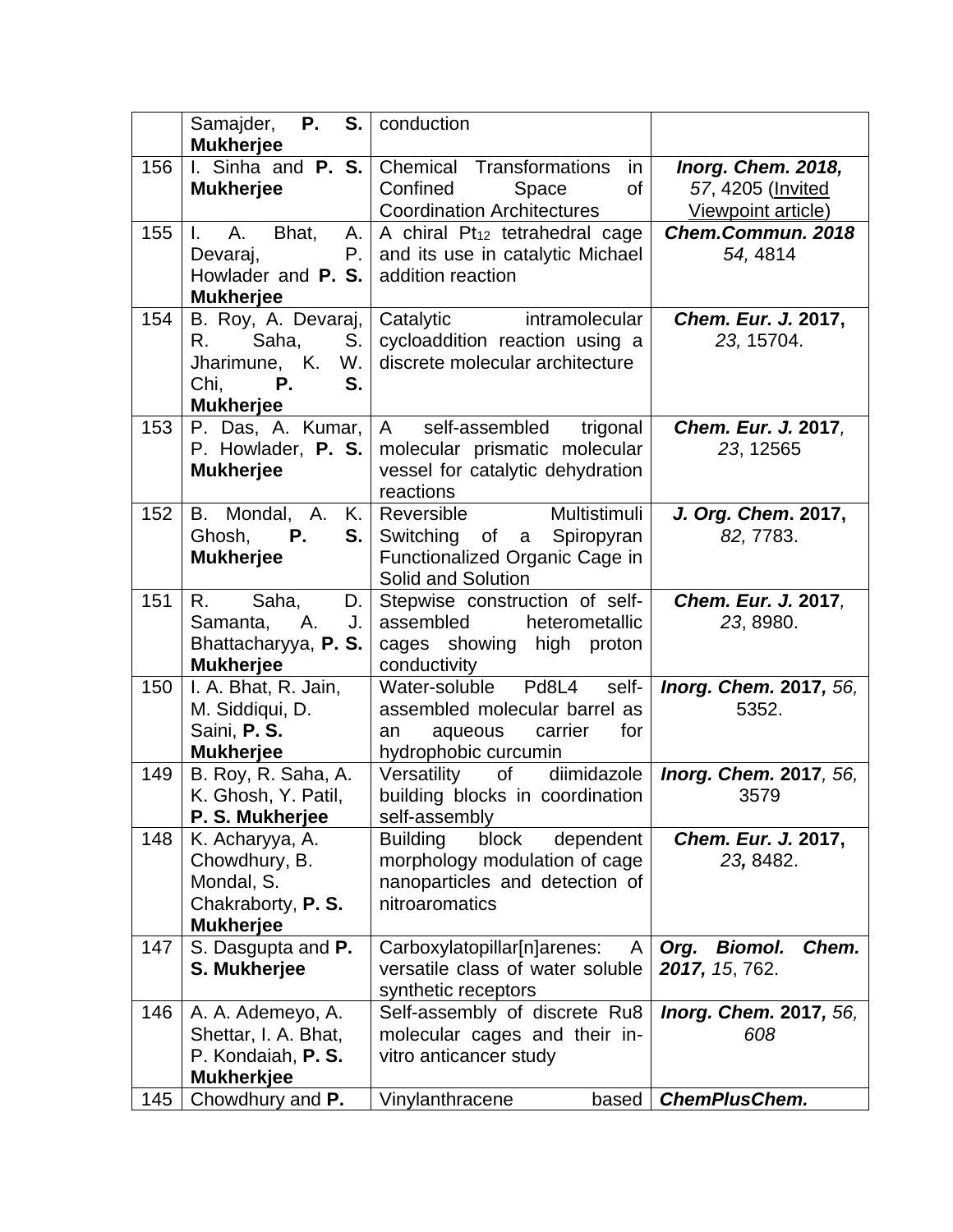|     | S. Mukherjee                                                                            | compounds as electron rich<br>explosives<br>sensors<br>for<br>recognition                                                                                                                 | 2016, 82, 1360.                               |
|-----|-----------------------------------------------------------------------------------------|-------------------------------------------------------------------------------------------------------------------------------------------------------------------------------------------|-----------------------------------------------|
| 144 | P. Howlader and P.<br>S. Mukherjee                                                      | Face and edge directed self-<br>$Pd_{12}$<br>tetrahedral<br>assembly<br>their<br>self-<br>nanocages<br>and<br>sorting                                                                     | Chem. Sci. 2016, 7,<br>5893.                  |
| 143 | A. Chowdhury,<br>Ρ.<br>S.<br>Howlader,<br>Р.<br><b>Mukherjee</b>                        | Aggregation induced emission<br>of Pt(II) metallacycles and their<br>nitroaromatics detection                                                                                             | Chem. Eur. J. 2016.<br>22, 7486.              |
| 142 | <b>B.</b><br>Е.<br>Roy,<br><b>P.</b><br>Zangrando,<br>S.<br><b>Mukherjee</b>            | Self-assembly of a redox active<br>water soluble Pd <sub>6</sub> "Molecular<br>Dice"                                                                                                      | Chem.Commun. 2016,<br>4489.                   |
| 141 | B. Gole, U. Sanyal,<br>R. Banerjee, P. S.<br><b>Mukherjee</b>                           | High<br>loading<br>of<br>Pd<br>nanoparticles<br>by<br>interior<br>functionalization<br>of molecular<br>pockets<br>for<br>heterogeneous<br>catalysis                                       | Inorg. Chem. 2016, 55,<br>2345.               |
| 140 | Howlader,<br>Ρ.<br>P.<br>Das, E. Zangrando,<br>P. S. Mukherjee                          | functionalized<br>self-<br>Urea<br>assembled molecular prism for<br>heterogeneous<br>catalysis<br>in.<br>water                                                                            | $J.$ Am.<br>Chem.<br>Soc.<br>2016, 138, 1668. |
| 139 | D.<br>Samanta,<br>Chowdhury, <b>P.</b><br><b>Mukherjee</b>                              | A.   Covalent<br>Post-Assembly<br>Water-<br><b>S.</b> Modification<br>and<br>Pd <sub>3</sub><br>Self-<br>Adsorption<br>of<br><b>Assembled Trinuclear Barrels</b>                          | Inorg. Chem. 2016, 55,<br>1562.               |
| 138 | B.<br>Mondal,<br>Κ.<br>Acharyya,<br>Howlader,<br><b>P.</b><br>S.<br><b>Mukherjee</b>    | Molecular cage imgregnated<br>nanoparticles:<br><b>Efficient</b><br>$P. \vert Pd$<br>additive-free<br>heterogeneous<br>catalysts for cyanation of aryl<br>halides                         | Chem.<br>Soc.<br>J. Am.<br>2016, 138, 1709.   |
| 137 | Chowdhury,<br>P.<br>A.<br>S.<br>Howlader,<br>Р.<br><b>Mukherjee</b>                     | Crystallization<br>induced<br>emission<br>enhancement<br>of<br>Pt(II)<br>mechano-fluorochromic<br>luminogen and its application<br>for cysteine detection                                 | Chem. Eur. J. 2016,<br>22, 1424.              |
| 136 | S.<br>Р.<br>Howlader,<br>Mukherjee, R. Saha,<br>P. S. Mukherjee                         | Conformation-selective<br>coordination-driven<br>self-<br>assembly of a ditopic donor<br>with Pd <sup>II</sup> acceptors                                                                  | <b>Dalton Trans.</b><br>2015, 20493.          |
| 135 | S.<br>Adeyemo,<br>А.<br>Shanmugaraju,<br>D.<br>S.<br>Samanta,<br>Р.<br><b>Mukherjee</b> | coordination-<br>Template-free<br>driven self-assembly of discrete<br>hexanuclear prismatic cages<br>employing<br>half-sandwich<br>octahedral Ru <sup>ll</sup> <sub>2</sub> acceptors and | Inorg. Chim. Acta.<br>2016, 440, 62           |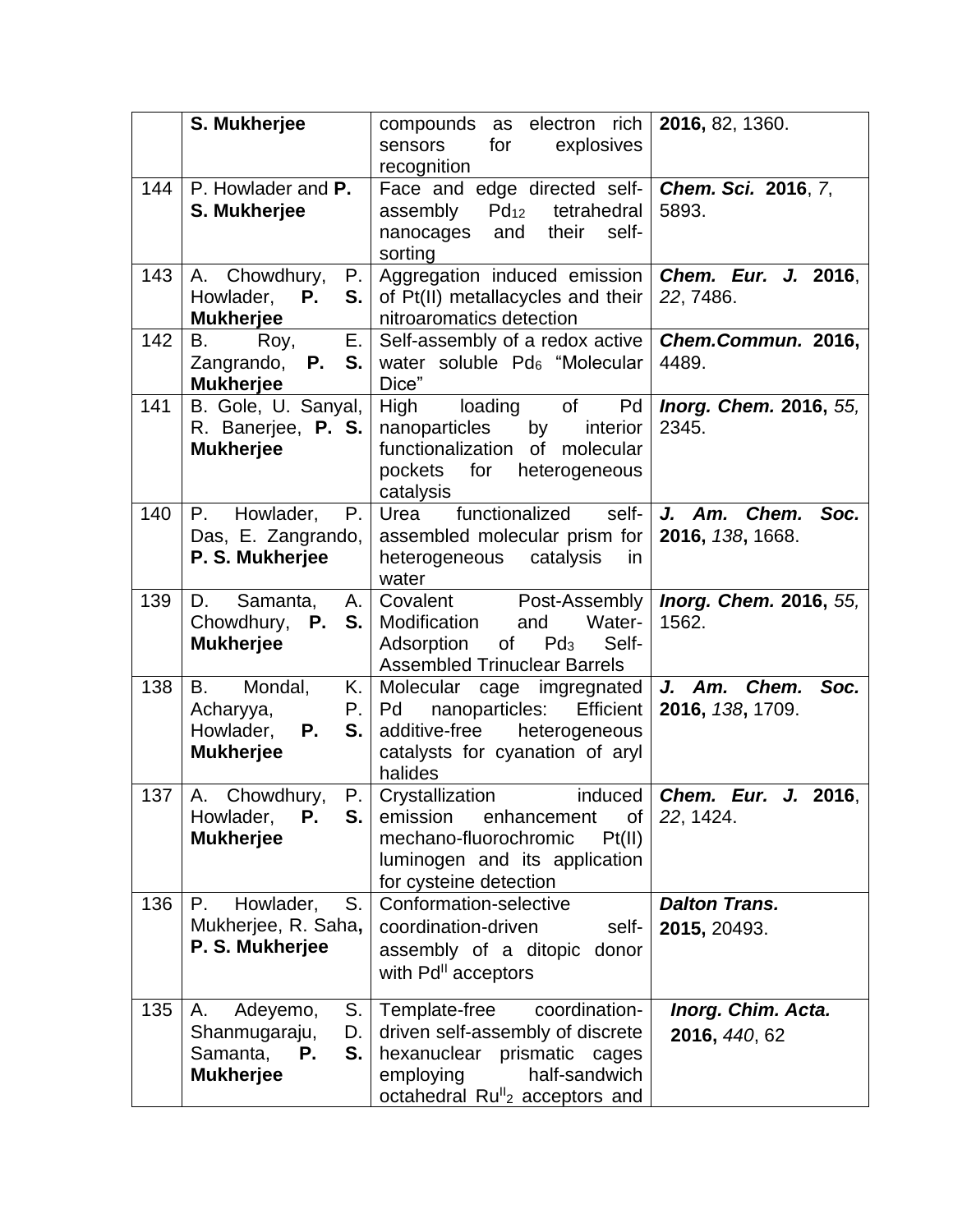|     |                                                                                                                   | triimidazole donors                                                                                                                                                           |                                                                                          |
|-----|-------------------------------------------------------------------------------------------------------------------|-------------------------------------------------------------------------------------------------------------------------------------------------------------------------------|------------------------------------------------------------------------------------------|
| 134 | S. Shanmugaraju,<br>P. S. Mukherjee                                                                               | $\pi$ -electron rich small molecule<br>sensors for the recognition of<br>nitroaromatics                                                                                       | Chem.Commun. 2015,<br>51, 16014                                                          |
| 133 | S. Das Gupta,<br>A. I<br>Chowdhury, P.<br>S.<br><b>Mukherjee</b>                                                  | Binding of carboxylatopillar<br>[5] arene with alkyl and aryl<br>ammonium salts in aqueous<br>medium                                                                          | RSC. Adv. 2015, 85791                                                                    |
| 132 | B.<br>Roy,<br>S.<br>Shanmugaraju,<br>R. I<br>Saha,<br>S.<br>Р.<br><b>Mukherjee</b>                                | Self-assembly of Metallamac-<br>rocycles Employing a<br><b>New</b><br>Benzil Based Organometallic<br>Bisplatinum (II) Acceptor                                                | CHIMIA, 2015, 69, 541<br>(Invited article)                                               |
| 131 | A.<br>B.<br>Roy,<br>Ghosh,<br>S.<br>Srivastava,<br>$P_{\cdot}$<br>D'Silva,<br><b>P.</b><br>S.<br><b>Mukherjee</b> | K.   A Pd <sub>8</sub> Tetrafacial Molecular<br>Barrel as Carrier for Water<br>Insoluble Fluorophore                                                                          | Soc.<br>J. Am. Chem.<br>2015, 137, 11916                                                 |
| 130 | A.<br>$\mathbf{L}$<br>Bhat,<br>Samanta and <b>P. S.</b><br><b>Mukherjee</b>                                       | D.   A Pd24 Pregnant Molecular<br>Self-Templated<br>Nanoball:<br>Stellation by Precise Mapping<br>of Coordination Sites                                                       | J. Am. Chem. Soc.<br>2015, 137, 9497                                                     |
| 129 | <b>Mukherjee</b>                                                                                                  | A. Chowdhuri, P. S.   Electron rich triphenylamine<br>based sensors for picric acid<br>detection                                                                              | J. Org. Chem.<br>2015, 80, 4064                                                          |
| 128 | B. Gole, U. Sanyal<br>and<br>Р.<br>S.<br><b>Mukherjee</b>                                                         | A smart approach to achieve<br>exceptionally high loading of<br>metal nanoparticles supported<br>functionalized extended<br>by<br>frameworks<br>for<br>efficient<br>catalysis | Chem. Commun.<br>2015, 51, 4872.                                                         |
| 127 | K. Acharyya, P. S.<br><b>Mukherjee</b>                                                                            | Post-synthetic<br>exterior<br>decoration of an organic cage<br>$A^3$ -<br>by copper(I) catalyzed<br>coupling<br>and<br>detection<br>οf<br>nitroaromatics                      | Chem. Eur. J.<br>2015, 21, 6823                                                          |
| 126 | K. Acharyya, P. S.<br><b>Mukherjee</b>                                                                            | Shape and size directed self-<br>selection<br>in<br>organic<br>cage<br>formation                                                                                              | <b>Chem. Commun.</b><br>2015, 51, 4241.                                                  |
| 125 | S.<br>Shanmugaraju<br>Р.<br>S.<br>and<br><b>Mukherjee</b>                                                         | discrete<br>Self-assembling<br>molecules<br>for<br>sensing<br>nitroaromatics                                                                                                  | Chem. Eur. J.<br>2015, 21, 6656<br>(One)<br>of<br>the<br>most<br>accessed<br>articles in |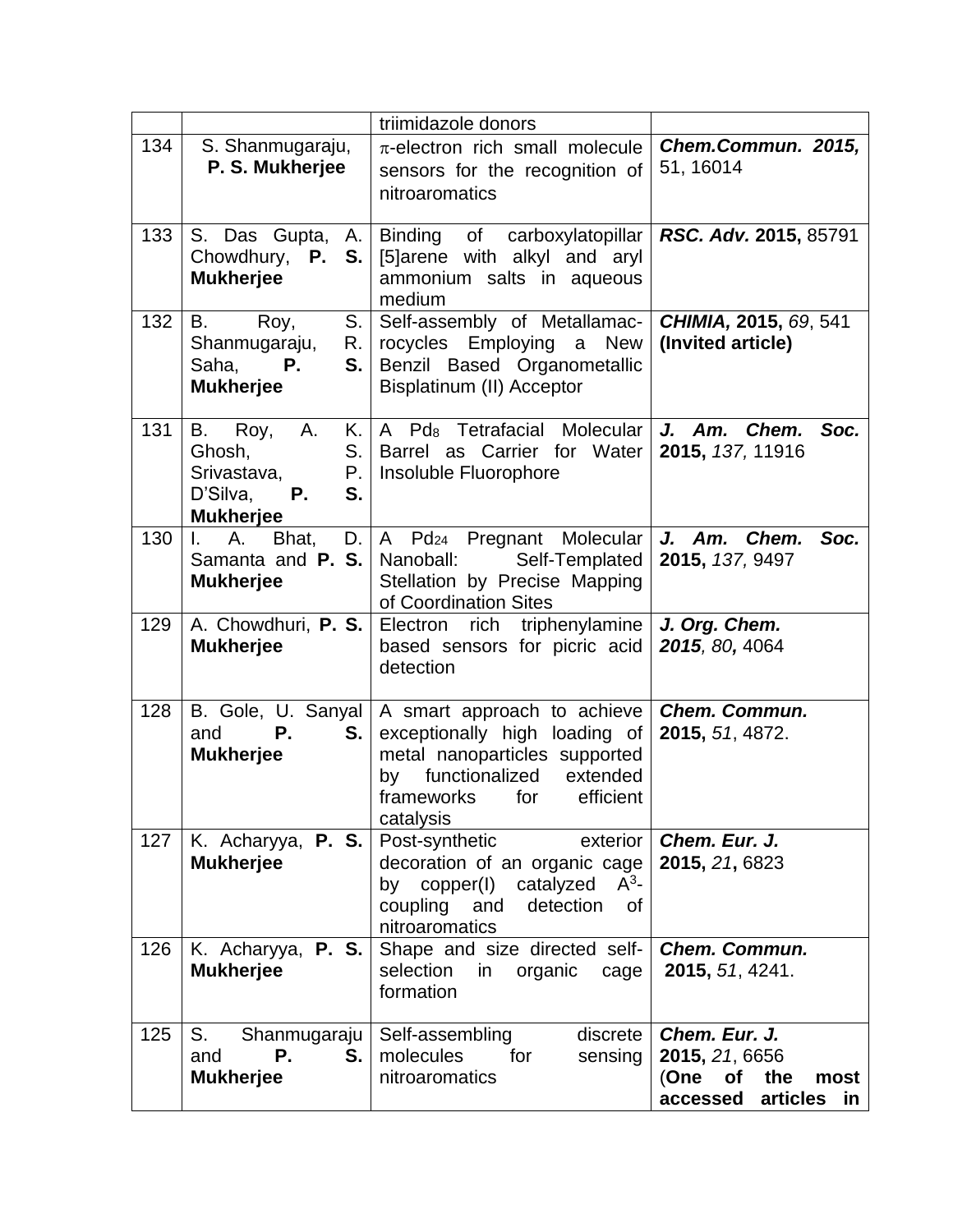|     |                                                           |                                                                                                                                                                                                       | 2/2015                                                    |
|-----|-----------------------------------------------------------|-------------------------------------------------------------------------------------------------------------------------------------------------------------------------------------------------------|-----------------------------------------------------------|
| 124 | D. Samanta and P.<br>S. Mukherjee                         | Sunlight<br>induced<br>molecular<br>covalent marriage of two triply<br>interlocked Pd <sub>6</sub> cages and their<br>facile thermal separation                                                       | J. Am. Chem.<br>Soc.<br>2014, 136, 17006                  |
| 123 | K. Acharyya and <b>P.</b><br>S. Mukherjee                 | A fluorescent organic cage for<br>picric acid detection                                                                                                                                               | <b>Chem. Commun.</b><br>2014, 50, 15788                   |
| 122 | S. Mukherjee and P.<br>S. Mukherjee                       | Cu <sup>II</sup> -Azide<br>polynuclear<br>complexes of three different<br>building clusters with the same<br>Schiff-base<br>co-ligand:<br>synthesis, structures, magnetic<br>behavior and DFT studies | Cryst.<br><b>Growth</b><br>&<br>Design.<br>2014, 15, 4177 |
| 121 | B. Gole, A. K. Bar<br>and<br>Р.<br>S.<br><b>Mukherjee</b> | Multicomponent assembly<br>of<br>fluorescent tag functionalized<br>in<br>coordination<br>ligands<br>frameworks<br>for<br>explosive<br>sensing                                                         | Chem. Eur. J.<br>2014, 20, 13321                          |
| 120 | D. Samanta and P.<br>S. Mukherjee                         | Component selection in self-<br>assembly of Pd(II) nanocages<br>and<br>cage-to-cage<br>transformation                                                                                                 | Chem. Eur. J.<br>2014, 20, 12483                          |
| 119 | B. Gole, W. Song,<br>M. Lackinger and P.<br>S. Mukherjee  | sensing<br>Explosive<br>using<br>electron rich<br>supramolecular<br>Role<br>polymers:<br>of<br>H-bonding<br>intermolecular<br>in<br>significant<br>enhancement<br><b>of</b><br>sensitivity            | Chem. Eur. J.<br>2014, 20, 13662                          |
| 118 | D. Samanta and <b>P.</b><br>S. Mukherjee                  | Self-assembled<br>multicomp-<br>onent Pd <sub>6</sub> aggregates showing<br>low-humidity proton conduction                                                                                            | <b>Chem. Commun.</b><br>2014, 50, 1595.                   |
| 117 | S. Mukherjee and P.<br>S. Mukherjee                       | Template free multicomponent<br>self-assembly<br>of<br>Pd/Pt<br>molecular cages                                                                                                                       | <b>Chem. Commun.</b><br>2014, 20, 2239.                   |
| 116 | D. Samanta and <b>P.</b><br>S. Mukherjee                  | <b>Structural</b><br>diversity<br>in.<br>multinuclear Pd(II)-assemblies:<br>Potential<br>materials for<br>low-<br>humidity proton conduction                                                          | Chem. Eur. J.<br>2014, 20, 5649.                          |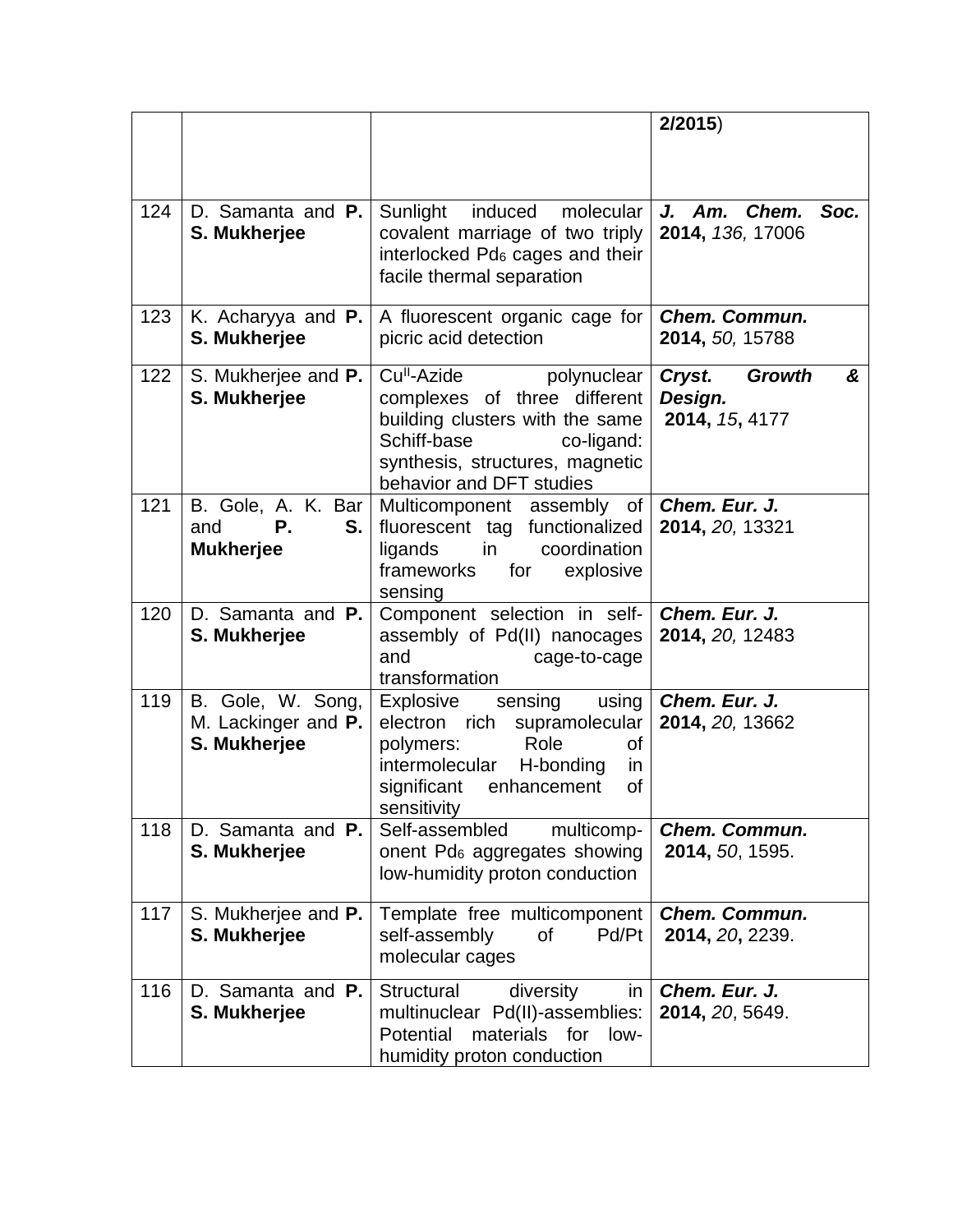| 115 | Ρ.<br>S.<br>and<br><b>Mukherjee</b>                                             | B. Gole, A. K. Bar   Modification of Extended Open<br>Frameworks with Fluorescent<br>Tags for Sensing Explosives:<br>Competition<br><b>Between</b><br><b>Size</b><br>Selectivity<br>Electron<br>and<br>Deficiency               | Chem. Eur. J.<br>2014, 20, 2276.                                                 |
|-----|---------------------------------------------------------------------------------|---------------------------------------------------------------------------------------------------------------------------------------------------------------------------------------------------------------------------------|----------------------------------------------------------------------------------|
| 114 | K. Acharyya and P.<br>S. Mukherjee                                              | controlled<br>H-bond<br>driven<br>molecular marriage in covalent<br>cages                                                                                                                                                       | Chem. Eur. J.<br>2014, 20, 1646                                                  |
| 113 | S.<br>Shanmugaraju,<br>H. Jadhav and P. S.<br><b>Mukherjee</b>                  | Self-assembly of chloro-bridged<br>ruthenium<br>based<br>rectangle:<br>Synthesis, structural characteri-<br>zation and Sensing study                                                                                            | Sc.<br>Proc.<br>Ind.<br>Nat.<br>Acad. 2014, 84,<br>197<br>(invited article)      |
| 112 | <b>B.</b><br>Gole, K.<br>C.<br>Mondal, and <b>P. S.</b><br><b>Mukherjee</b>     | Tuning nuclearity of clusters by<br>positional change of functional<br>group: Synthesis of polynuclear<br>clusters, crystal structures and<br>magnetic properties                                                               | Inorg. Chim.<br>Acta.<br>2014, 415, 151.                                         |
| 111 | S.<br>D.<br>Samanta,<br>Shanmugaraju,<br>Adeyemo, and P. S.<br><b>Mukherjee</b> | Self-assembly<br>discrete<br>of<br>A.   metallamacrocycles employing<br>half<br>sandwich<br>octahedral<br>diruthenium building units and<br>imidazole based ligands                                                             | Orgmet.<br>Chem.<br>J.<br>2014, 703.<br>(Invited article for a<br>special issue) |
| 110 | $S_{\cdot}$<br>Mukherjee,<br>D.<br>Samanta and P. S.<br><b>Mukherjee</b>        | A<br><b>Series</b><br>of<br>3d<br>Metal<br>Complexes<br>with<br><b>Isomeric</b><br>Phenylenedi-acetates<br>and<br>1,3,5-tris(1-imidazolyl) benzene<br>ligand: Synthesis, Structures,<br>Magnetic and Luminescence<br>Properties | Cryst. Growth & Des.<br>2013, 14, 5335.                                          |
| 109 | D. Samanta and P.<br>S. Mukherjee                                               | Pt <sup>H</sup> 6<br>Nanoscopic<br>molecular  <br>cages<br>with<br>organometallic<br>backbone as sensors for picric<br>acid                                                                                                     | <b>Dalton Trans.</b><br>2013, 42, 16784.                                         |
| 108 | S. Mukherjee and P.<br>S. Mukherjee                                             | Role of dicarboxylate linkers in<br>Mn(III)-salicylaldoximate based<br>extended molecular magnets                                                                                                                               | Chem. Eur. J.<br>2013, 19, 17064.                                                |
| 107 | S.<br>В.<br>Roy,<br>Mukherjee and P. S.<br><b>Mukherjee</b>                     | $Sr^{2+}$<br>$Cd2+$<br>Coordination<br>and<br>Effect of different<br>polymers:<br>coordinating behaviour of a<br>newly<br>designed<br>tricarboxylic<br>acid                                                                     | Cryst.<br>Comm.<br>Engg.<br>2013, 9596.                                          |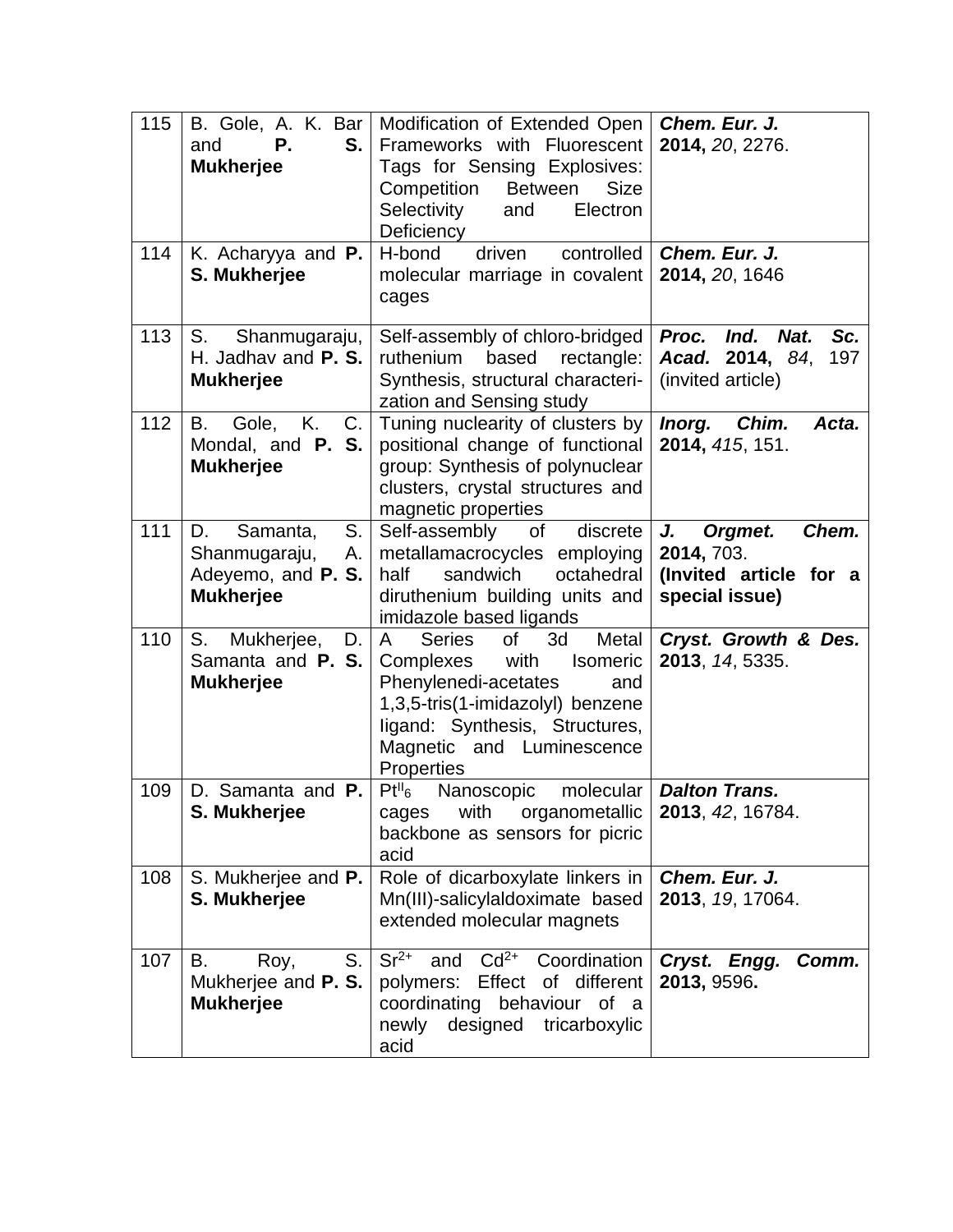| 106 | S.<br>Anbu,<br>S.<br>Kamalraj,<br>C.<br>Jayabhaskaran<br>and<br>P. S. Mukherjee                 | Naphthalene carbohydrazone<br>based dizinc(II) chemosensor<br>for pyrophosphate ion and its<br>DNA assessment application in<br><b>PCR</b> products                                             | Inorg. Chem.<br>2013, 52, 8294.                                                                                    |
|-----|-------------------------------------------------------------------------------------------------|-------------------------------------------------------------------------------------------------------------------------------------------------------------------------------------------------|--------------------------------------------------------------------------------------------------------------------|
| 105 | S.<br>Ghosh,<br>S.<br>Mukherjee, P. Seth,<br>Ghosh, P. S.<br>А.<br><b>Mukherjee</b>             | Solvent-Templated<br>Supramolecular Isomerism in<br>2D Coordination Polymer<br>Constructed by Nill2Coll Node<br>Dicyanamido<br>Spacer:<br>and<br>Drastic Change in Magnetic<br><b>Behaviors</b> | <b>Dalton Trans.</b><br>2013, 42, 13554.                                                                           |
| 104 | Mallick,<br>А.<br>Banerjee and $P. S.$<br><b>Mukherjee</b>                                      | B. Gole, A. K. Bar, Electron rich porous extended<br>R.   framework as heterogeneous<br>catalyst for Diels-Alder reaction                                                                       | <b>Chem. Commun.</b><br>2013, 49, 7439.                                                                            |
| 103 | S. Mukherjee and P.<br>S. Mukherjee                                                             | Versatility of azide in copper(II)<br>magnetic polyclusters formation                                                                                                                           | Acc. Chem. Res.<br>2013, 46, 2556.                                                                                 |
| 102 | S.<br>Shanmugaraju,<br>Η.<br>Jadhav,<br>$R_{\cdot}$<br>Karthik, and $P. S.$<br><b>Mukherjee</b> | Electron rich supramolecular<br>fluorescent<br>polymers<br>as<br>sensors for nitroaromatics                                                                                                     | <b>RSC. Advances</b><br>2013, 3, 4940.                                                                             |
| 101 | B. Roy, A. K. Bar, B.<br>Gole and <b>P. S.</b><br><b>Mukherjee</b>                              | tris-imidazolium<br>Fluorescent<br>for<br>picric acid<br>sensors<br>explosive                                                                                                                   | J. Org. Chem.<br>2013, 78, 1306.                                                                                   |
| 100 | Κ.<br>Acharyya,<br>Mukherjee and P. S.<br><b>Mukherjee</b>                                      | S.   Molecular marriage through<br>partner preferences in covalent  <br>cage formation and cage-to-<br>cage transformation                                                                      | J. Am. Chem.<br>Soc.<br>2013, 135, 554.                                                                            |
| 99  | D. Samanta and P.<br>S. Mukherjee                                                               | Multicomponent self-sorting of<br>a Pd <sub>7</sub> boat and its use in<br>catalytic<br>Knoevenagel<br>condensation                                                                             | Chem. Commun.<br>2013, 4307.<br>(Invited contribution for a<br>special<br>"Emerging<br>investigators' issue 2013") |
| 98  | S. Mukherjee and P.<br>S. Mukherjee                                                             | Cu(II)-Azide<br>polynuclear<br>complexes of Cu4 building<br>clusters with Schiff base co-<br>ligands: synthesis, structures,<br>magnetic and DFT studies                                        | <b>Dalton Trans.</b><br>2013, 42, 4019.                                                                            |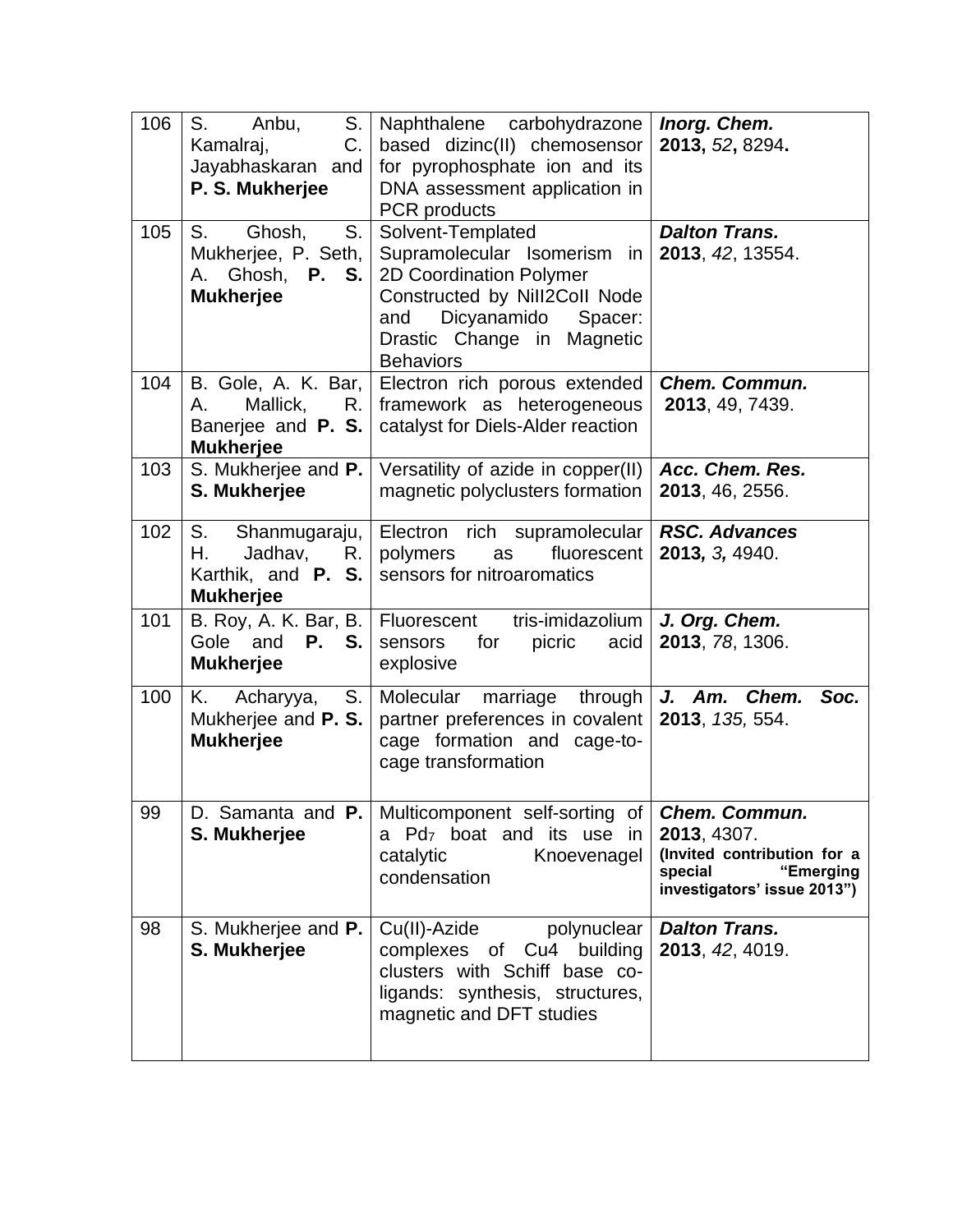| 97 | S.<br>Shanmugaraju,<br>K. Bar,<br>Arun<br>D.<br>Р.<br>S.<br>Moon,<br><b>Mukherjee</b>                        | Coordination assembly of Pt <sub>4</sub>   Dalton Trans,<br>macrocycles<br>with<br>organometallic<br>backbone<br>for<br>sensing of acyclic dicarboxylic<br>acids                                                                          | 2013, 2998.                              |
|----|--------------------------------------------------------------------------------------------------------------|-------------------------------------------------------------------------------------------------------------------------------------------------------------------------------------------------------------------------------------------|------------------------------------------|
| 96 | S.<br>Shanmugaraju,<br>H. Jadhav, Y. Patil,<br>P. S. Mukherjee                                               | of<br>Self-assembly<br>an<br>octanuclear Pt(II) tetragonal<br>from<br>prism<br>a<br>new<br>$Pt_4$<br>organometallic building unit and<br>its<br>nitroaromatic explosives<br>sensing                                                       | Inorg. Chem.<br>2012, 51, 13072.         |
| 95 | S.<br>Anbu,<br>S.<br>R.<br>Shanmugaraju,<br>Ravishankaran,<br>А.<br>Karanda,<br>S.<br>Р.<br><b>Mukherjee</b> | based<br>Naphthylhydrazone<br>selective<br>and<br>sensitive<br>chemosensors for Cu(II)                                                                                                                                                    | <b>Dalton Trans.</b><br>2012, 41, 13330. |
| 94 | S.<br>S.<br>Anbu,<br>Shanmugaraju,<br>R.<br>Ravishankaran,<br>А.<br>Karanda,<br>Р.<br>S.<br><b>Mukherjee</b> | A phenanthrene based highly  <br>selective fluorogenic and visual<br>for<br>Cu(II)<br>with<br>sensor<br>nanomolar detection limit                                                                                                         | Inorg. Chem. Comm.<br>2012, 25, 26.      |
| 93 | S.<br>D.<br>Samanta,<br>Mukherjee, Y. Patil,<br>P. S. Mukherjee                                              | Self-assembled $Pd_6$ cage with<br>triimidazole walls and use of its<br>confined<br>for<br>nanospace<br>catalytic<br>Knoevenagel<br>and<br>Diels-Alder<br>reactions<br>in<br>aqueous medium                                               | Chem. Eur. J.<br>2012, 18, 12322.        |
| 92 | Κ.<br>S.<br>Α.<br>Bar,<br>Mohapatra,<br>S.<br>Р.<br>Mukherjee                                                | trifacial  <br>series<br>of<br>$Pd_6$<br>A –<br>molecular<br>barrels<br>with<br>porphyrin walls                                                                                                                                           | Chem. Eur. J.<br>2012, 18, 9571.         |
| 91 | S.<br>Mukherjee,<br>Υ.<br>S.<br>Р.<br>Patil,<br><b>Mukherjee</b>                                             | <b>Novel</b><br>heterometallic<br>chains<br>featuring Mn(III) and Na(I) ions<br>in trigonal prismatic geometries<br>alternately<br>linked<br>to<br>Mn(IV)<br>octahedral<br>Synthesis,<br>ions:<br>structures and detail magnetic<br>study | Inorg. Chem.<br>2012, 51, 4888.          |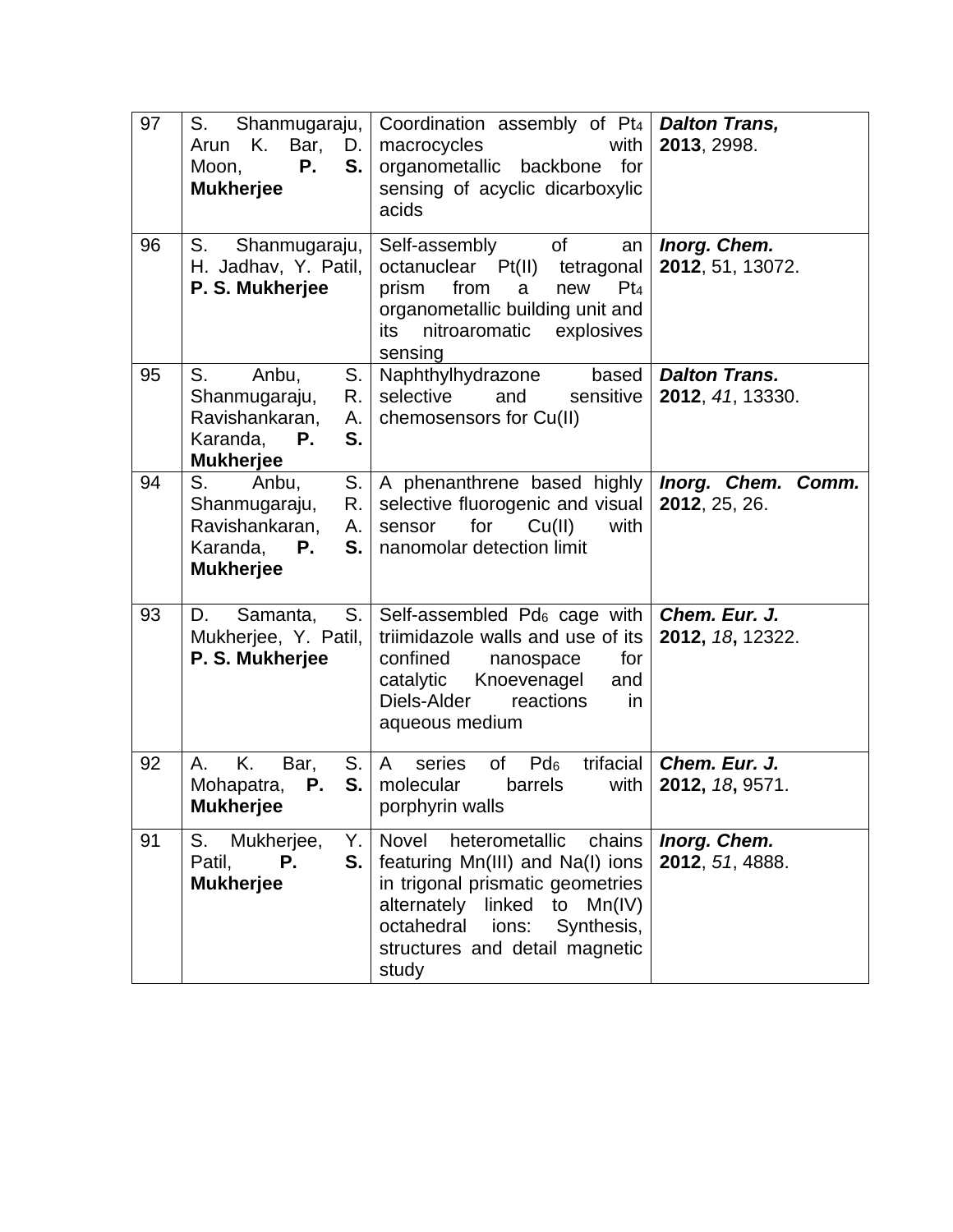| 90 | S.<br>Shanmugaraju,<br>V. Vajpayee, K. Chi,<br>P. J. Stang, <b>P. S.</b><br><b>Mukherjee</b> | Coordination<br>driven<br>self-<br>assembly of 2D metallacycles<br>from a new carbazole based<br>90° dipyridyl donor: Synthesis,<br>characterization,<br>and<br>$C_{60}$<br>binding    | Inorg. Chem.<br>2012, 51, 4817.                                                                                                                 |
|----|----------------------------------------------------------------------------------------------|----------------------------------------------------------------------------------------------------------------------------------------------------------------------------------------|-------------------------------------------------------------------------------------------------------------------------------------------------|
| 89 | $S_{1}$<br>Shanmugaraju,<br>D. Samanta, P. S.<br><b>Mukherjee</b>                            | Self-assembly of Ru <sub>4</sub> and Ru <sub>8</sub><br>assemblies<br>using<br>Ru <sub>2</sub><br>organometallic<br>precursors:<br>Synthesis, characterization and<br>properties       | J.<br><b>Beilstein</b><br>Org.<br><b>Chem. 2012, 8, 313.</b><br>(Invited article for a<br>special issue)                                        |
| 88 | S.<br>D.<br>Samanta,<br>Shanmugaraju,<br>Y. I<br>Patil, M. Nethaji,<br>Р.<br>S. Mukherjee    | height<br>Pillar<br>dependent<br>unprecedented Pd8 molecular<br>swing and Pd6 molecular boat<br>via multicomponent and C60<br>binding                                                  | <b>Chem. Commun.</b><br>2012, 48, 2298.                                                                                                         |
| 87 | S.<br>K. Bar,<br>Arun<br>Raghothama, P. S.<br><b>Mukherjee</b>                               | self-<br>Three-component<br>assembly of a<br>series<br>οf<br>interlocked Pd12 prisms and<br>their non-interlocked analogues                                                            | Chem. Eur. J.<br>2012, 18, 3199.                                                                                                                |
| 86 | B. Gole, A. K. Bar,<br>P. S. Mukherjee                                                       | Metal-organic framework<br>for<br>sensing of nitroaromatics                                                                                                                            | <b>Chem. Commun.</b><br>2011, 47, 12137.                                                                                                        |
| 85 | K. C. Mondal,<br>B.<br>Gole, Y. Song,<br>Turner,<br>Р.<br>S.<br><b>Mukherjee</b>             | chains of Ni <sub>2</sub> Na <sub>2</sub><br>Two new<br>D.   heterometallic<br>double<br>half-<br>building<br>units:<br>cubane<br>synthesis,<br>structures<br>and<br>magnetic behavior | J. Chem. Sci.<br>2011, 807.<br>article<br>(Invited<br>for<br>a<br>special issue to mark the<br><b>International</b><br>Year<br>оf<br>Chemistry) |
| 84 | S. Shanmugamraju,<br>S. A. Joshi, P. S.<br><b>Mukherjee</b>                                  | Self-assembly using of a new<br>organometallic clip: synthesis,<br>characterization and sensing<br>study                                                                               | Inorg. Chem.<br>2011, 50, 11736.                                                                                                                |
| 83 | S. Mukherjee, Y. P.<br>Р.<br>Patil,<br>S.<br><b>Mukherjee</b>                                | Cu-Azido polymers with various<br>molar equivalents of blocking<br>amines: Synthesis, structures<br>and magnetic properties with<br><b>DFT</b>                                         | <b>Dalton Trans.</b><br>2012, 54.                                                                                                               |
| 82 | S. Shanmugamraju,<br>Joshi,<br>S.<br>Α.<br>D.<br>S.<br>Samanta,<br>P.                        | Coordination-driven<br>self-<br>$2D -$<br>assembly<br>of<br>metallamacrocycles<br>using<br>a                                                                                           | <b>Dalton Trans.</b><br>2011, 40, 12333.<br>(Invited Article for a                                                                              |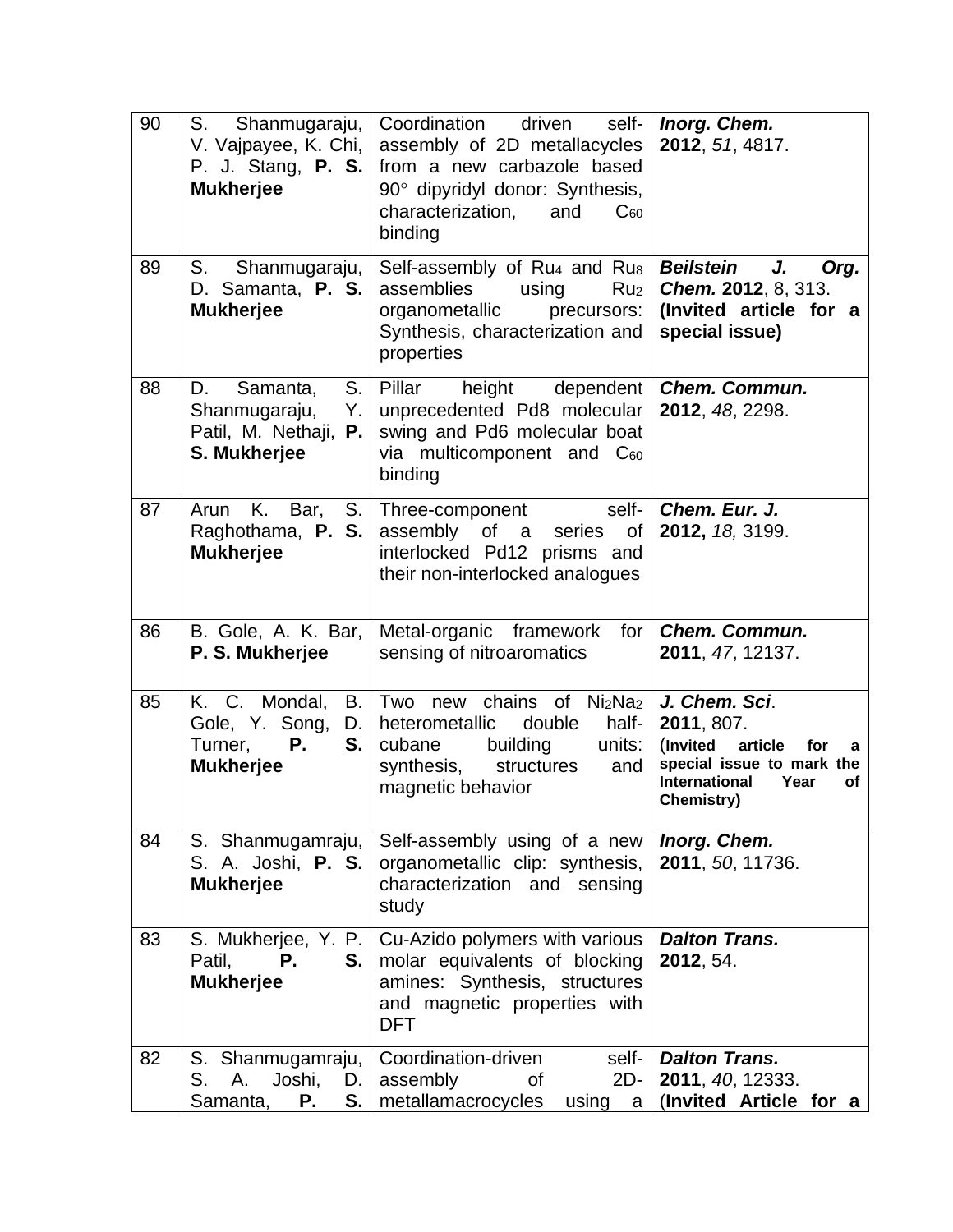|    | <b>Mukherjee</b>                                                                                      | $PtII2-$<br>shape-selective<br>organometallic 90° acceptor:<br>design,<br>synthesis<br>and<br>nitroaromatic sensing                                                                              | special issue<br>on<br><b>Molecular</b><br>Self-<br>Assembly) |
|----|-------------------------------------------------------------------------------------------------------|--------------------------------------------------------------------------------------------------------------------------------------------------------------------------------------------------|---------------------------------------------------------------|
| 81 | R. Chakrabarty,<br>P.<br>S. Mukherjee, P. J.<br>Stang                                                 | Supramolecular coordination: Chem. Rev.<br>Self-assembly of finite 2D and<br>3D ensembles                                                                                                        | 2011, 111, 6810.                                              |
| 80 | B.<br>Gole,<br>S.<br>Shanmugaraju,<br>K. .<br>Bar,<br>S.<br>Р.<br><b>Mukherjee</b>                    | Supramolecular polymer<br>for $\vert$<br>A. $\vert$ explosives sensing: role of H- $\vert$ 2011, 47, 10046.<br>bonding in enhancement of<br>sensitivity in solid state                           | <b>Chem. Commun.</b>                                          |
| 79 | S. Shanmugamraju,<br>S. A. Joshi, P. S.<br><b>Mukherjee</b>                                           | visual<br>Fluorescence and<br>of nitroaromatic<br>sensing<br>explosives using electron rich<br>discrete fluorophores                                                                             | J. Mater. Chem.<br>2011, 9130.                                |
| 78 | S. Mukherjee,<br>В.<br>Gole, Y. Song, P. S.<br><b>Mukherjee</b>                                       | Synthesis, structures<br>and<br>magnetic behavior of a series<br>of Cull-azide polymers<br>of Cu <sub>4</sub> building clusters and<br>isolation of a new hemiaminal<br>ether as metal complex   | Inorg. Chem.<br>2011, 50, 3621.                               |
| 77 | H.<br>V.<br>Vajpayee,<br>Kim, A. Mishra, $P.S.$<br>Mukherjee, P. J.<br>Stang,* M. H. Lee,<br>K.W. Chi | Self-assembly of molecular   Dalton Trans.<br>squares using metal based<br>acceptor: synthesis<br>and<br>application in<br>sensing<br>0f<br>nitroaromatics                                       | 2011, 40, 3112.                                               |
| 76 | K.<br>Bar,<br>A.<br>Chakrabarty, <b>P. S.</b><br><b>Mukherjee</b>                                     | R.   Coordination<br>driven<br>$self-$<br>assembly<br>οf<br>metallamacrocycles<br>using<br>ambidentate linkers and self-   (Invited article for a<br>of single<br>linkage<br>selection<br>isomer | Inorg. Chim. Acta.<br>2011, 372, 313.<br>special issue)       |
| 75 | S. Shanmugamraju,<br>A. K. Bar, S. Joshi,<br>Patil,<br>Р.<br>J.<br>S.<br><b>Mukherjee</b>             | Constructions<br>$2D-$<br>0f<br>Metallamacrocycles Using Half-<br>Sandwich<br>Rull2 Precursors:<br><b>Synthesis, Molecular Structures</b><br>and Self-Selection for a Single<br>Linkage Isomer   | <b>Organometallics,</b><br>2011, 30, 1951.                    |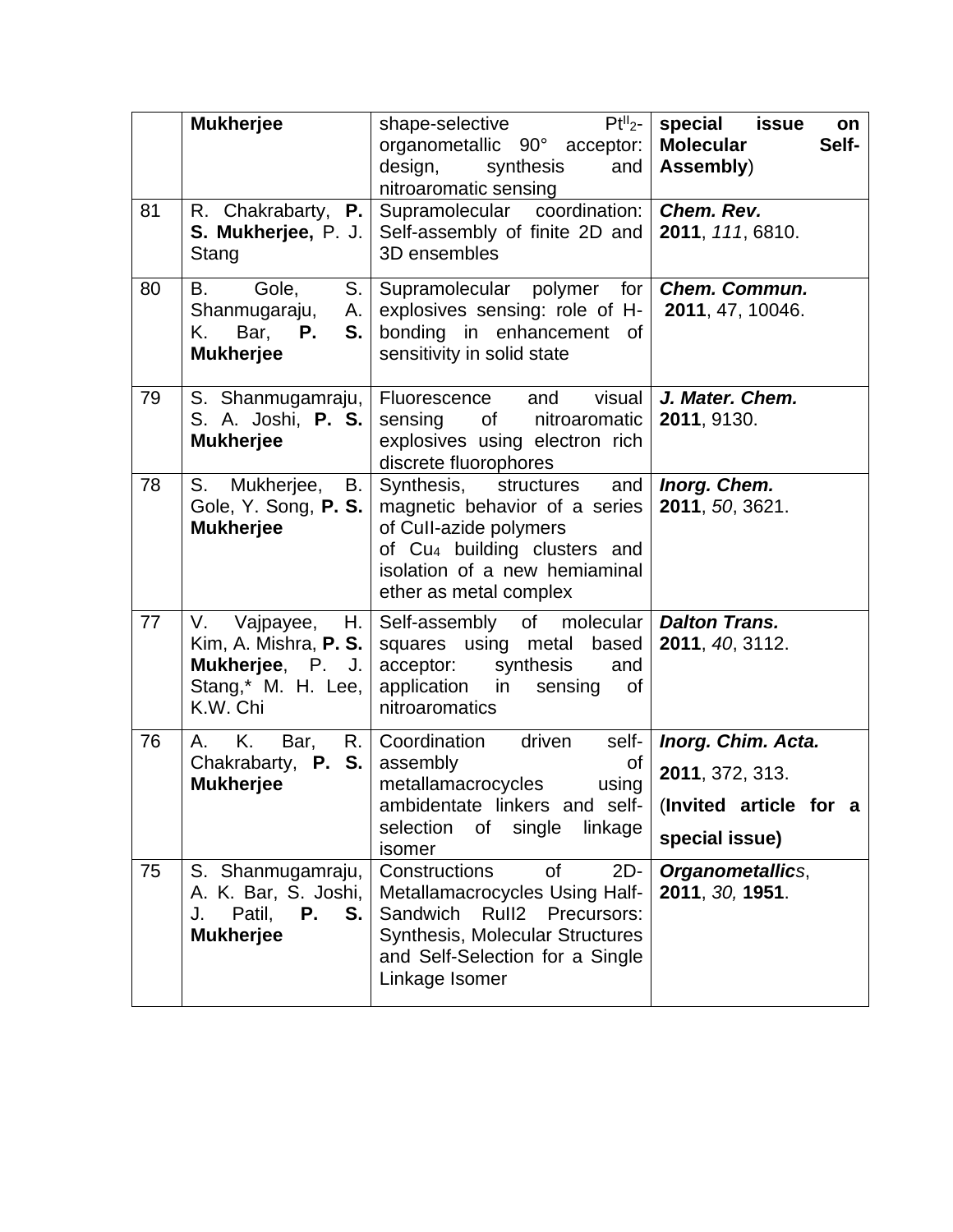| 74 | K.<br>Bar,<br>S.<br>A.<br>Shanmugamraju,<br>Р.<br>S. Mukherjee                                    | Self-assembly of Pd(II) neutral<br>and<br>cationic<br>rectangles:<br>syntheses,<br>characterizations<br>and nitroaromatics sensing                                                                                                           | <b>Dalton Trans.</b><br>2011, 40, 2257.<br>(Invited<br>article<br>for<br>a<br>themed issue: New Talent<br>from Asia). |
|----|---------------------------------------------------------------------------------------------------|----------------------------------------------------------------------------------------------------------------------------------------------------------------------------------------------------------------------------------------------|-----------------------------------------------------------------------------------------------------------------------|
| 73 | W.<br>Ming,<br>S.<br>Vajpayee,<br>Shanmugamraju,<br>P.<br>S. Mukherjee,<br>K.<br>Chi, P. J. Stang | V.   Coordination<br>driven<br>self-<br>assembly of<br>M <sub>3</sub> L <sub>2</sub> trigonal<br>cages from preorganized<br>containing<br>metalloligands<br>octahedral metal centers and<br>fluorescent<br>detection<br>οf<br>nitroaromatics | Inorg. Chem.<br>2011, 50, 1506.                                                                                       |
| 72 | S. Shanmugamraju,<br>A. K. Bar, <b>P. S.</b><br><b>Mukherjee</b>                                  | directed<br>Ru-O<br>self-<br>bond<br>assembly of a Ru <sub>8</sub> incomplete<br>prism: Synthesis, structure and<br>shape<br>selective<br>molecular<br>recognition study                                                                     | Inorg. Chem.<br>2010, 49, 10235.                                                                                      |
| 71 | S. Mukherjee, P. S.<br><b>Mukherjee</b>                                                           | A series of Cu-azido polymers<br>of Cu <sub>6</sub> building units and the<br>role of chelating diamine in<br>controlling their dimensionality:<br>Synthesis,<br>structures<br>and<br>magnetic behavior                                      | Inorg. Chem.<br>2010, 49, 10658.                                                                                      |
| 70 | Sengupta,<br>O.<br>В.<br>Gole,<br>S.<br>Р.<br><b>Mukherjee</b>                                    | Synthesis, crystal structures<br>and magnetic behavior of two<br>3D coordination polymers using<br>carboxyphenyl)<br>$N-(4/3)$<br>iminodiacetic acids as bridging<br>ligands                                                                 | Polyhedron,<br>2010, 29, 2945.                                                                                        |
| 69 | Κ.<br>А.<br>Bar,<br>G.<br>S.<br>Mostafa,<br>Р.<br><b>Mukherjee</b>                                | A Pd6 Molecular cage via   Inorg. Chem.<br>multicomponent self-assembly   2010, 49, 7647.<br>incorporating both neutral and<br>anionic linkers                                                                                               |                                                                                                                       |
| 68 | O. Sengupta, and P.<br>S. Mukherjee                                                               | Tetrazole bridged multiferroic<br>coordination<br>polymers:<br>Synthesis,<br>structures<br>and<br>magnetic behavior                                                                                                                          | Inorg. Chem.<br>2010, 49, 8583.                                                                                       |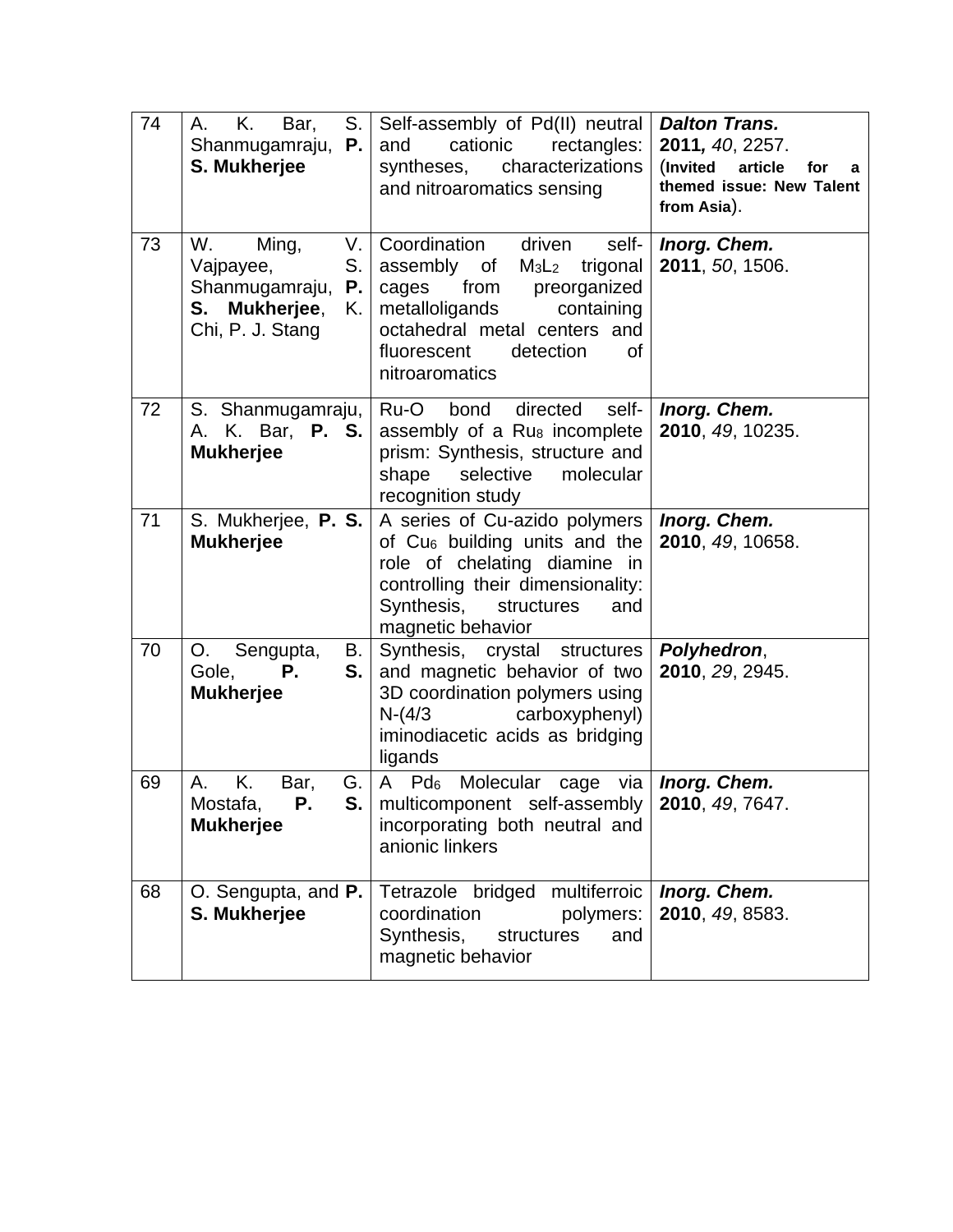| 67 | S. Shanmugamraju,<br>A. K. Bar, K-W. Chi<br>P. S. Mukherjee                     | Coordination<br>driven<br>self-<br>assembly<br>of<br>metallama-<br>crocycles<br>via<br>new<br>a<br>organometallic building<br>block<br>with 90° geometry and optical<br>sensing of anions | Organometallics,<br>2010, 29, 2971.                          |
|----|---------------------------------------------------------------------------------|-------------------------------------------------------------------------------------------------------------------------------------------------------------------------------------------|--------------------------------------------------------------|
| 66 | Gole,<br>B.<br>S.<br>Mukherjee, Y. Song,<br>P. S. Mukherjee                     | Use of 2-pyrimidineamidooxime<br>to generate polynuclear homo-<br>heteronuclear<br>assemblies:<br>synthesis,<br>structure<br>and<br>magnetism                                             | <b>Dalton Trans.</b><br>2010, 9766.                          |
| 65 | O.<br>Sengupta,<br>В.<br>Gole<br>Р.<br>S.<br><b>Mukherjee</b>                   | A series of transition metal-<br>azido extended complexes with<br>various anionic and neutral co-<br>ligands                                                                              | <b>Dalton Trans.</b><br>2010, 7451.                          |
| 64 | Sengupta,<br>O.<br>В.<br>Gole,<br>Р.<br>S.<br><b>Mukherjee</b>                  | Synthesis,<br>crystal<br>structures<br>and magnetic behavior of two<br>3D coordination polymers using<br>N(4/3carboxyphenyl)iminodiace<br>- tic acids as bridging ligands                 | Chim.<br>Inorg.<br>Acta,<br>2010, 3093.<br>(Invited article) |
| 63 | Mukherjee,<br>S.<br>В.<br>Gole,<br>R.<br>Chakrabarty, P. S.<br><b>Mukherjee</b> | Cu(II)-azido polymers of Cu3<br>and<br>Cu <sub>6</sub><br>building<br>units:<br>synthesis,<br>structures<br>and<br>magnetic exchange mechanism                                            | Inorg. Chem.<br>2009, 48, 11325.                             |
| 62 | Sengupta,<br>O.<br>Song,<br>Р.<br>S.<br><b>Mukherjee</b>                        | $Y.$ Co(II) and Cr(III) complexes of<br>formate-formamide<br>mixed<br>ligands: synthesis, structures,<br>single crystal-to-single crystal<br>transformation and magnetic<br>behavior      | <b>Dalton Trans.</b><br>2009, 10343.                         |
| 61 | Κ.<br>A.<br>Bar,<br>Chakrabarty, <b>P. S.</b><br><b>Mukherjee</b>               | R. Self-assembly of a<br>$Pd_6$<br>Molecular Double-Square and<br>a Cu <sub>3</sub> -TBP cage via a New<br><b>Tripodal Flexible Ligand</b>                                                | Inorg. Chem.<br>2009, 48, 10880.                             |
| 60 | O. Sengupta and P.<br>S. Mukherjee                                              | Three-component assembly of<br>metal-inorganic<br>3D<br>a<br>coordination polymer of Co(II)<br>containing bridging hydrazine:<br>observation of<br>spin-canting<br>behavior               | <b>Dalton Trans.</b><br>2009, 7599.                          |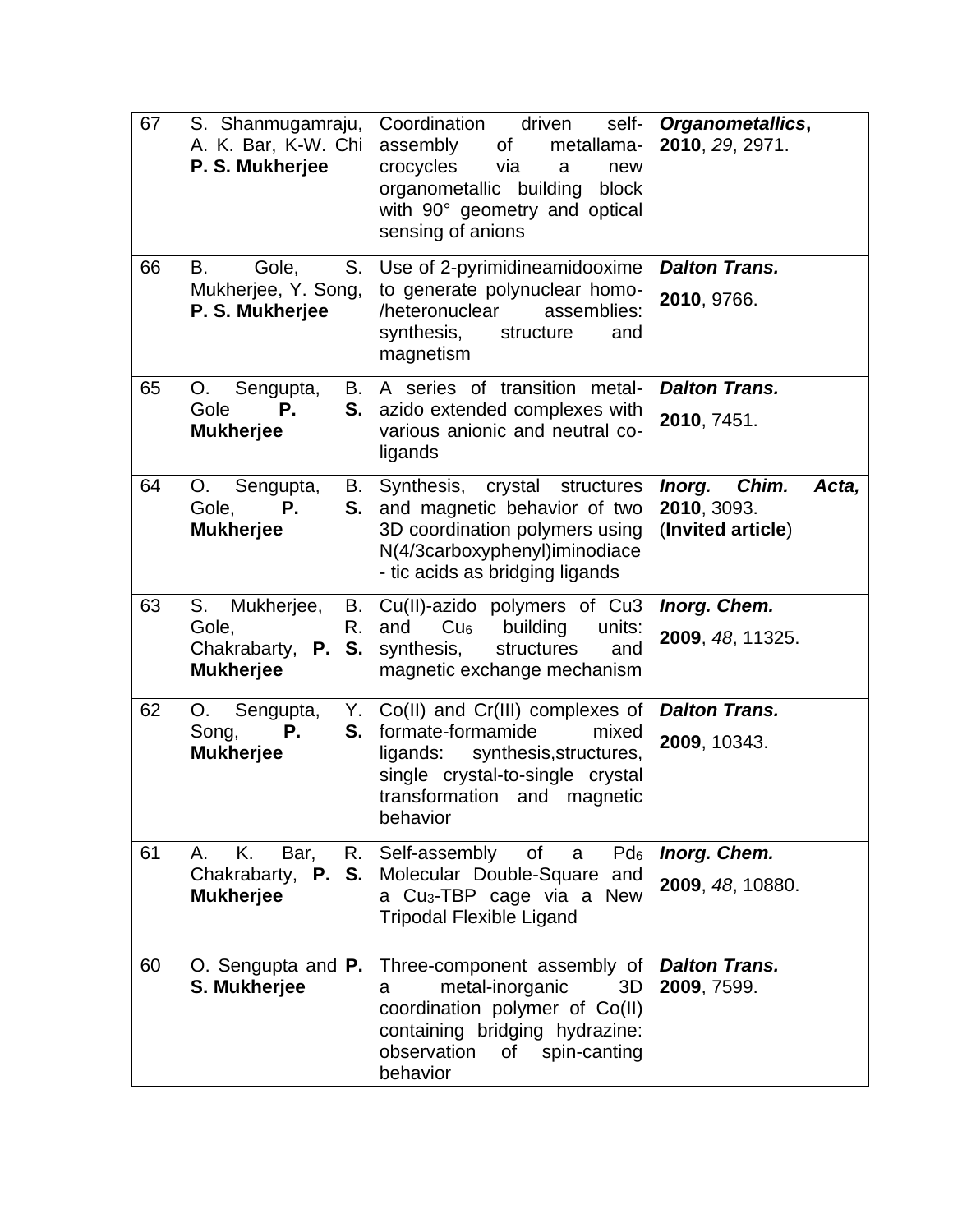| 59 | S. Ghosh, B. Gole,<br>A. K. Bar, and <b>P. S.</b><br><b>Mukherjee</b>                               | Design and<br>synthesis<br>of<br>fluorescent molecular prism via<br>Pt <sub>3</sub> organometallic acceptors<br>and a Pt <sub>2</sub> clip                                                          | Organometallics,<br>2009, 28, 4288.                                                                                                                |
|----|-----------------------------------------------------------------------------------------------------|-----------------------------------------------------------------------------------------------------------------------------------------------------------------------------------------------------|----------------------------------------------------------------------------------------------------------------------------------------------------|
| 58 | A. K. Bar, B. Gole,<br>S. Ghosh, and P. S.<br><b>Mukherjee</b>                                      | Self-assembly of a Pd(II)<br>neutral molecular rectangle via<br>new organometallic<br>Pd <sub>2</sub><br>a<br>molecular clip                                                                        | <b>Dalton</b><br><b>Trans.</b><br>2009,<br>6701.                                                                                                   |
| 57 | Sengupta, and P. S.<br><b>Mukherjee</b>                                                             | K. C. Mondal, O.   A rare homoacetylate bridged  <br>Cu <sub>4</sub><br>half-cubane<br>antiferromagnetic cluster                                                                                    | Inorg. Chem. Comm.<br>2009, 12, 682.                                                                                                               |
| 56 | A.K.<br>R.<br>Bar,<br>Chakrabarty, K-W.<br>Chi, S. R. Batten<br>Р.<br>S.<br>and<br><b>Mukherjee</b> | Synthesis and characterization<br>heterometallic<br>molecular<br>0f<br>triangles using ambidentate<br>linker: Self-selection of a single<br>linkage isomer                                          | <b>Dalton Trans.</b><br>2009, 3222.                                                                                                                |
| 55 | S. Ghosh and P. S.<br><b>Mukherjee</b>                                                              | Self-Assembled<br>Pd(II)<br>Using<br><b>Metallocycles</b><br>an<br>Ambidentate Donor and<br>the<br>Study of Square-Triangle<br>Equilibria                                                           | Inorg. Chem.<br>2009, 48, 2605.                                                                                                                    |
| 54 | S.<br>Ghosh,<br>R.<br>Chakrabarty, and $P.$<br>S. Mukherjee                                         | Synthesis<br>Design,<br>and<br>Characterizations of a Series of<br>Pt4<br>Macrocycles<br>and<br>Fluorescent Sensing<br>0f<br>$Cu2 + /Ni2 +$<br>Through<br>Metal<br>Coordination                     | Inorg. Chem.<br>2009, 48, 549.                                                                                                                     |
| 53 | Κ.<br>Bar,<br>Α.<br>Chakrabarty,<br><b>Mukherjee</b>                                                | R. Self-assembly of a nanoscopic Angew. Chem. Int. Ed.<br>G.   Fe <sub>12</sub> Pt <sub>12</sub> open hexagonal barrel   2008, 47, 8455.<br>Mostafa and <b>P. S.</b> containing six porphyrin walls | work highlighted<br>in a<br>Nature publishing<br>group<br>journal "Asia Materials" by<br>the<br><b>Editor</b><br>of<br><b>Nature</b><br>Chemistry) |
| 52 | K. C. Mondal, O.<br>Sengupta, P. Dutta,<br>S. K. Nayak and P.<br>S. Mukherjee                       | 3d-4f heterometallic hybrid 3D<br>polymers: synthesis, structure<br>and magnetism                                                                                                                   | Chim.<br>Inorg.<br>Acta.<br>2009, 392, 1913.                                                                                                       |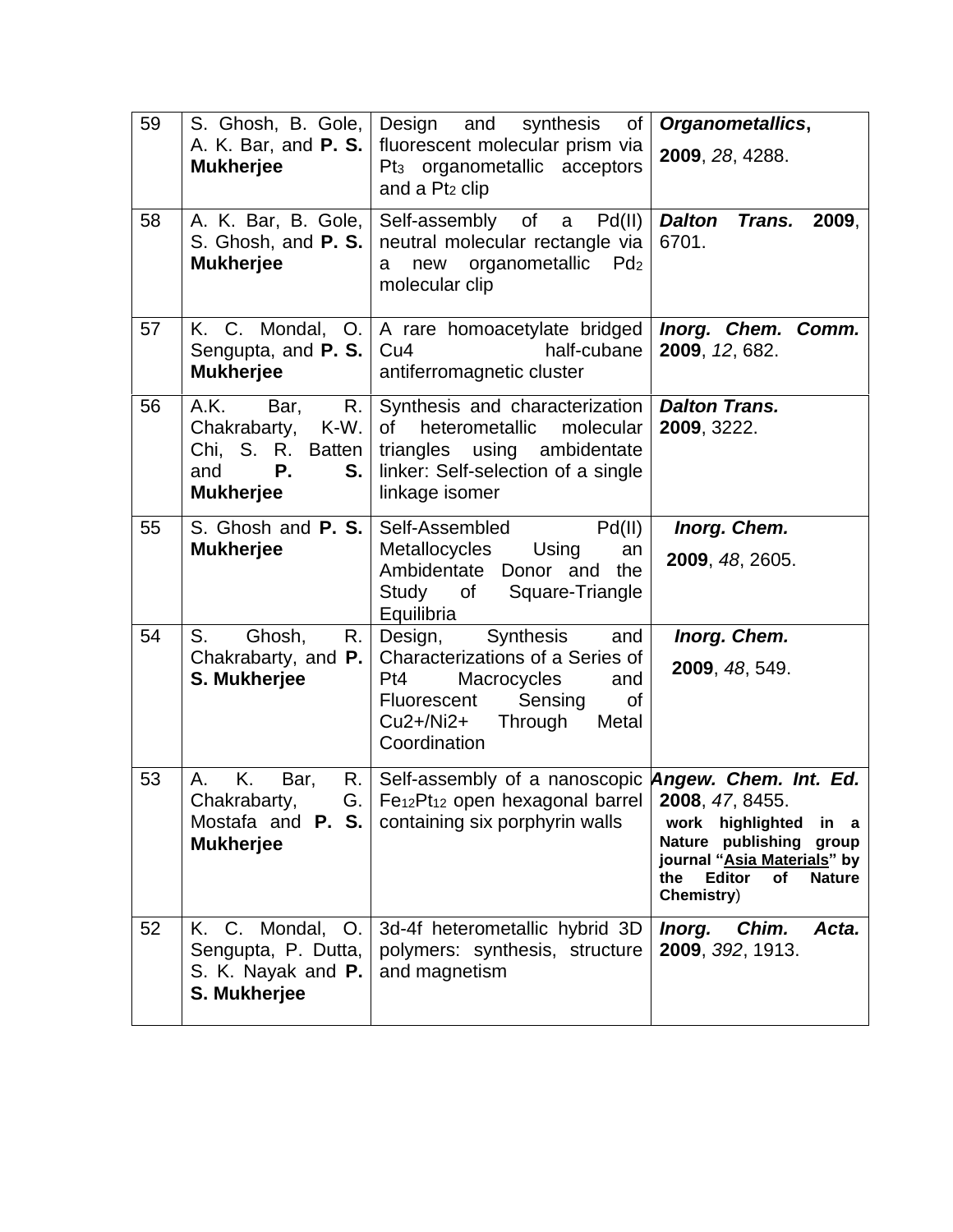| 51 | Κ.<br>Bar,<br>R.<br>Α.                                             | Unusual hydrogenation<br>of                                                                                                                                                           | Organometallics,                                                                                                                                                                                                                                                                   |
|----|--------------------------------------------------------------------|---------------------------------------------------------------------------------------------------------------------------------------------------------------------------------------|------------------------------------------------------------------------------------------------------------------------------------------------------------------------------------------------------------------------------------------------------------------------------------|
|    | Chakrabarty, and <b>P.</b><br>S. Mukherjee                         | fumarate anion followed<br>by<br>metal-carbon bond formation:<br><b>Synthesis</b><br>and<br>characterizations<br><b>of</b><br>two<br>metallochelates                                  | 2008, 27, 3806.                                                                                                                                                                                                                                                                    |
| 50 | K. C. Mondal and P.<br>S. Mukherjee                                | Three new Cu-azido polymers<br>their systematic inter<br>and<br>conversion: Role of the amount<br>of the blocking amine on the<br>structural<br>diversity<br>and<br>magnetic behavior | Inorg. Chem.<br>2008, 47, 4215.                                                                                                                                                                                                                                                    |
| 49 | S. Ghosh and P. S.<br><b>Mukherjee</b>                             | Self-assembly of a trigonal<br>trism via a new organometallic<br>Pt3 linker and its fluorescent<br>detection of nitroaromatics                                                        | Organometallics,<br>2008, 27, 316.<br><b>This</b><br>work<br>[(a)]<br>was<br>highlighted<br>in<br>daily<br>$\mathbf a$<br>newspaper The Telegraph<br>on 20th Oct. 2008; (b) This<br>paper was selected as one<br>of the most accessed<br>articles in the first quarter<br>of 20081 |
| 48 | K. C. Mondal, O. Assembling<br>Sengupta,<br>М.<br><b>Mukherjee</b> | metals<br>with  <br>pyridylcarboxylates to<br>for<br>Nethaji, and $P. S.$ polynuclear extended materials                                                                              | <b>Dalton Trans.</b><br>2008, 767.                                                                                                                                                                                                                                                 |
| 47 | S.<br>Ghosh,<br>R.<br>Chakrabarty, and $P.$<br>S. Mukherjee        | Self-assembly of four new<br>Pd(II) molecular boats using<br>imidazole donor linker                                                                                                   | <b>Dalton Trans.</b><br>2008, 1850.                                                                                                                                                                                                                                                |
| 46 | <b>Mukherjee</b>                                                   | S. Ghosh and P. S. Self-assembly of a series of <b>Organometallics</b> ,<br>metallamacrocycles via a rigid   2007, 26, 3362.<br>phosphorus donor linker                               |                                                                                                                                                                                                                                                                                    |
| 45 | Batten and <b>P. S.</b> $P(t I)$ double square<br><b>Mukherjee</b> | S. Ghosh, S. R. Self-assembly of a nanoscopic                                                                                                                                         | <b>Organometallics,</b><br>2007, 26, 3252.                                                                                                                                                                                                                                         |
| 44 | Song,<br><b>Mukherjee</b>                                          | K. C. Mondal, Y. $ A \text{ Mn}_9 \text{ mixed}$ valent single<br>and $P. S.  $ molecule magnet                                                                                       | Inorg. Chem.<br>2007, 46, 9736.                                                                                                                                                                                                                                                    |
| 43 | K. C. Mondal and P.<br>S. Mukherjee                                | Synthesis of a Mn <sub>6</sub> cluster and<br>its self-assembly of an azido<br>bridged chain                                                                                          | Inorg. Chem.<br>2007, 46, 5625.                                                                                                                                                                                                                                                    |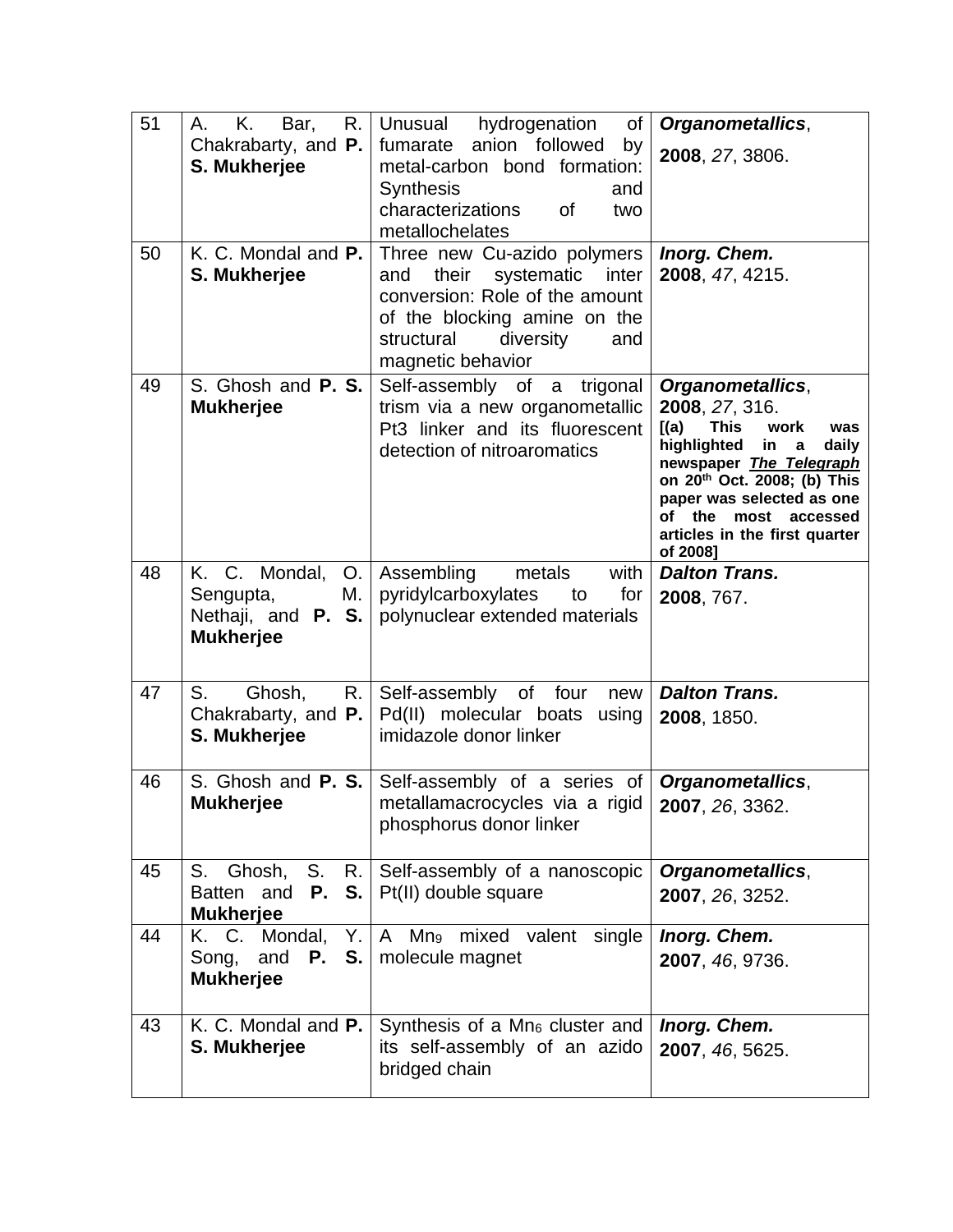| 42 | S. Ghosh and P. S.<br><b>Mukherjee</b>                                                                 | Self-assembly of metal-organic<br>hybrid rectangles                                                                                                                   | <b>Dalton Trans.</b><br>2007, 2542.                                                                                                                         |
|----|--------------------------------------------------------------------------------------------------------|-----------------------------------------------------------------------------------------------------------------------------------------------------------------------|-------------------------------------------------------------------------------------------------------------------------------------------------------------|
| 41 | S. Ghosh, S.<br>$R_{\cdot}$<br><b>P.</b><br>S.<br>Batten and<br><b>Mukherjee</b>                       | Design and synthesis of a<br>heterometallic triangle and self-<br>selection for a single isomer                                                                       | <b>Dalton Trans.</b><br>2007, 1869.<br>(Featured on the cover of<br>the issue and was selected<br>as one of the top-ten<br>accessed papers).                |
| 40 | P. S. Mukherjee, N.<br>Lopez, F. C. Lee, J.<br>C. Noveron                                              | Single-crystal to single-crystals<br>transition<br>$bis(N -$<br>phase<br>οf<br>phenylisonicotinamide)silver(I)<br>nitrate reveal cooperativity in<br>porous materials | <b>Chem. Commun.</b><br>2007, 1433.                                                                                                                         |
| 39 | K. C. Mondal and P.<br>S. Mukherjee                                                                    | Mn(II) azido chain using a new<br>amide ligand: synthesis, crystal<br>structure<br>variable<br>and<br>temperature magnetic behavior                                   | <b>Synthesis</b><br>and<br>reactivity of Inorganic,<br>Metal-Organic,<br>and<br><b>Nano-metal</b><br><b>Chemistry,</b><br>2007, 39,735<br>(Invited article) |
| 38 | S. Ghosh and P. S.<br><b>Mukherjee</b>                                                                 | Self-assembly<br>molecular<br>of<br>nanoballs: Design,<br>synthesis<br>and characterization                                                                           | J. Org. Chem.<br>2006, 71, 8412.                                                                                                                            |
| 37 | S. Ghosh and P. S.<br><b>Mukherjee</b>                                                                 | The first Pt(II) TBP cage with<br>ester functionality                                                                                                                 | <b>Tetrahedron Lett.</b><br>2006, 47, 9297.                                                                                                                 |
| 36 | Sengupta,<br>R.<br>O.<br>Chakrabarty and <b>P.</b><br>S. Mukherjee                                     | role of<br>azido in the<br>Dual<br>construction of<br>a 3D<br>Mn(II)<br>polymer using<br>bridging<br>5-<br>pyrimidine carboxylate                                     | <b>Dalton Trans.</b><br>2007, 4514.                                                                                                                         |
| 35 | Sanjit Konar, P. S.<br>Mukherjee,<br>Ennio<br>Zangrando,<br>Talal<br>Mallah,<br>N.<br>Ray<br>Chaudhuri | Ni(II) dicyanamide 2D extended<br>networks: synthesis, crystal<br>structure and low temperature<br>magnetic studies                                                   | Chim.<br>Inorg.<br>Acta.<br>2005, 358, 957.                                                                                                                 |
| 34 | Sanjit Konar, P. S.<br>Mukherjee,<br>Е.<br>Zangrando,<br>Т.<br>Mallah, N.<br>Ray<br>Chaudhuri          | 2D<br>(II)<br>$\mathsf{A}$<br>porous<br>copper<br>polymer of trimesic acid                                                                                            | Chim.<br>Acta.<br>Inorg.<br>2005, 358, 29.                                                                                                                  |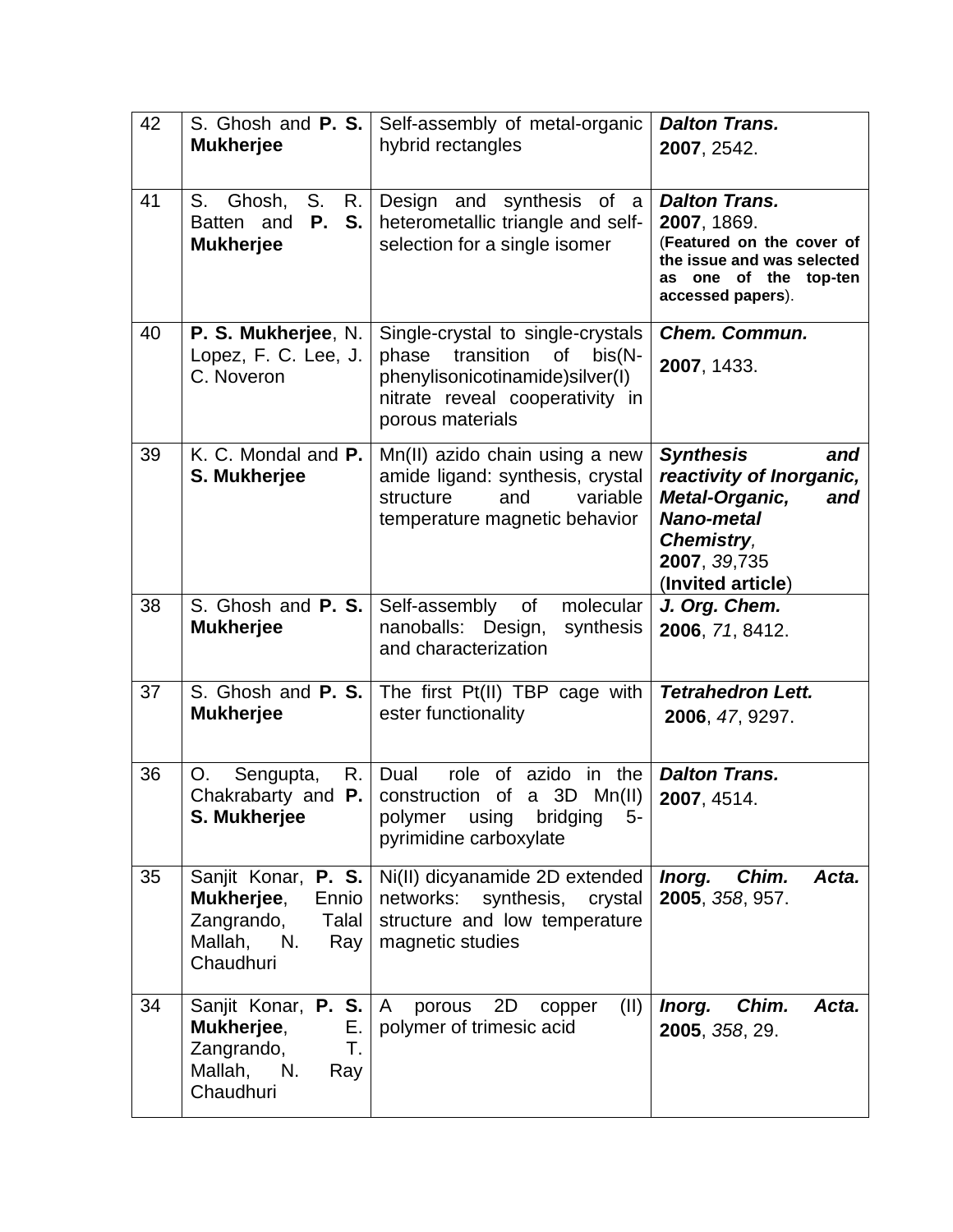| 33 | Neeladri Das, and<br>Peter J. Stang                                                   | <b>P.</b> S. Mukherjee, Self- assembly of nanoscopic<br>3D cages using a flexible<br>tripodal amide containing linker                                             | J. Org. Chem.<br>2004, 69, 3526.                                   |
|----|---------------------------------------------------------------------------------------|-------------------------------------------------------------------------------------------------------------------------------------------------------------------|--------------------------------------------------------------------|
| 32 | P. S. Mukherjee,<br>Neeladri<br>M. Arif, Peter J.<br>Stang                            | Design, Synthesis and<br>Das, Y. Crystallographic Studies<br>of<br>Kryeschenko, Atta Neutral Platinum<br><b>Based</b><br>macrocycles formed via self-<br>assembly | J. Am. Chem. Soc.<br>2004, 126, 2464.                              |
| 31 | Ghoshal,<br>Zangrando, T.<br>Mallah and N. Ray<br>Chaudhuri                           | <b>P. S. Mukherjee, D.</b> Use of two different<br>$E.$ dicarboxylates towards the<br>design of two new 3D and 2D<br>networks                                     | Eur. J. Inorg. Chem.<br>2004, 4675.                                |
| 30 | P. S. Mukherjee,<br>Kil Sik Min, Atta M.<br>Arif and Peter J.<br>Stang*               | Synthesis and crystal structure<br>two<br>discrete.<br>0f<br>neutral<br>assemblies of manganese and<br>zinc using a rigid organic clip                            | Inorg. Chem.<br>2004, 43, 6345.                                    |
| 29 | Zangrando,<br>Lloret, N. Ray<br>Chaudhuri                                             | <b>P.</b> S. Mukherjee, A single dicyanamide bridged<br>Sanjit Konar, E. Cu(II) dimer: synthesis, crystal<br>F. Structure<br>and<br>magnetic<br>behavior          | Indian J. Chemistry<br>2004, 43A, 760.                             |
| 28 | <b>Mukherjee,</b><br>Ennio<br>Zangrando, Joan<br>Ribas, N.<br>Ray<br>Chaudhuri        | Sudipta Dalai, P. S.   Two new 3D architectures of  <br>Cu(II): synthesis, crystal<br>structures<br>and variable<br>temperature magnetic studies                  | <b>Indian J. Chemistry</b><br>(Special issue), 2003,<br>42A, 2250. |
| 27 | <b>P.</b> S.<br>Das,<br>N.<br>Mukherjee, Atta M.<br>Arif, Peter J. Stang              | Facile self-assembly of neutral<br>2D Pt(II) macrocycles of a new<br>class of rigid oxygen donor<br>linkers                                                       | J. Am. Chem.<br>Soc.<br>2003, 125, 13950.                          |
| 26 | <b>P.</b> S.<br>S. Konar,<br>Mukherjee, M.G.B.<br>Drew, J. Ribas, N.<br>Ray Chaudhuri | Synthesis of two new 1D and<br>3D networks<br>of Cu(II)<br>and<br>Co(II) using<br>malonate<br>and<br>eurotropine: crystal structures<br>and magnetic studies      | Inorg. Chem.<br>2003, 42, 2545.                                    |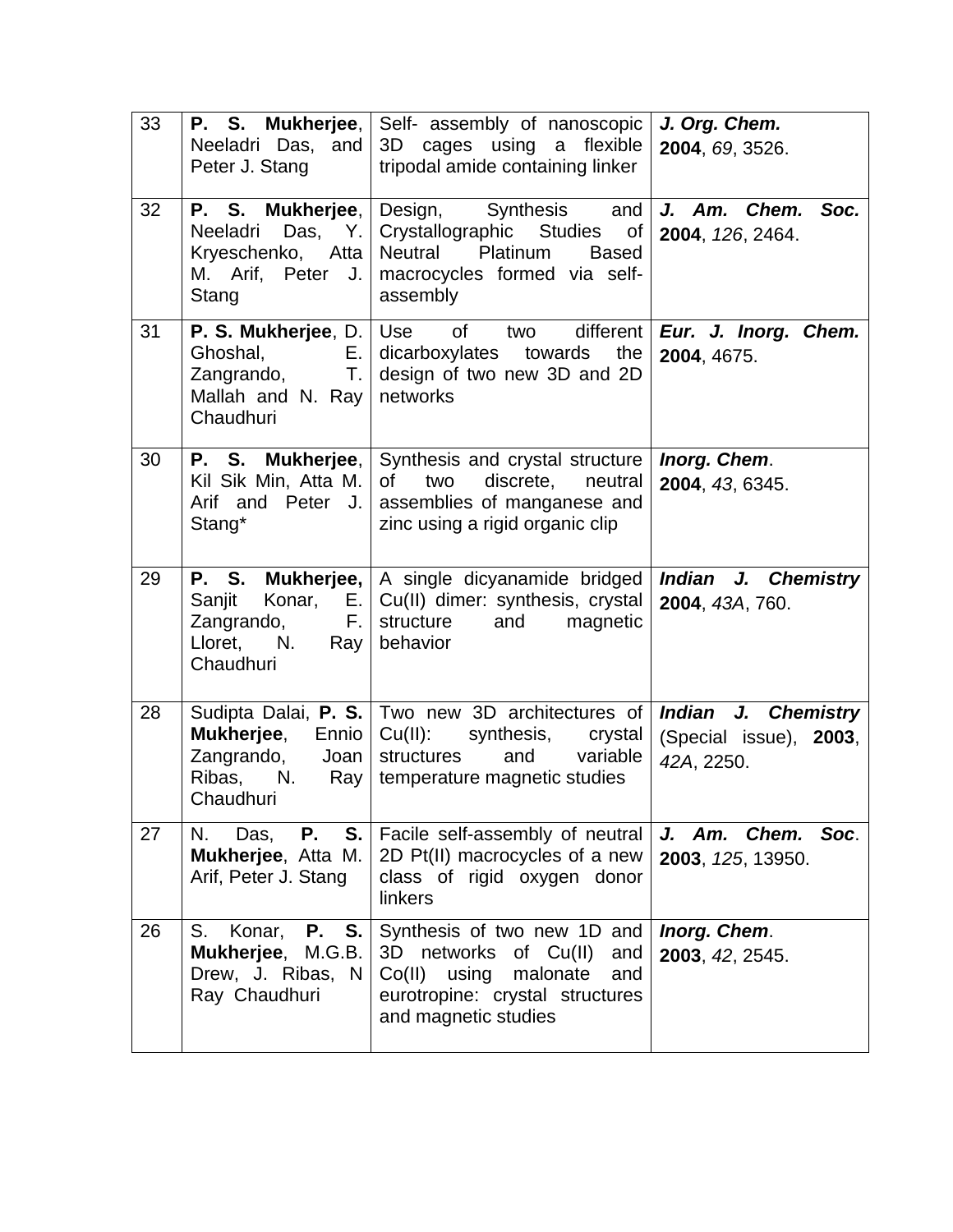| 25 | P. S. Mukherjee, S.<br>Konar,<br>Е.<br>Zangrando,<br>Т.<br>Mallah, J Ribas and<br>N. Ray Chaudhuri | Structural analyses<br>and<br>magnetic properties of two<br>novel 3D networks of nickel(II)<br>manganese(II) using<br>and<br>carboxylato as bridging ligand                           | Inorg. Chem.,<br>2003, 42, 2695.                                                           |
|----|----------------------------------------------------------------------------------------------------|---------------------------------------------------------------------------------------------------------------------------------------------------------------------------------------|--------------------------------------------------------------------------------------------|
| 24 | S. Dalai, <b>P. S.</b><br>Mukherjee, S. Geib,<br>N. Ray Chaudhuri                                  | Synthesis and crystal structure<br>of two extensively hydrogen<br>bonded network of Cu(II)                                                                                            | Indian J. Chem.,<br>2002, 41A, 1363.                                                       |
| 23 | P. S. Mukherjee, S.<br>dalai, E. Zangrando,<br>F. Lloret, N. Ray<br>Chaudhuri                      | A novel class of interpenetrated<br>3-D network of dimeric cupric-<br>tetracarboxylate                                                                                                | <b>Dalton Trans,</b><br>2002, 822.<br>(Selected as one of the<br>top-ten accessed papers). |
| 22 | Konar,<br>Е.<br>Zangrando,<br>J.<br>Ribas, N.<br>Ray<br>Chaudhuri                                  | P. S. Mukherjee, S.   Two new bi-bridging 1D metal-<br>organic chains of Cu(II)                                                                                                       | <b>Dalton Trans.</b><br>2002, 3471.                                                        |
| 21 | Mukherjee,<br>Zangrando,<br>F.<br>Lloret, and N. Ray<br>Chaudhuri                                  | S. Konar, <b>P. S.</b> A 3-D homometallic molecular<br>$E.$   ferrimagnet                                                                                                             | Angew. Chem. Int. Ed.<br>2002, 41, 1561                                                    |
| 20 | Dalai, T. Mallah, N<br>Ray Chaudhuri                                                               | P. S. Mukherjee, S.   A doubly end-to-end azido 1D<br>ferromagnetic chain                                                                                                             | Inorg.Chem. Commun.<br>2002, 5, 472.                                                       |
| 19 | S.<br>Dalai,<br>Ρ.<br>Mukherjee,<br>Zangrando, N. Ray<br>Chaudhuri                                 | S. Two 1D and 3D coordination   New J. Chem.<br>E. polymer<br>of<br>Mn(II)<br>with<br>dicyanamide bridge: synthesis,<br>crystal structure and magnetic<br>behaviour                   | 2002, 26, 1185.                                                                            |
| 18 | K. Maji, R. Vicente,<br>J. Ribas, N. Ray<br>Chaudhuri                                              | <b>P. S. Mukherjee, T.</b> Three novel end-to-end single<br>azido bridged 1D copper(II)<br>chains:<br>Syntheses,<br>crystal<br>determination<br>structure<br>and<br>magnetic behavior | Eur. J. Inorg. Chem.<br>2002, 943.                                                         |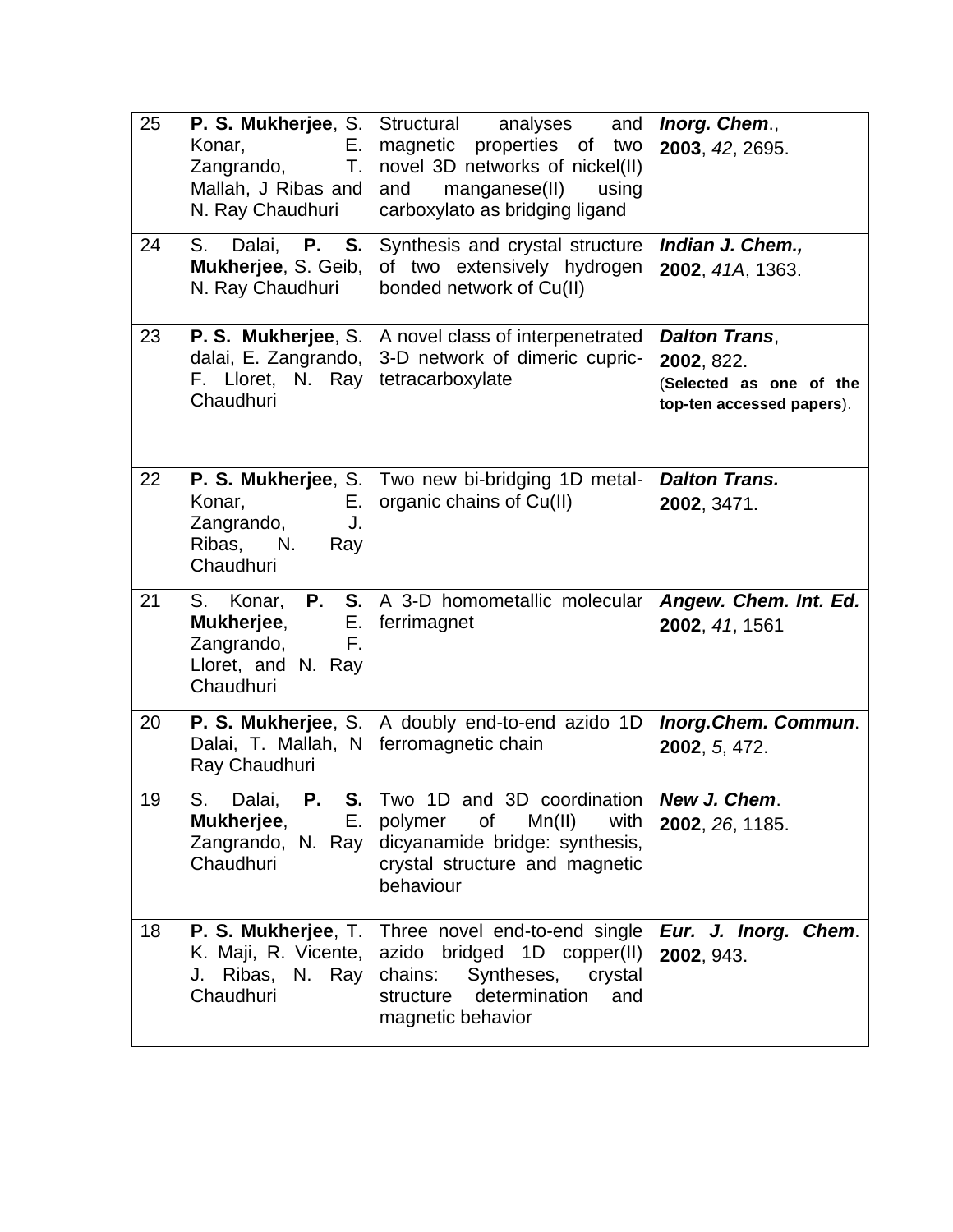| 17 | <b>P.</b><br>S. Dalai,<br>S.<br>Mukherjee,<br>G.<br>Rogez, T. Mallah,<br>M. G. B. Drew N<br>Ray Chaudhuri        | Synthesis, crystal structures<br>and magnetic properties of two<br>new 1D copper(II) coordination<br>polymers containing fumarate(-<br>2) and chelating N, N-donor                                   | Eur. J. Inorg. Chem.<br>2002, 3292.         |
|----|------------------------------------------------------------------------------------------------------------------|------------------------------------------------------------------------------------------------------------------------------------------------------------------------------------------------------|---------------------------------------------|
| 16 | S. Dalai, P. S.<br>Mukherjee, M. G. B.<br>Drew, T. H. Lu, N.<br>Ray Chaudhuri                                    | Azido<br>bridged two<br>new<br>ferromagnetic Cu(II) chains:<br>synthesis,<br>structure<br>and<br>variable temperature magnetic<br>behaviour                                                          | Inorg. Chim.<br>Acta,<br>2002, 335, 85.     |
| 15 | Fallah, N. Ray<br>Chaudhuri                                                                                      | <b>P. S. Mukherjee, T.   Observation</b> of dominant   <b>Inorg. Chem.</b><br>K. Maji, G. Mostafa, ferromagnetic interaction in<br>J. Ribas, M. S. El fumarate bridged<br>$1-D$<br>polymer of Cu(II) | 2001, 40, 928.                              |
| 14 | <b>Mukherjee,</b><br>Mostafa, T. Mallah,<br>J.C. Boquera, N.<br>Ray Chaudhuri                                    | T. K. Maji, P. S. First observation<br>of<br>G.   ferromagnetic<br>interaction<br>through end-to-end<br>azido<br>bridging pathway in<br>1D<br>copper(II) system                                      | <b>Chem. Commun.</b><br>2001, 1012.         |
| 13 | T. K. Maji, P. S. 1D porous<br><b>Mukherjee,</b><br>Mostafa,<br>Е.<br>Zangrando, N. Ray   Ni(CN)42-<br>Chaudhuri | framework<br>of<br>G.   copper(II)<br>using novel<br>coordination mode<br>Ωf                                                                                                                         | <b>Chem. Commun.</b><br>2001, 1368.         |
| 12 | <b>P. S. Mukherjee, S.   A</b><br>E. Zangrando, T. H.<br>Lu, G. Rozeg, N.<br>Ray Chaudhuri                       | fully<br>three-component<br>Dalai, G. Mostafa, interlocked 3-D network: crystal<br>structure<br>magnetic<br>and<br>behaviour                                                                         | <b>Chem. Commun.</b><br>2001, 1346.         |
| 11 | P. S. Mukherjee, S.<br>Dalai, E. Zangrando,<br>F. Lloret, N. Ray<br>Chaudhuri                                    | The first metamagnetic<br>$1-D$<br>molecular<br>material<br>with<br>nickel(II) and end-to-end azido<br>bridge                                                                                        | <b>Chem. Commun.</b><br>2001, 1444.         |
| 10 | T. K. Maji, <b>P. S.</b><br>Mukherjee,<br>S.<br>Koner, G. Mostafa,<br>J. P. Tuchagues, N.<br>Ray Chaudhuri       | 1 D coordination polymer of<br>copper(II) containing $m-1,1,3$<br>azido ligand with alternating<br>ferro-antiferromagnetic<br>interaction                                                            | Chim.<br>Inorg.<br>Acta.<br>2001, 314, 111. |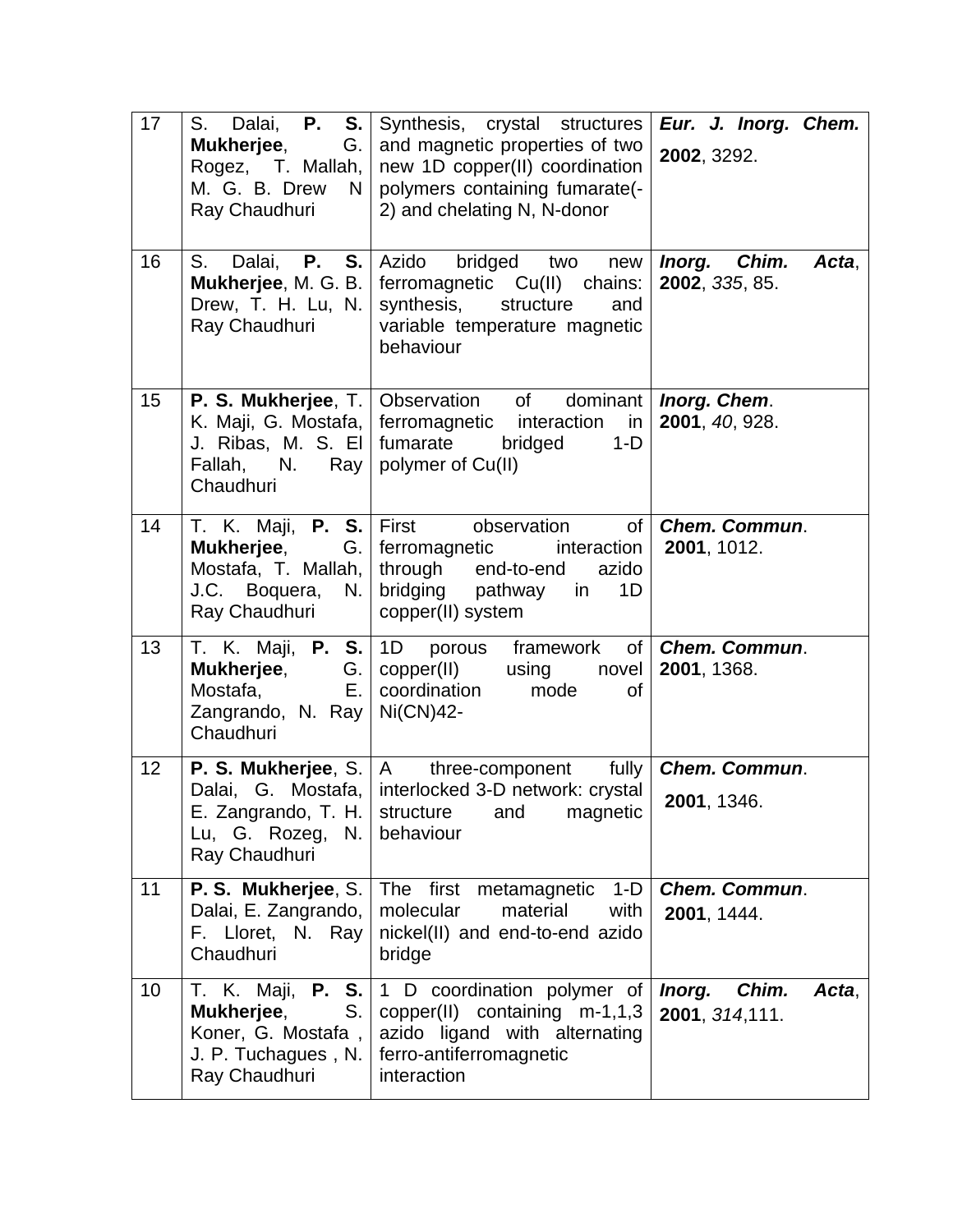| 09 | T. K. Maji, T. Mallah,<br>E. Zangrando, $L.$<br>Randaccio, N. Ray<br>Chaudhuri                                                       | <b>P. S. Mukherjeee,   A novel bimetallic alternating</b><br>synthesis,<br>crystal<br>chain:<br>structure and magnetic study                                                                            | Inorg. Chim.<br>Acta,<br>2001, 315, 249. |
|----|--------------------------------------------------------------------------------------------------------------------------------------|---------------------------------------------------------------------------------------------------------------------------------------------------------------------------------------------------------|------------------------------------------|
| 08 | P. S. Mukherjee, T.<br>K. Maji, G. Mostafa,<br>W. Hibbs, N. Ray<br>Chaudhuri                                                         | A 1D coordination polymer of<br>copper(II) with three different<br>bridging anions:<br>synthesis,<br>crystal structure, and magnetic<br>behaviour                                                       | New J. Chem.<br>2001, 25, 760.           |
| 07 | Dalai, G. Mostafa, T.  <br>Н.<br>E. I<br>Lu,<br>Rentschler, N. Ray<br>Chaudhuri                                                      | <b>P. S. Mukherjee, S.   Synthesis, crystal</b><br>structure,<br>and magnetic properties of two<br>new Cu(II) complexes with end-<br>to-end azido bridging                                              | New J. Chem.<br>2001, 25, 1203.          |
| 06 | <b>P.</b><br>S.<br>Dalai,<br>$S_{\cdot}$<br>Mukherjee,<br>G.<br>Rogez, T. Mallah,<br>M. G. B. Drew<br>N.<br>Ray Chaudhuri            | Synthesis, Crystal Structures<br>and Magnetic Properties of two<br>1D<br><b>New</b><br>Copper(II)<br>Polymers<br>Coordination<br>Containing Fumarate(- 2) and<br>Chelating N, N¢-Donor<br>as<br>Ligands | Eur. J. Inorg. Chem.<br>2002, 3292.      |
| 05 | T. K.<br>Maji,<br>G.<br>$P_{\cdot}$<br>S.<br>Mostafa,<br>Mukherjee,<br>А.<br>Mondal, A. J. Welch,<br>K. Okamoto, N. Ray<br>Chaudhuri | Synthesis of triamine<br>complexes of nickel(II)<br>selenocyanate<br>their<br>and<br>thermally induced dimerization                                                                                     | <b>Polyhedron, 2000, 19,</b><br>1903.    |
| 04 | T. H. Lu, <b>P. S.</b><br>Mukherjee,<br>T. K.<br>N<br>Maji,<br>Ray<br>Chaudhuri                                                      | J. Cheng, F. L. Liao,   An oxalato-bridged copper(II)<br>complex                                                                                                                                        | Acta Cryst.,<br>2001, E57, m263.         |
| 03 | T. K. Maji, I.<br>R.<br>Laskar, G. Mostafa,<br>A. J. Welch, <b>P. S.</b><br>Mukherjee, N. Ray<br>Chaudhuri                           | An 1D thiocyanato bridge nickel<br>(II) system: Crystal structure<br>and magnetism                                                                                                                      | Polyhedron<br>2001, 20, 651.             |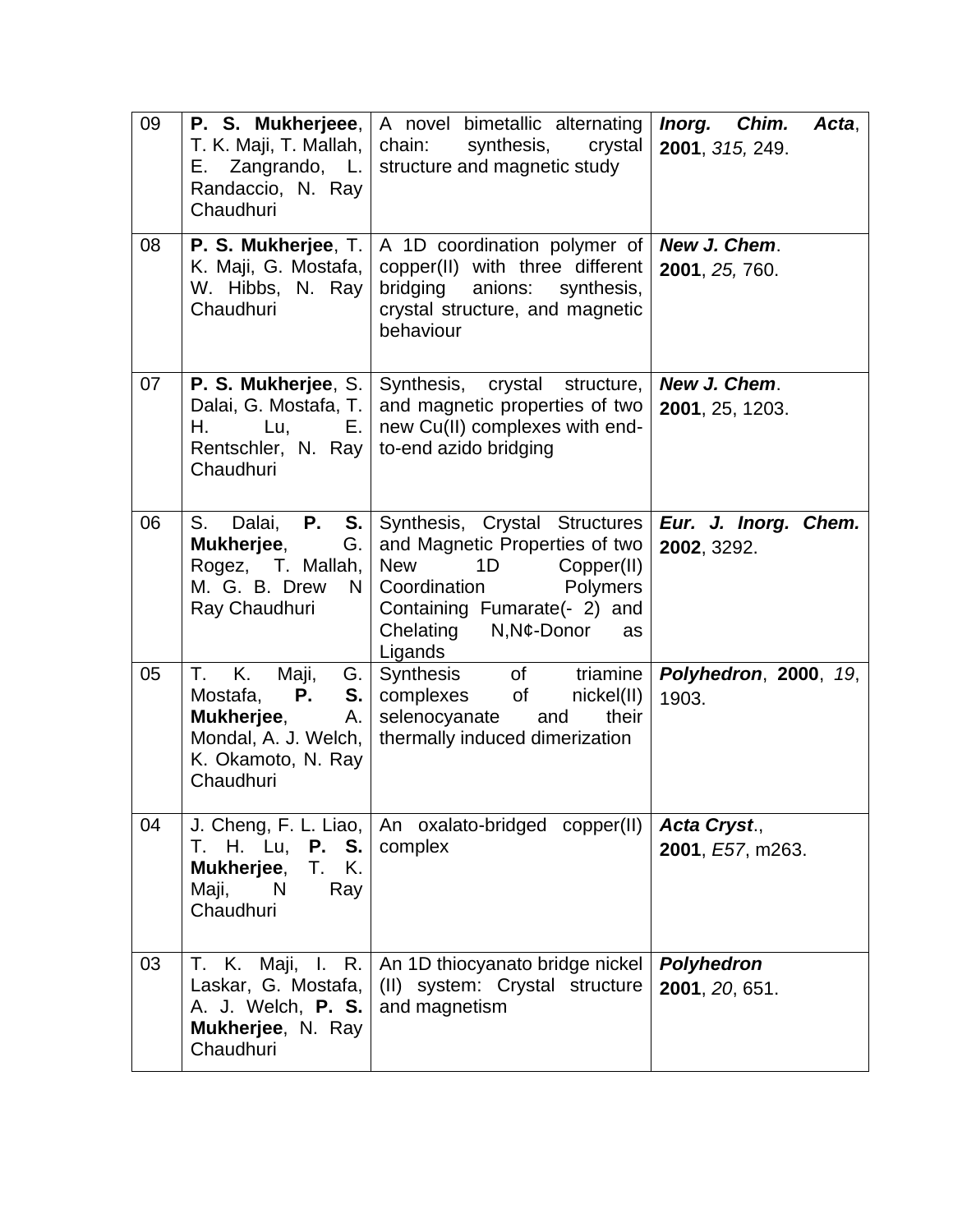| 02 | Chaudhuri                                         | <b>P. S. Mukherjee, T. Synthesis and magnetic study</b><br>K. Maji, S. Koner, G. of three new mu-oxalato<br>Rosair, N. Ray dinuclear copper(II) complexes | Indian J. Chem.,<br>40A, 2001, 451. |
|----|---------------------------------------------------|-----------------------------------------------------------------------------------------------------------------------------------------------------------|-------------------------------------|
| 01 | Mallah, N. R.   bridged Cu(II) chain<br>Chaudhuri | <b>P. S. Mukherjee, T.</b> The first alternating single end-<br>Maji, G. Mostafa, T.   on and single end-to-end azido   2000, 39, 5147.                   | Inorg. Chem.,                       |

# **Editorial**

["Special Issue: Self-assembled Molecules/Materials"](https://apps.webofknowledge.com/full_record.do?product=WOS&search_mode=GeneralSearch&qid=1&SID=E1sA19hLIxmRsVIY7Lk&page=1&doc=2) P. S Mukherjee [CHEMICAL RECORD](javascript:;) Volume: 21 Issue: 3 Special Issue: SI Pages: 441- 442

### **Book Chapters**

- 1) Book Chapter on "*Pd/Pt-ethynyl bond containing molecular architectures as sensors for nitroaromatics*" *Molecular Self-Assembly: Advances and Applications* Pan Stanford Publishing Pte. Ltd. 2011, Chapter-9 S. Pramanik, S. Shanmugaraju, **P. S. Mukherjee**
- 2) Applications of Self-Assembled Metallomacrocycles II: Catalysis and Sensing L. Xu, Yi-Xiong Hu, **P. S. Mukherjee Self-Assembled Metallacycles** RSC, 2019, Chapter-10.

### **Lectures delivered in last few years:**

- 1) Finite and infinite polynuclear assemblies TIFR, Mumbai, May-2005
- 2) A few examples of polynuclear assemblies IPC Dept, IISc-Bangalore, July 28<sup>th</sup>, 2005
- 3) Self-assembly of Pt and Pd based molecular architectures Annual meeting of the Chemical Sciences division IISc, Jan-2007
- 4) Molecular architectures via coordination First ACCC conference, Okazaki, Japan, July-2007
- 5) Polynuclear magnetic materials Deparment of Chemistrty, Madurai Kamraj University, Nov-2007
- 6) Metal-ligand coordination: an efficient tool to design large molecules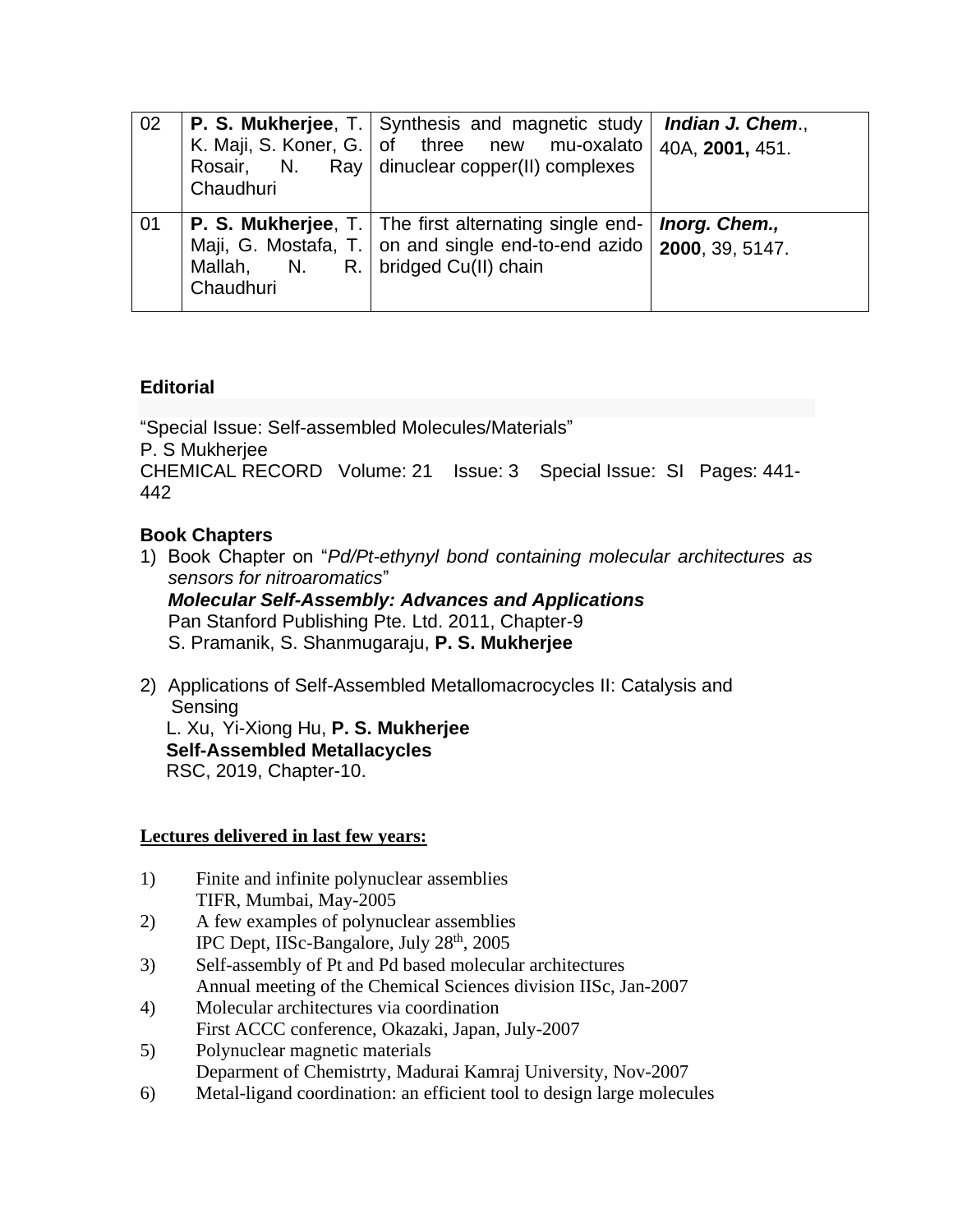Deparment of Chemistrty, Madurai Kamraj University, Nov-2007

- 7) Discrete and extended polynuclear assemblies MTIC conference, IIT-Chennai, Dec-2007
- 8) Self-assembly of polynuclear assemblies of diamagnetic and paramagnetic metal ions "INSA, New Delhi, April-2008".
- 9) Invited lecture on "Finite and Infinite Metal-Organic Assemblies" in Chemistry of Materials conference organized by the Department of Chemistry, Gitam University, Vishakapatnam, July-2008
- 10) Invited lecture on "Self-assembly via coordination: an account of our recent research" Organic Chemistry Dept, Free University, Berlin, Germany, Sept-2008.
- 11) Invited lecture: Self-assembly via coordination: an account of our recent research Vellore Institute of Technology, Vellore, Sept-2008.
- 12) Invited lecture: Coordination driven self-assembly: A tool to design assemblies of finite shapes and sizes
	- Department of Chemistry, University of Neuchatel, Switzerland, October-2008
- 13) Invited lecture: Coordination driven self-assembly: A tool to design assemblies of finite shapes and sizes

Department of Chemistry, University of Freibourgh, Switzerland, October-2008

- 14) Invited lecture: Self-assembly of discrete diamagnetic and paramagnetic clusters Department of Chemistry, University of Bern, Switzerland, October-2008
- 15) Invited lecture: Designing molecules via coordination Kalna College, WB, November-2008
- 16) Invited lecture in an International conference 'Functional materials' held in Calcutta University on 7<sup>th</sup> Jan 2009.
- 17) Invited lecture "Discrete and finite supramolecular assemblies via coordination" in an Indo-German conference held in Delhi University, March 2009.
- 18) Invited Lecture "Functional materials" in a CSIR sponsored meeting at Periyakulam PG College (Tamil Nadu) in Feb, 2009.
- 19) Invited lecture "Discrete nanoscale magnetic materials" in a meeting arranged by the Microsoft Research India, Bangalore, in May 2009.
- 20) "Metal-organic hybrid macrocycles and cages: design and synthesis via coordination" in Emerging Trends in Chemistry-2009 held at IISc in May 2009.
- 21) Invited lecture on "Metal-ligand coordination driven nanostructures" in Platinum Jubilee meeting of the Indian Academy of Science, Bangalore held in Hyderabad (July 3rd , 2009)
- 22) "Metallacycles and cages via coordination" in an International conference "IRIS-12" held in Goa.
- 23) Invited lecture on "Supramolecular Metallacycles and Cages via Metal-Ligand Coordination" In an international conference "The 2nd ACCC" held in Nanjing, China, 3rd Nov, 2009.
- 24) Invited Lecture on "Matallacycles and Cages via directional self-assembly" Department of Chemistry, Ulsan University, Korea (December 21, 2009).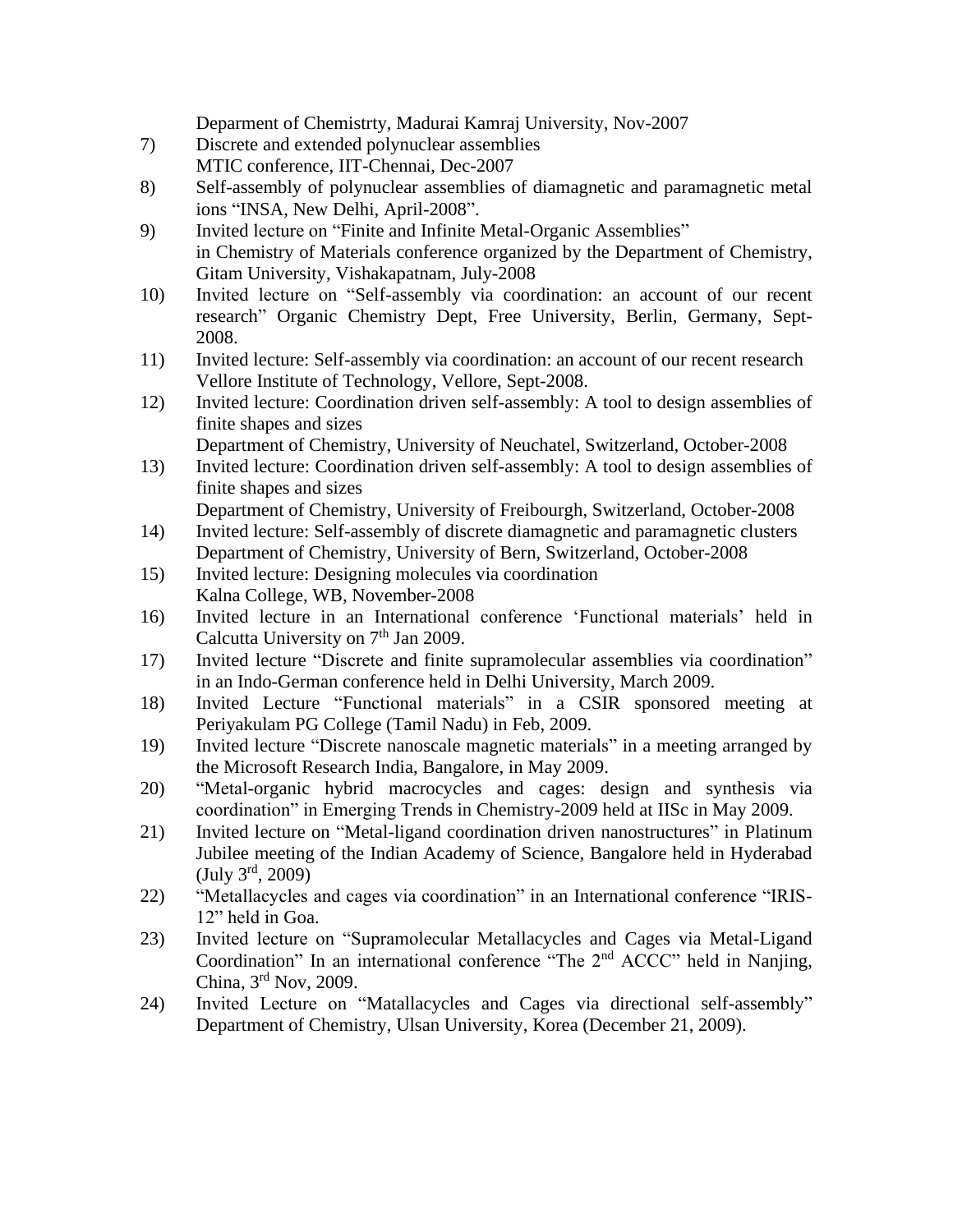- 25) Invited Lecture on "Diamagnetic and Paramagnetic polynuclear clusters" Department of Chemistry, Kyungpook National University, Korea (January 8, 2010).
- 26) Invited Lecture on "Metal ligand coordination as a tool to design functional matallacycles and cages" Department of Chemistry, Hanyang University, Korea (January 15, 2010).
- 27) Invited Lecture on "Matallacycles and Cages via directional self-assembly" Department of Chemistry, Gyeongsong National University, Korea (January 28, 2010).
- 28) Invited lecture on "Discrete and polymeric inorganic-organic hybrid materials" Ulsan National Institute of Science and Technology (UNIST), Korea (February 1, 2010).
- 29) Invited lecture on "Matallacycles and Cages via directional self-assembly", POSTECH, Korea (January 29, 2010).
- 30) Invited lecture on "Current trends in supramolecular chemistry" in a national conference organized by The American College, Madurai (February 13, 2010).
- 31) Invited lecture on "Smart molecular architectures and their functionalization" in 60th Anniversary of Coordination chemistry conference held in Osaka, Japan (Sept-2010).
- 32) Invited Lecture on "Functions through architectures" in Osaka City University, Japan (October-2010).
- 33) Invited lecture on "Self-assembly of smart molecular architectures and selfselection in multicomponent self-assembly" in Jadavpur University, Kolkata (November 2010).
- 34) Invited lecture on "Supramolecular coordination towards nano-architectures" in an international conference on nanomaterials held in Vizag, Dec 2010.
- 35) Invited lecture on "Self-selection in coordination self-assembly" in Humboldt Kolleg, IIAP (Bangalore) (Feb 2011)
- 36) Invited lecture on "Self- assembly of molecular architectures and self-sorting in multicomponents self-assembly" in 13<sup>th</sup> CRSI symposium in Bhubaneswar (Feb 2011).
- 37) Lecture on "Smart organometallic architectures as potential sensors" in the "First European Inorganic Chemistry Conference" held in Manchester, UK (Apr-2011)
- 38) Invited lecture on "Self-selection in coordination self-assembly" in IIT-Madras, June-2011.
- 39) Lecture on "Pt(II)-nanoarchitectures for explosives detection" in an international symposium "Advanced Complex Inorganic Nanomaterials" held in Namur, Belgium (Sept-2011).
- 40) Invited special lecture "Multicomponent self-assembly and electron rich sensors", ISRO-IISc Space Technology Center, Sept 2011.
- 41) Invited lecture "Self-selection in coordination self-assembly" in an International Conference "3rd Asian Conference on Coordination Chemistry" held in Delhi, October 2011.
- 42) Invited lecture "Multicomponent self-assembly and functionalization" in the 22<sup>nd</sup> General meeting of TWAS held in International Centre for Theoretical Physics (ICTP), Trieste-Italy, November 2011.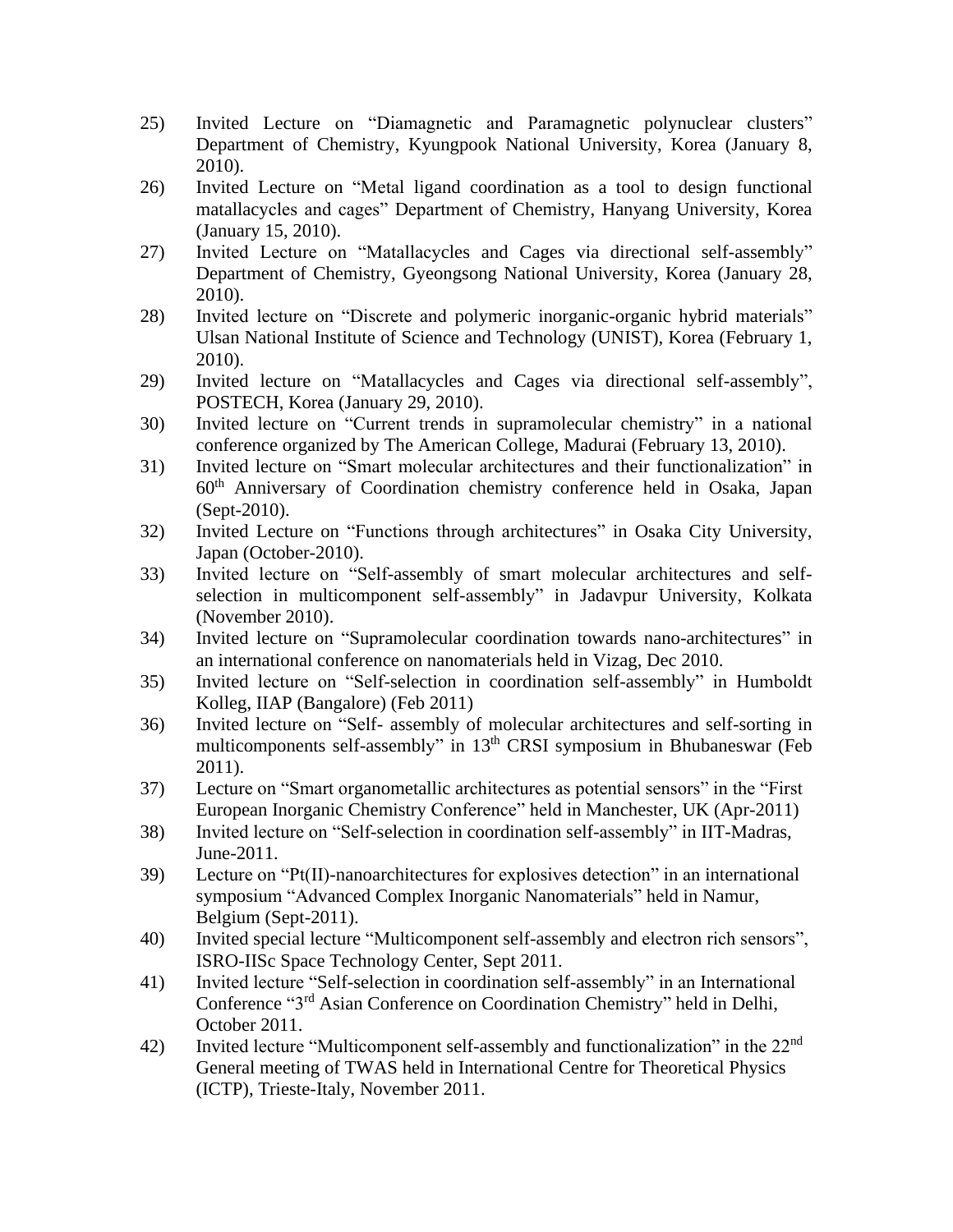- 43) Invited lecture "Self-sorting in self-assembly and electron rich sensors for explosives" in the Department of Chemistry, University of Trieste, Italy, November 2011.
- 44) Invited lecture "Self-selection in coordination self-assembly and organic reactions in confined nanospace in coordination cage" in the National conference MTIC-14 held in School of Chemistry, University of Hyderabad, December 2011.
- 45) Invited plenary lecture on "Engineering molecules for applications" in Shivaji University (Maharastra) on the occasion of Golden jubilee year of the University, Jan-2012.
- 46) Invited lecture on "Supramolecular Coordination" in a National symposium on research and teaching in chemistry held in Panskura College (W.B.) during Jan 17-18, 2012.
- 47) Invited lecture on "Versatility of supramolecular coordination" in meeting of Indian Academy of Science organized by St Joseph's college, Kerala on March 7, 2012.
- 48) Invited lecture on "Magnetic clusters and electron rich sensors" in meeting of Indian Academy of Sciences organized by St Joseph's college, Irinjalakula on March 8, 2012.
- 49) Invited lecture on "Supramolecular coordination-an accepted terminology" in Vidyasagar University under UGC sponsored lecture series, March 15, 2102.
- 50) Invited lecture on "Magnetic clusters and single molecule magnets" in Vidyasagar University under UGC sponsored lecture series, March 16, 2012.
- 51) Invited lecture on "Prospects of supramolecular chemistry" in INSPIRE programme held in Shivaji University-Kolhapur, on May 30, 2012.
- 52) Invited lecture on "Chemical reactions in confined nanospace of molecular cages" in Department of Chemistry, Nankai University, Sept 2012.
- 53) Invited lecture on "Electron rich sensors for nitroaromatic explosives and selfsorting in coordination self-assembly" in East China Normal University, Shanghai, Sept 2012.
- 54) Invited lecture on "Self-sorting in self-assembly and functionalization towards catalysis" in School of Chemistry, University of Hyderabad, October 2012.
- 55) Invited lecture on "Self-sorting in self-assembly and catalysis in confined space" in a conference organized by department of chemistry, IIT-Guwahati, December 2012.
- 56) Invited lecture on "Self-assembly of electron rich sensors for explosives" in a conference organized by department of chemistry, IIT-Delhi, December 2012.
- 57) Invited lecture on "Supramolecular coordination" in department of chemistry, Guru Nanak Dev University, December 2012.
- 58) Invited lecture on "Polynuclear magnetic assemblies" in the department of chemistry, Guru Nanak Dev University, December 2012.
- 59) Invited lecture on "Sensing explosives: A supramolecular approach" in the School of Physical Sciences, JNU, Delhi, March 2013.
- 60) Invited lecture on "Functional molecular architectures" in Pondicherry University, March 2013.
- 61) Invited lecture on "Sensing explosives and catalysis in confined nanospace" in Buenos Aires University, Argentina, October 2013.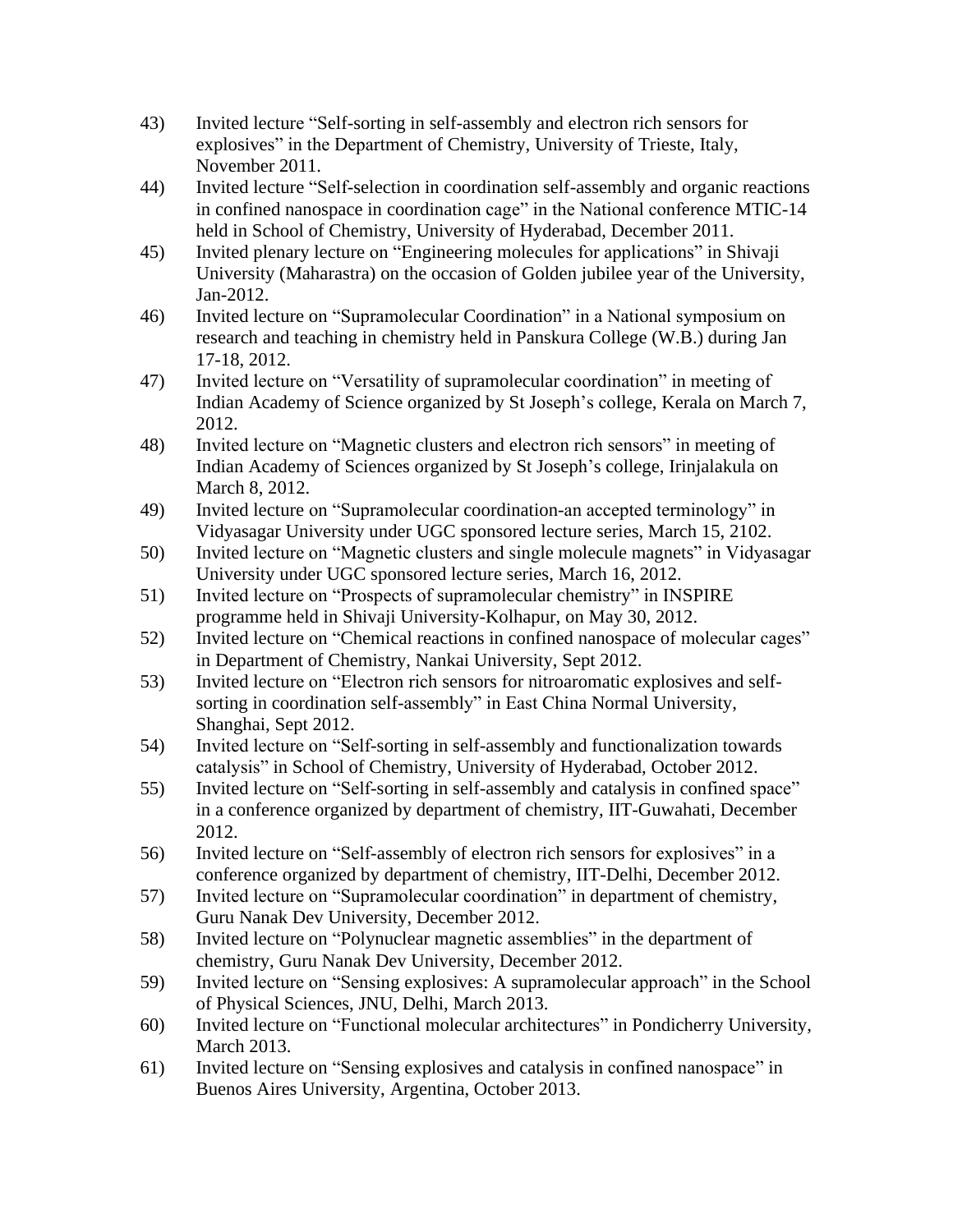- 62) Invited lecture on "Molecular marriage in covalent cage formation" in Asain Crystallographic conference, HKUST, Hong Kong, December 2013.
- 63) Invited lecture on "Supramolecular Coordination" in a refresher course in Jadavpur University, Jan 2014.
- 64) Invited lecture on "Catalysis in confined nanospace" in a national conference organized by NIT-Rourkela, Jan 2014.
- 65) Invited lecture on "Molecular marriage in covalent cages" in a national conference organized by the American College, Madurai, Jan 2014.
- 66) Invited lecture on "Self-sorting in covalent cage formation" in a national conference organized by IISER Mohali, Mohali, March 2014.
- 67) Invited lecture on "Supramolecular chemistry: basics and application" in an Indian Academy of Sciences' workshop, BHU, Varanasi, April 2014.
- 68) Invited lecture on "Supramolecular Coordination" in an Indian Academy of Sciences' workshop, Aurangabad Ambedkar University, Aurangabad, March 2014.
- 69) Invited lecture on "Catalysis in nanocavity" in an Indian Academy of Sciences' workshop, Aurangabad Ambedkar University, Aurangabad, March 2014.
- 70) Invited lecture on "Explosive sensing and cage catalysis" at the Institute of Organic Chemistry, University of Seigen, Germany, May 2014.
- 71) Invited lecture on "MOF and supramolecular sensors for nitroaromatics" at the Institute of Inorganic Chemistry, University of Duesseldorf, Germany, May 2014.
- 72) Invited lecture on "Functional supramolecular nanoarchitectures" at the Max-Planck Institute for solid state research, Stuttgart, Germany, June 2014.
- 73) Invited lecture on "Supramolecular sensors for nitroaromatics" at the Technical University Munich, Germany, June 2014.
- 74) Invited lecture on "Explosives sensing by nanoarchitectures and chemical reactions in confined nanospace" at the Institute of Organic Chemistry, University of Würzburg, Germany, June 2014.
- 75) Invited lecture on "Explosives sensing by nanoarchitectures self-sorting in organic cage formation" at the Institute of Organic Chemistry, University of RWTH Aachen, Germany, June 2014.
- 76) Invited lecture on "Explosives sensing by nanoarchitectures and chemical reactions in confined nanospace" at the Institute of Organic Chemistry, University of Heidelberg, Germany, May 2014.
- 77) Invited lecture on "Functional self-assembled cages" at the Institute of Organic Chemistry, University of Mainz, Germany, July 2014.
- 78) Invited lecture on "Chemical reactions in confined nanospace of coordination cages", in International Conference on Coordination Chemistry (ICCC41) in Singapore, July 2014.
- 79) Invited lecture on "Supramolecular Coordination" in UGC sponsored symposium on supramolecular chemistry in St. Philomous college, Mysore, Aug 2014.
- 80) Invited lecture on "Self-assembled functional materials" at Graduate school of Engineering Kyoto, Japan, November 2014.
- 81) Invited lecture on "Molecular sensors for explosives and chemical reactions in confined space" at the Institute of Molecular Science, Okazaki, Japan, November 2014.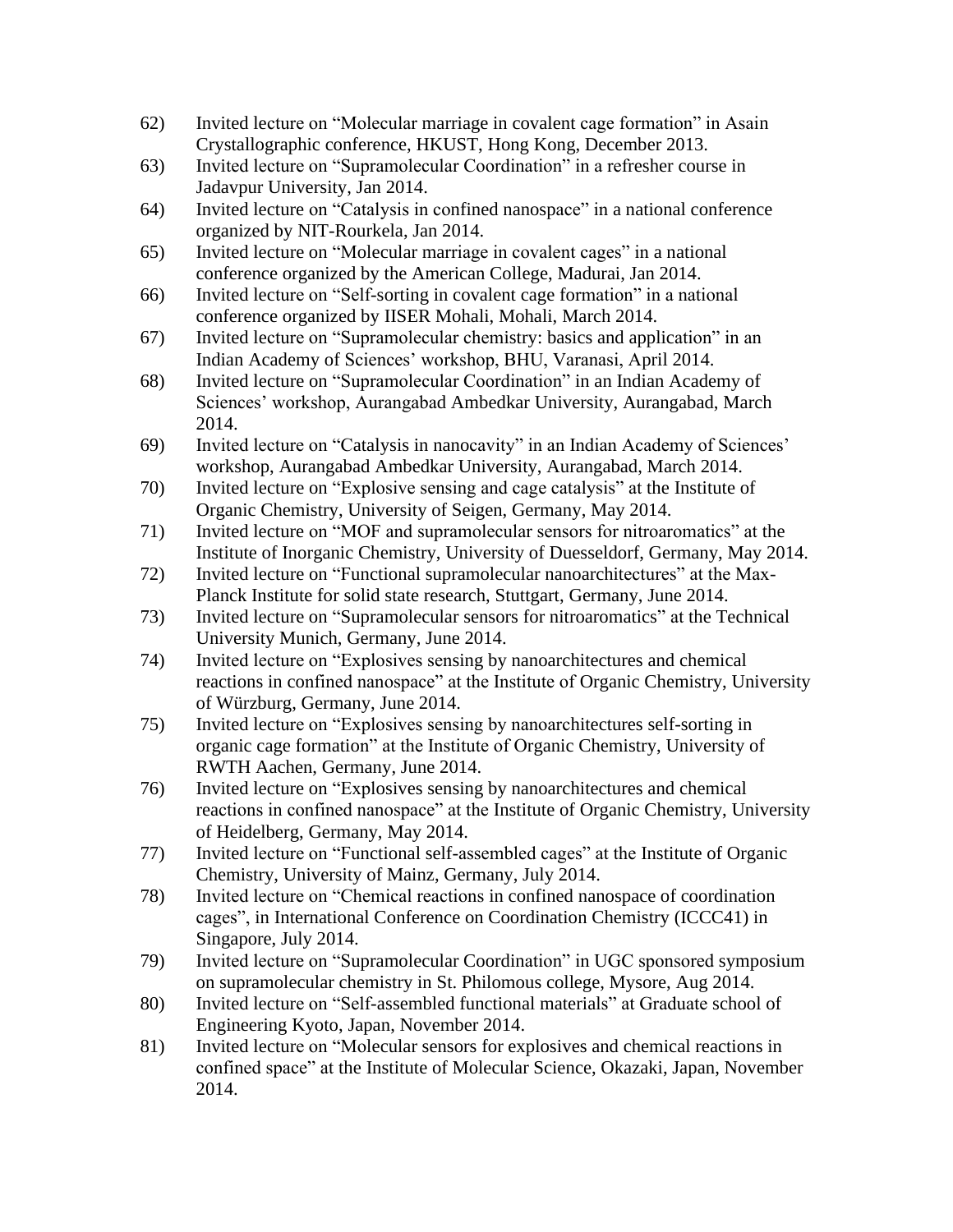- 82) Invited lecture on "Self-sorting in covalent and organic cages" at the department of chemistry of Osaka City University, Japan, November 2014.
- 83) Invited lecture on "Self-assembled discrete and extended functional materials" at Department of Chemistry, University of Kyoto, Japan, November 2014.
- 84) Invited lecture on "Supramolecular sensors and molecular flasks for organic transormations" at Department of chemistry, Hiroshima University, Japan, November 2014.
- 85) Invited lecture on "Self-sorting in covalent cage formation and chemical reactions in confined nanospace" in an international conference "structural chemistry: molecules and materials", Kolkata, December 2014.
- 86) Invited lecture on "Molecular marriage of organic/coordination cages" in a symposium "New directions in main group synthesis" held at IIT-Bombay in Dec 2014.
- 87) Invited lecture on "Explosives sensing by supramolecular sensors" in India-China-Singapore symposium held at SSCU, IISc in Dec 2014.
- 88) Invited lecture on " Supramolecular self-assembly" in a national symposium on chemical sciences held in Shivaji University, Jan 2015.
- 89) Invited lecture on "Self-assembled discrete molecular architectures and their applications" in a workshop on organic and inorganic self-assembly, held at KIIT, Bhubaneswar, Feb 2015.
- 90) Invited lecture on "Learning the chemistry of small to large molecules" in "National Science day" programme organised by IACS, Kolkata, Feb 28, 2015.
- 91) Invited lecture on "Chemistry of complex inorganic and organic molecules" in a National symposium at Gandhigram University (Tamil Nadu), March 2015.
- 92) Invited lecture on "Molecular marriage in covalent cage formation" in a discussion meeting held at International center, Goa, July 2015.
- 93) Invited lecture on "Self-sorting in molecular cage formation" in an international conference "Asian Conference on Coordination Chemistry (ACCC-5)" held in University of Hong Kong, July 2015.
- 94) Invited lecture on "Chemical reactions in confined nanospace" in the department of chemistry, M S Baroda University (Gujarat), July 2015.
- 95) Invited Institute lecture on "Cage Catalysis" at the Department of Chemistry, NIT-Rourkela in Aug 2015.
- 96) Invited lecture on "Recent Trends in Supramolecular Chemistry" in a Science Academy's workshop at the Department of Chemistry, Guru Ghasidas Central University, Bilaspur in August 2015.
- 97) Invited lecture on "Cage Catalysis" in the Department of Chemistry, East China Normal University, Shanghai in October 2015.
- 98) Invited lecture on "Cage catalysis and self-sorting in molecular cages" in the Department of Chemistry, Beijing University of Technology, Beijing in October 2015.
- 99) Invited lecture on "Cage catalysis and molecular marriage" in the Department of Chemistry, Zhejiang University, Huanzhou in October 2015.
- 100) Invited lecture on "Self-sorting in covalent cage formation" in the Department of Chemistry, Northwest University, Xi'en (China) in October 2015.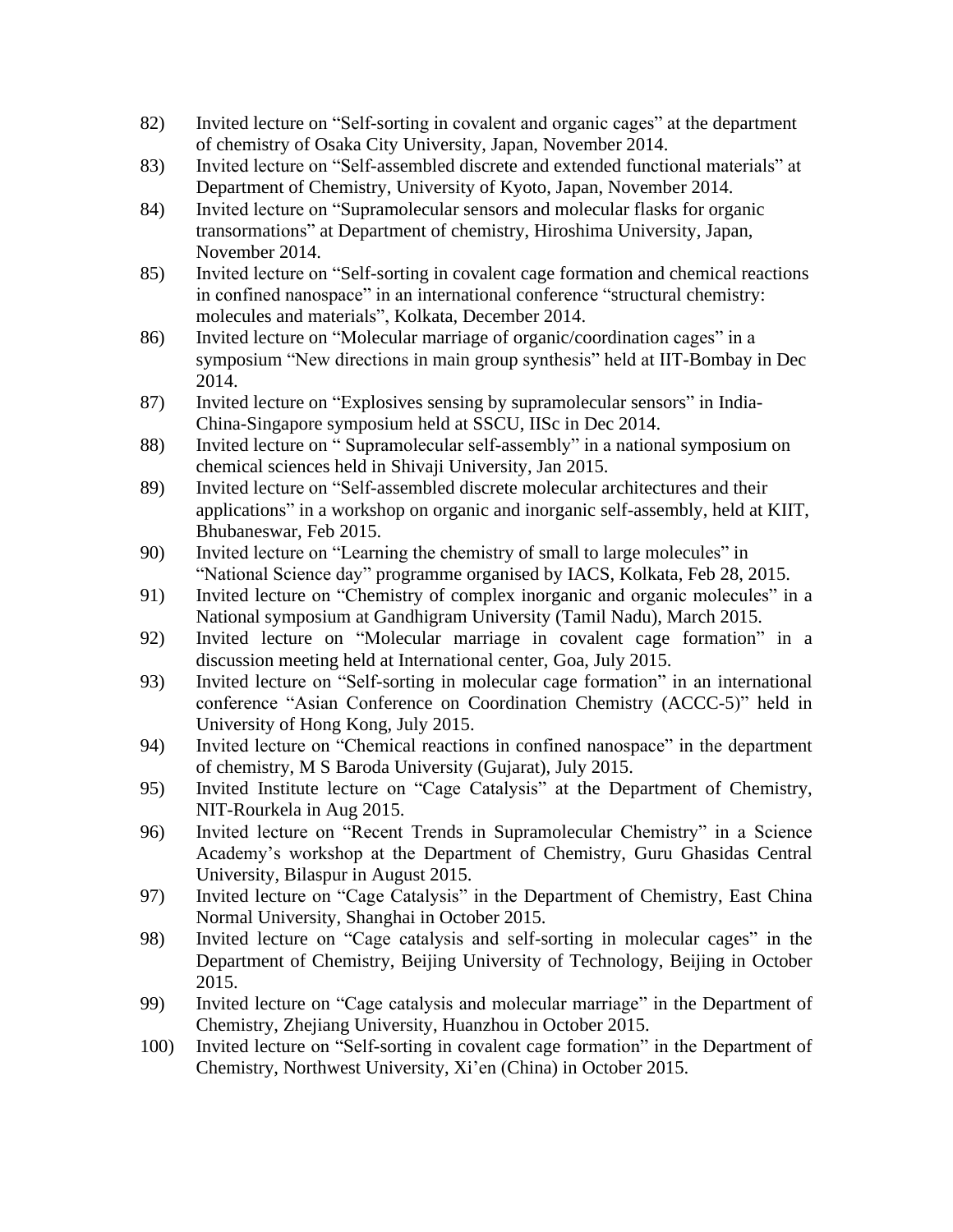- 101) Invited lecture on "Cage Catalysis and Molecular Marriage" in the Department of Chemistry, Sun Yat-Sen University, Guanzhou in October 2015.
- 102) Invited lecture on "Chemical Reactions in Confined Nanospace" in the Institute of Structures and Matters, CAS, Fuzho (China) in October 2015.
- 103) Invited lecture on "Catalysis in confined nanospace" in IISER-Mohali in October 2015.
- 104) Invited lecture on "Self-assembled 3D architectures and use of their confined space" in MTIC conference held at Jadavpur University, Dec 2015.
- 105) Invited lecture on "Functional coordination architectures" in an International conference on nanomaterials held at Gitam University (Vishakapatnam), December 2015.
- 106) Invited lecture on "Supramolecular Chemistry" in DSU University Bangalore in December 2015.
- 107) Invited lecture on "Organic Reactions in Confined Nanospace" in annual meeting of the Indian Chemical Society held at Jaipur University in December 2015.
- 108) Invited lecture on "Catalysis in confined nanospace" in a national conference on supramolecular chemistry and nanomaterials held at Gujarat Forensic University in January 2016.
- 109) Invited lecture on "Molecular Vessels" in CRSI annual meeting held at Chandigarh in February 2016.
- 110) Invited lecture on "3D coordination Cages" in a national symposium held at Visva Bharati University in March 2016.
- 111) Invited lecture on "Functional Molecular Nanovessels" in an international conference (ISCAN 2016) organized by IISER Trivandrum in March 2016.
- 112) Invited lecture on "Chemical reactions in molecular cages" in an international workshop on "Chemical reactions under external fields" held at Xiamen University (China) in April 2016.
- 113) Invited lecture on "Molecular Nanovessels" in IISC-HUJI joint symposium held at University of Jerusalem (Israel) in April 2016.
- 114) Invited lecture on "Molecular Nanovessels and Molecular Marriage" at IIT-Guwahati in April 2016.
- 115) Invited lecture on "Chemical Reactions in Nanovessels" at IISER-Pune in April 2016.
- 116) Invited lecture on "Self-Assembled Molecular Nanovessels" in International Symposium on Macrocyclic and Supramolecular Chemistry held in Seoul (South Korea) in July 2016.
- 117) Invited lecture on "Chemical Reactions in Confined Space and Self-Sorting in Organic Cage formation" at Ulsan University (South Korea) in July 2016.
- 118) Invited lecture on "Chemical Reactions in Confined Space and Molecular Marriage" at UNIST (South Korea) in July 2016.
- 119) Invited colloquium on "Chemical Reactions in Confined Space" at TIFR Mumbai in Aug 2016.
- 120) Invited lecture on "Supramolecular chemistry" in a UGC National seminar organized by Haldia Govt. College in Aug 2016.
- 121) Invited lecture on "Molecular vessels and molecular marriage" at IISER Bhopal in September 2016.
- 122) Invited lecture on "Molecular Marriage" in a one-day symposium held at IIT-Kanpur in October 2016.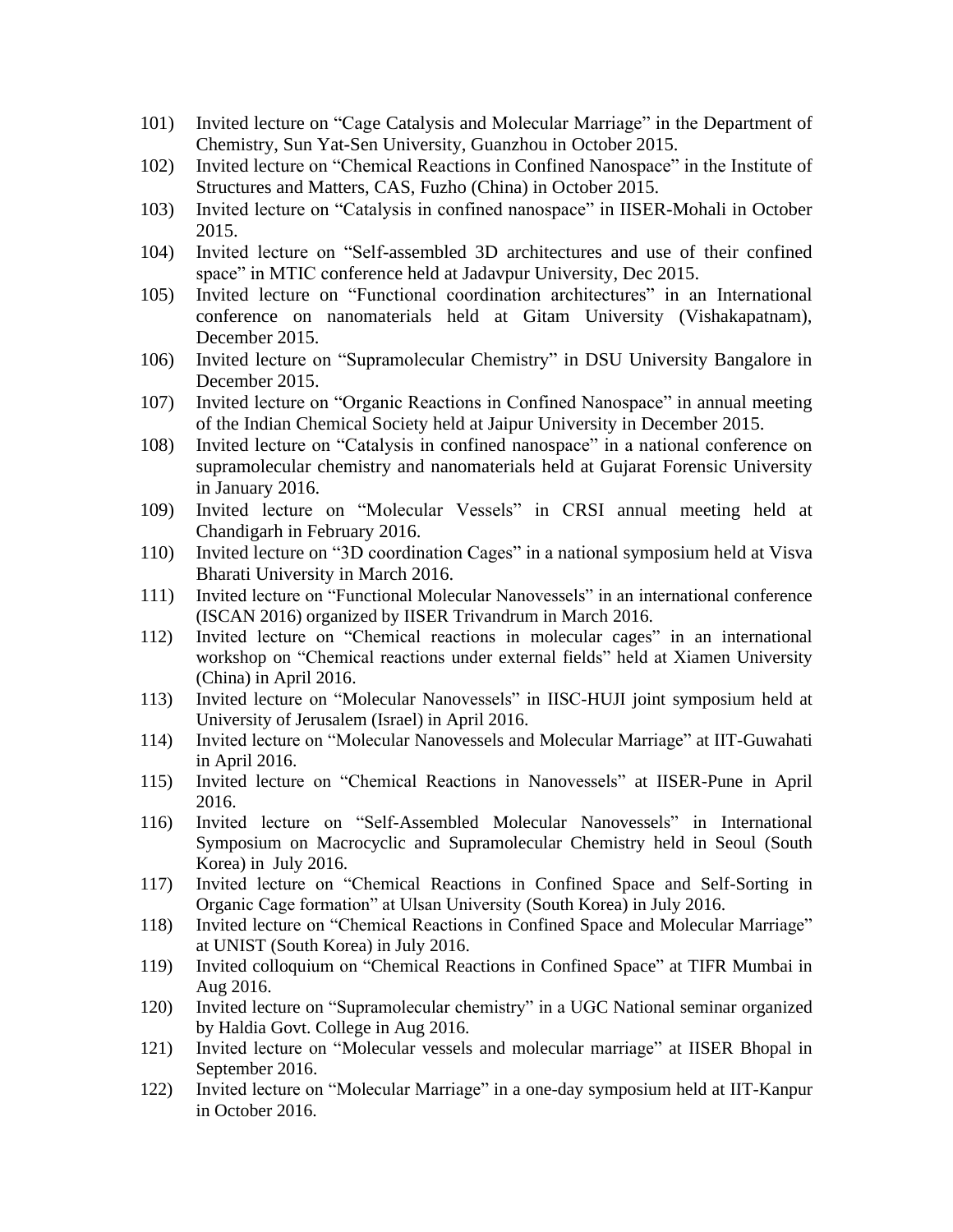- 123) Invited lecture on "Nanovessels" in an Indo-German conference held at Khajuraho in November 2016.
- 124) Invited lecture on "Supramolecular Coordination –An Introduction" at University of Munster, Germany in November 2016.
- 125) Invited lecture on "Catalysis in confined nanospace" at University of Munster, Germany in November 2016.
- 126) Invited lecture on "Supramolecular sensors and self-sorting in cage formation" at University of Munster, Germany in November 2016.
- 127) Invited colloquium on "Supramolecular Coordination Architectures" at IISER Trivandrum in Dec 2016.
- 128) Invited lecture on "Cage catalysis" at a conference "Recent Trends in Organometallic Chemistry" held in Trivandrum in Dec 2016.
- 129) Invited lecture on "Molecular Vessels" in "Chemical Science" session of SABIC conference held in Kolkata in Jan 2017.
- 130) Invited lecture on "Catalysis in confined space" at an ACS On-campus event held at IISER Pune in Jan 2017.
- 131) Invited Plenary lecture on "Self-assembled molecular flasks" at a national symposium held at National Forensic University, Gandhinagar in Jan 2017.
- 132) Invited lecture at Kalna College on "Engineering nano-molecules" Feb 2017.
- 133) Invited lecture on "Molecular vessels" at Jadavpur University in UGC-CAS symposium, Feb 2017.
- 134) Invited lecture on "Functional Coordination Assemblies" at IIT-Patna, Feb 2017.
- 135) Invited lecture on "Molecular Nano-flasks" in a symposium organized by NIT-Patna, Feb 2017.
- 136) Invited lecture on "Supramolecular materials" at National Taiwan University in February 2017
- 137) Invited lecture on "Self-sorting and coordination flasks" at National Tsing-Hua University, Taiwan, in Feb 2017.
- 138) Invited lecture on "Molecular nano-vessels" at Academia Sinica, Taiwan in Feb 2017.
- 139) Invited Plenary lecture on "Molecular Vessels" at Chandigarh Science Congress, Punjab University, March 2017.
- 140) Invited lecture on "Supramolecular architectures" at IIT-Ropar, March 2017.
- 141) Invited Plenary lecture on "Molecular self-assembly" at a conference held at Central University of Jharkhand in March 2017.
- 142) Invited lecture on "Functional supramolecules" at the BITS Pilani, April 2017.
- 143) Invited lecture on "Chemistry in confined space" at Organic Chemistry Institute, University of Essen (Germany), May 2017
- 144) Invited lecture on "Catalysis in confined self-assembled cages" at Institute of Organic Chemistry, Siegen University (Germany), May 2017
- 145) Invited lecture on "Molecular vessels" at Institute of Inorganic Chemistry, Technical University Dortmund (Germany), June 2017
- 146) Invited lecture on "Chemistry in confined space" at the Institute of Organic Chemistry, University of Heidelberg (Germany), June 2017
- 147) Invited lecture on "Molecular Flasks" at the Kekule Institute of Organic Chemistry, University of Bonn (Germany), June 2017
- 148) Invited lecture on "Chemical Reactions in Confined Nanospace" at Otto Diels Institute of Organic Chemistry, University of Kiel (Germany), July 2017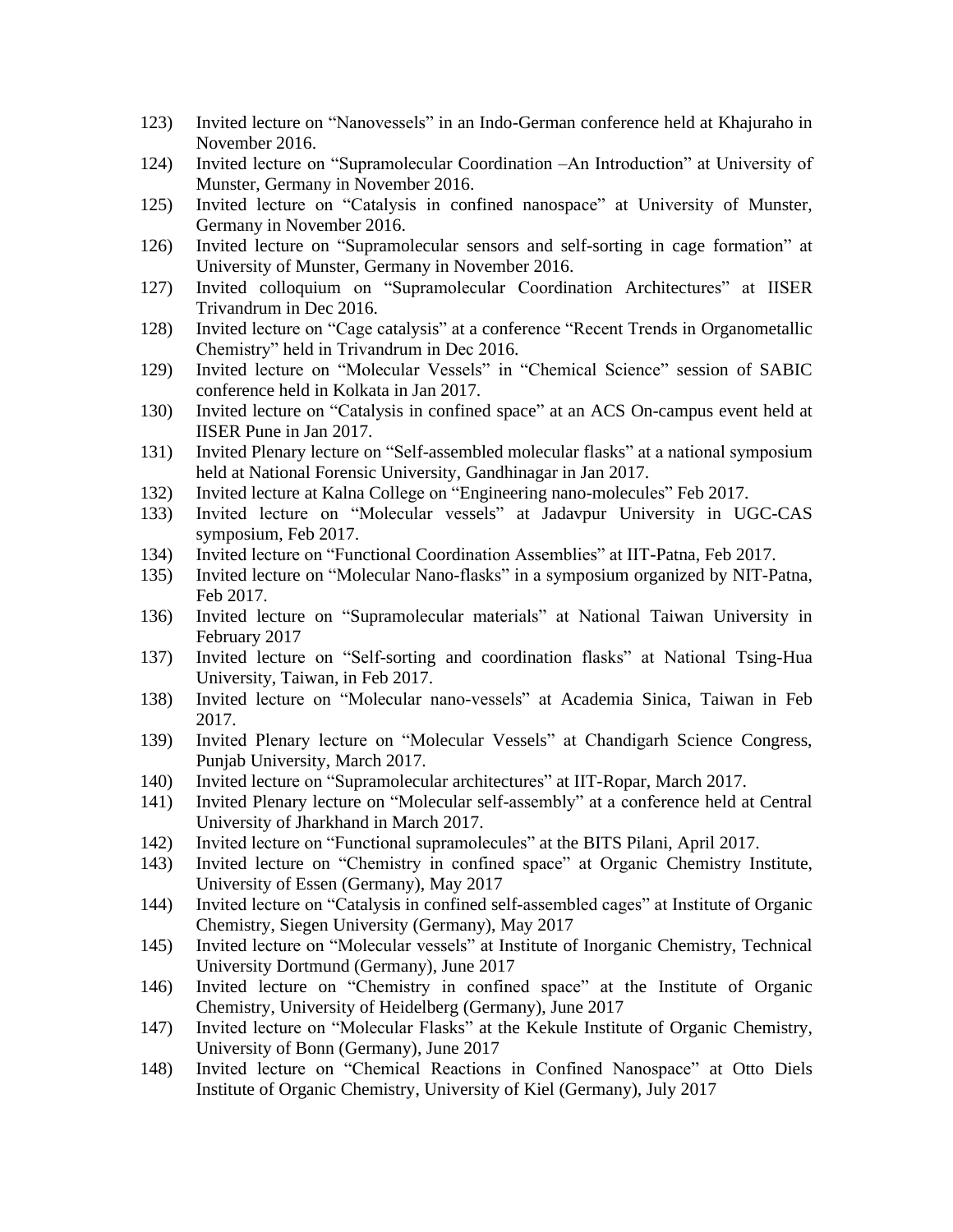- 149) Invited Plenary lecture on "Supramolecular Chemistry" at JBNST, Kolkata, April 2017.
- 150) Invited lecture on "Molecular flasks" at TDB College on the occasion of its diamond jubilee celebration, Aug 2017.
- 151) Invited lecture on "Self-assembled molecular vessels" at "Chemical Frontiers" conference held in Goa in Aug 2017.
- 152) Invited lecture on "Coordination flasks" at a conference on structural chemistry held at IISER Kolkata in Aug 2017.
- 153) Invited lecture on "Supramolecular Chemistry" in an INSPIRE programme at Visva Bharati University, Sept 2017.
- 154) Invited lecture on "Chemistry in confined space" at a national conference organized by INST-Mohali in Sept 2017.
- 155) Invited lecture on "Chemistry in self-assembled cages" at IISER Kolkata in October 2017.
- 156) Invited lecture and interactive session on "Scope of Inorganic Chemistry" at IIT-Madras, October 2017.
- 157) Invited lecture on "Chemistry in confined nanospace" at a symposium in IIT-Kharagpur, November 2017.
- 158) Invited lecture on "Catalysis in a greener way" in a Humboldt Kolleg held at Kolkata in Feb 2018.
- 159) Invited Plenary lecture on "Chemistry in Confined Space" in a Supramolecular Chemistry conference held at Gujarat Forensic University in Feb 2018.
- 160) Invited Special lecture on "Chemistry in confined nanospace of molecular architectures" in New York University, Abu-Dhabi in Feb 2018.
- 161) Invited Keynote lecture on "Supramolecular self-assembly of discrete architectures" at Mumbai University in March 2018.
- 162) Invited lecture at Dalian University of Technology (China) on "Chemistry in confined space of molecular assemblies" in May 2018
- 163) Invited lecture on "Chemistry in confined nanospace" at Tsinghua University (Beijing, China) in May 2018.
- 164) Invited lecture on "Chemistry in confined cages" at NIMHANS (Bangalore) in June 2018.
- 165) Invited lecture on "chemical transformation in cages" at an international conference organized by IISER Trivandrum in July 2018.
- 166) Invited lecture on "Chemistry in confined molecular barrels" at ICCC-2018 held in Sendai (Japan) in Aug 2018.
- 167) Invited lecture on "Supramolecular coordination architectures" at IISER Kolkata in August 2018.
- 168) Invited lecture on "Catalysis in confined molecular space" in a symposium on catalysis held at CSMCRI, Bhavnagar (Gujarat), September 2018.
- 169) Invited "Despande National Award Lecture" in Indore, October 2018.
- 170) Lecture on "Chemistry in confined nanospace" at IIT-Indore, October 2018.
- 171) Invited lecture on "Chemistry in molecular flasks" at NIT-Srinagar, October 2018.
- 172) Invited lecture on "Chemistry in confined space" at Shanghai Jiatong University (China) in November 2018.
- 173) Invited lecture on "Chemistry in confined space" at Fujian Institute of Structure of Matter (China) in November 2018.
- 174) Invited lecture on "Chemistry in the confined pocket of coordination and organic cages" at Central China Normal University, Wuhan (China) in November 2018.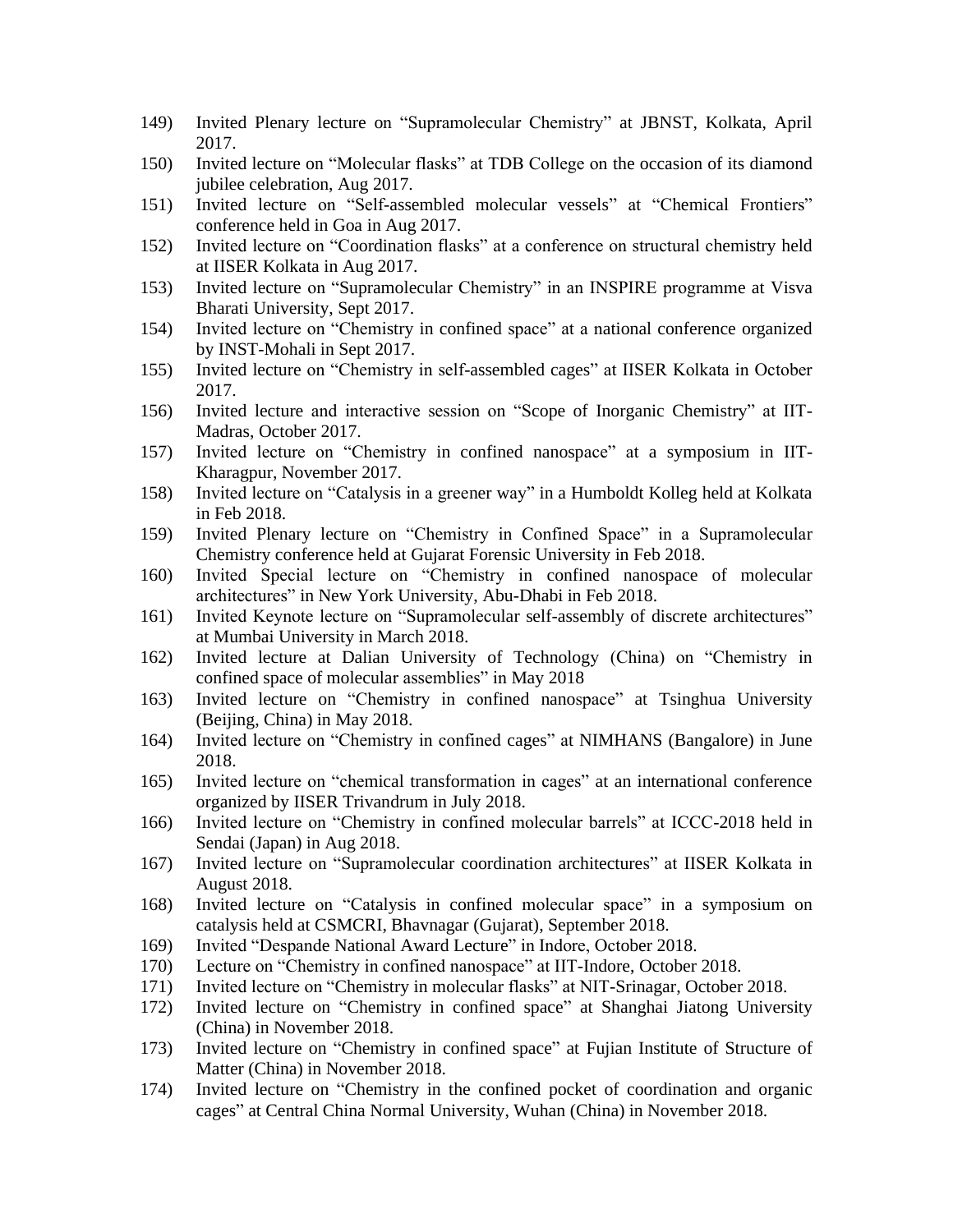- 175) Invited lecture on "Chemistry in confined space" at Xi'An Jiatong University (China) in November 2018.
- 176) Invited lecture on "Catalysis in molecular vessels" at Northwest University (China) in November 2018.
- 177) Invited lecture on "Chemical reactions in molecular vessels" at an International Conference (ICOC-2018) held at Goa in Dec. 2018.
- 178) Invited lecture on "Chemistry in self-assembled molecular architectures" in a symposium RDC-2018 held at NIT-Durgapur in Dec. 2018.
- 179) Invited lecture on "Supramolecular coordination" in a science academy workshop held at NIT Rourkela in Jan 2019.
- 180) Invited lecture on "Molecular Barrels" in a workshop organized by Vidyasagar University (Midnapur) in Jan 2019.
- 181) Invited "S S Bhatnagar" name lecture at IIT-Ropar in Jan 2019 on "Catalysis in molecular vessels".
- 182) Invited lecture in a symposium on "Supramolecular Chemistry and Application" organized by Tata Steel in Feb 2019.
- 183) Invited lecture at Tokyo Institute of Technology (Japan) on "Chemistry in molecular cages" in Feb 2019.
- 184) Invited lecture at NIMS, Tsukuba (Japan) on "Chemistry in molecular cages" in Feb 2019.
- 185) Invited lecture at the University of Tokyo (Japan) on "Stereoselective reactions in confined space" in Feb 2019.
- 186) Invited lecture at IIT-Kharagpur on "Chemistry in molecular vessels" in March 2019.
- 187) Invited lecture at IIT-Bombay on "Chemical transformations in confined nanospace" in April 2019.
- 188) Invited lecture at IIT-Bhuvaneswar on "Chemical reactions in confined nanospace" in April 2019.
- 189) Invited lecture at Kyungpook National University (South Korea) on "Chemistry in molecular nano-vessels" in May 2019.
- 190) Invited lecture at Chonnam National University (South Korea) on "Chemistry in molecular nano-vessels" in May 2019.
- 191) Invited lecture at Korea University (South Korea) on "Unusual behavior of photochromic compounds in confined space" in May 2019.
- 192) Invited lecture at Seoul National University (South Korea) on "Catalysis in confined nanospace" in May 2019.
- 193) Invited lecture at JBNSTS (Kolkata) on "Supramolecular Coordination and its Application" in June 2019.
- 194) Invited lecture at IIT-Indore on "Chemical transformations in coordination flasks" in a conference to celebrate  $10^{th}$  year of IIT-Indore (July 2019).
- 195) Invited lecture on "Supramolecular Coordination" at NIT-Manipur in August 2019.
- 196) Invited lecture on "Chemistry in confined space" In Russia in an international conference on organometallic chemistry and supramolecular chemistry to mark the international year of periodic table in September 2019.
- 197) Invited lecture on "Self-assembled molecular vessels" at Northwest University in Xi'an (China) in a China-German symposium in supramolecular chemsitry in September 2019.
- 198) Invited lecture on "Supramolecular Coordination" at Xi'an Jiatong University (China) in September2019.